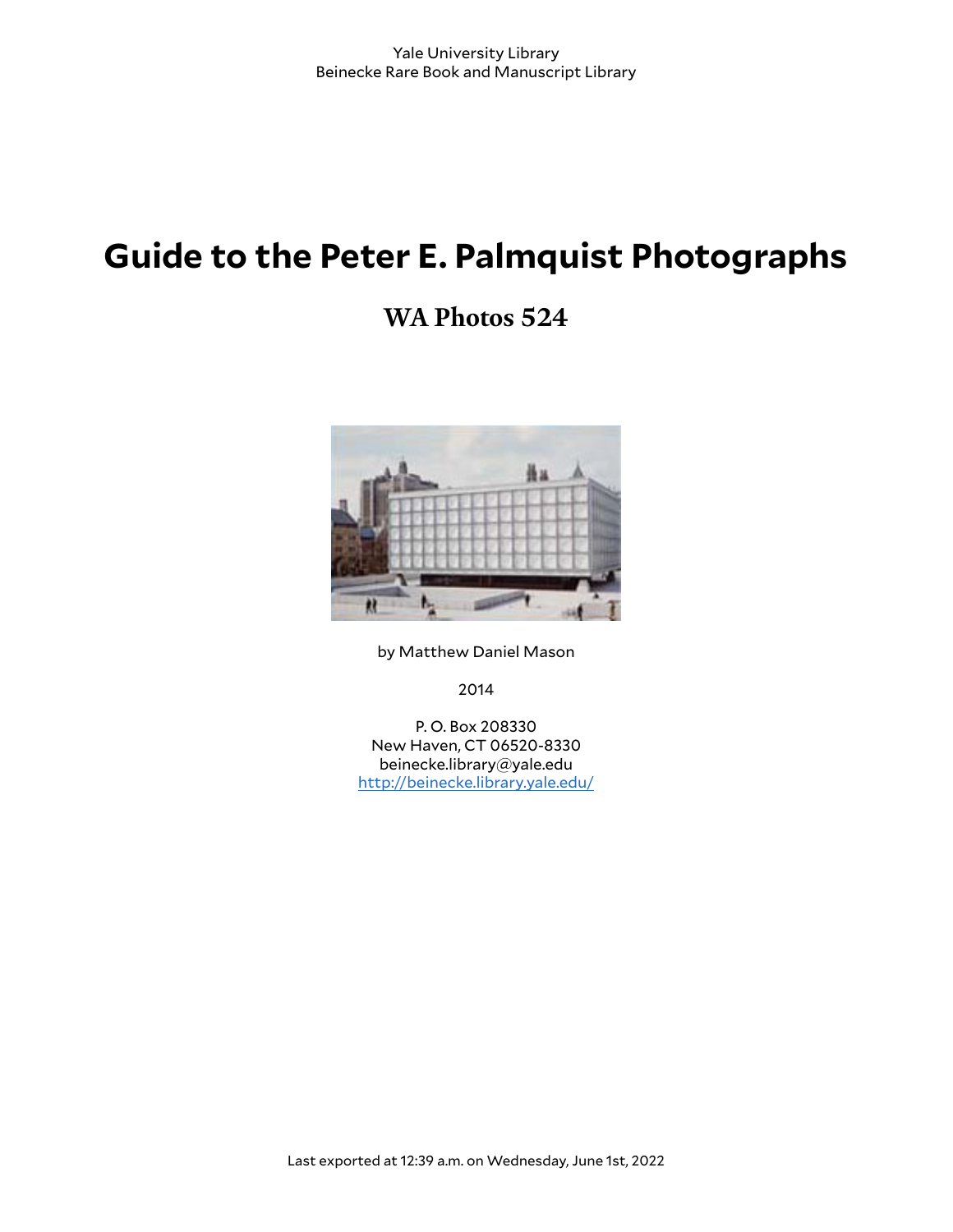## **Table of Contents**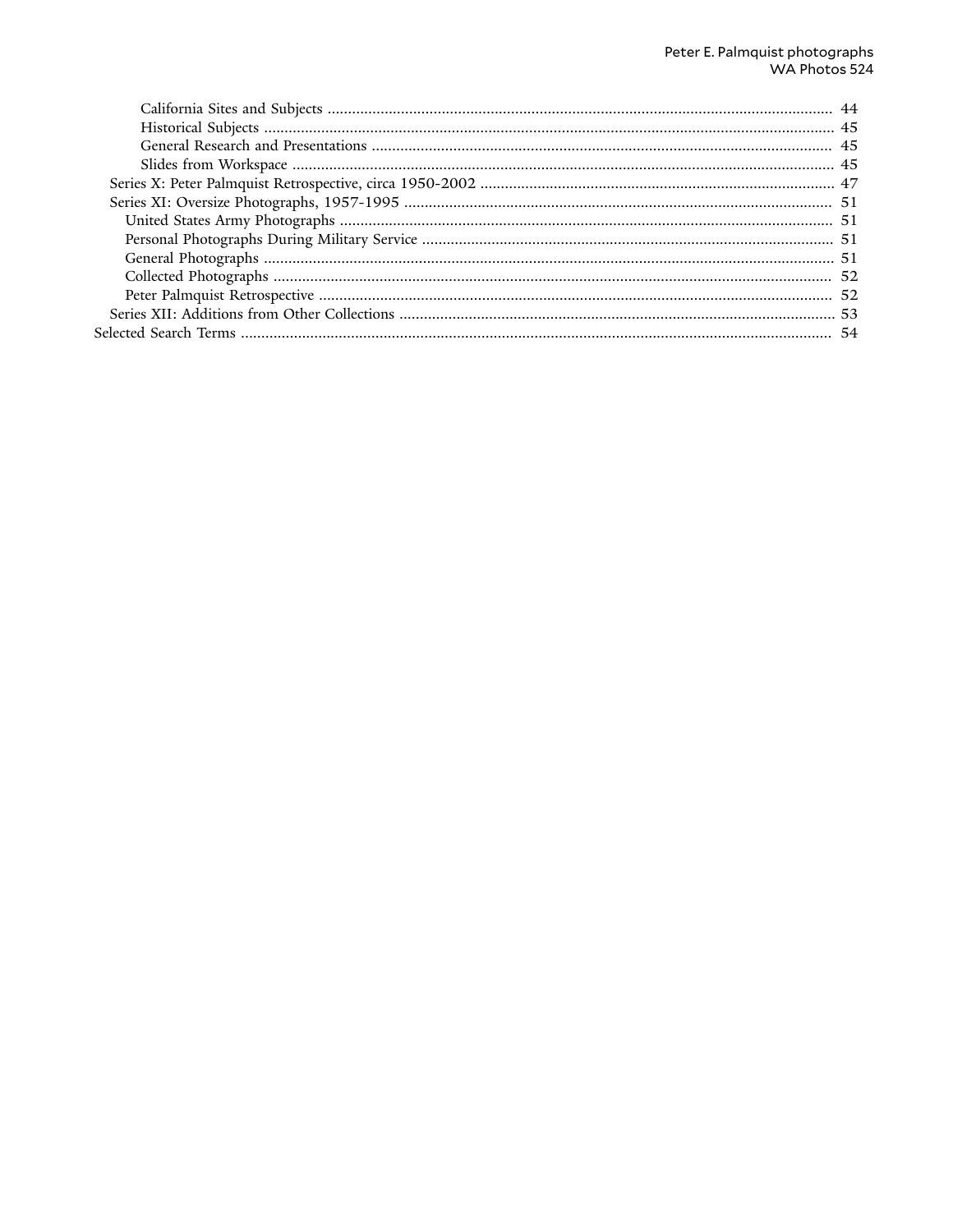## <span id="page-3-0"></span>**Collection Overview**

|                                   | <b>REPOSITORY:</b> Beinecke Rare Book and Manuscript Library<br>P.O. Box 208330<br>New Haven, CT 06520-8330<br>beinecke.library@yale.edu<br>http://beinecke.library.yale.edu/                                                                                                                                                                                                                                                                                                                                                                                                                                                                                                                                                                                                                                                                                      |
|-----------------------------------|--------------------------------------------------------------------------------------------------------------------------------------------------------------------------------------------------------------------------------------------------------------------------------------------------------------------------------------------------------------------------------------------------------------------------------------------------------------------------------------------------------------------------------------------------------------------------------------------------------------------------------------------------------------------------------------------------------------------------------------------------------------------------------------------------------------------------------------------------------------------|
| <b>CALL NUMBER: WA Photos 524</b> |                                                                                                                                                                                                                                                                                                                                                                                                                                                                                                                                                                                                                                                                                                                                                                                                                                                                    |
|                                   | <b>CREATOR:</b> Palmquist, Peter E.                                                                                                                                                                                                                                                                                                                                                                                                                                                                                                                                                                                                                                                                                                                                                                                                                                |
|                                   | <b>TITLE:</b> Peter E. Palmquist photographs                                                                                                                                                                                                                                                                                                                                                                                                                                                                                                                                                                                                                                                                                                                                                                                                                       |
|                                   | <b>DATES:</b> circa 1950-2003                                                                                                                                                                                                                                                                                                                                                                                                                                                                                                                                                                                                                                                                                                                                                                                                                                      |
|                                   | PHYSICAL DESCRIPTION: 44.3 linear feet (109 boxes) + 7 broadsides.                                                                                                                                                                                                                                                                                                                                                                                                                                                                                                                                                                                                                                                                                                                                                                                                 |
| <b>LANGUAGE: English</b>          |                                                                                                                                                                                                                                                                                                                                                                                                                                                                                                                                                                                                                                                                                                                                                                                                                                                                    |
|                                   | <b>SUMMARY:</b> Photographic material that chiefly documents Peter Palmquist's professional<br>life as a photographer. This includes images from his service in the United<br>States Army, mainly with the Supreme Headquarters Allied Powers Europe<br>in Paris, France, 1955-1959, as well as his career as a staff photographer<br>for Humboldt State University, Arcata, California, 1961-1989. The latter<br>photographs include significant documentation of the Theater Arts<br>Department and its productions. Other photographs and negatives<br>document his freelance, fine art, and wedding photography. A large group of<br>copy photographs in the collection document Palmquist's research interests<br>on a range of subjects with a focus on photography, especially its role in the<br>history of the American West, particularly in California. |
|                                   | <b>ONLINE FINDING AID:</b> To cite or bookmark this finding aid, please use the following link: https://<br>hdl.handle.net/10079/fa/beinecke.palmquistphotos                                                                                                                                                                                                                                                                                                                                                                                                                                                                                                                                                                                                                                                                                                       |

## <span id="page-3-1"></span>**Requesting Instructions**

To request items from this collection for use in the Beinecke Library reading room, please use the request links in the HTML version of this finding aid, available at [https://hdl.handle.net/10079/fa/](https://hdl.handle.net/10079/fa/beinecke.palmquistphotos) [beinecke.palmquistphotos.](https://hdl.handle.net/10079/fa/beinecke.palmquistphotos)

To order reproductions from this collection, please send an email with the call number, box number(s), and folder number(s) to [beinecke.images@yale.edu.](mailto:beinecke.images@yale.edu)

Key to the container abbreviations used in the PDF finding aid:

b. box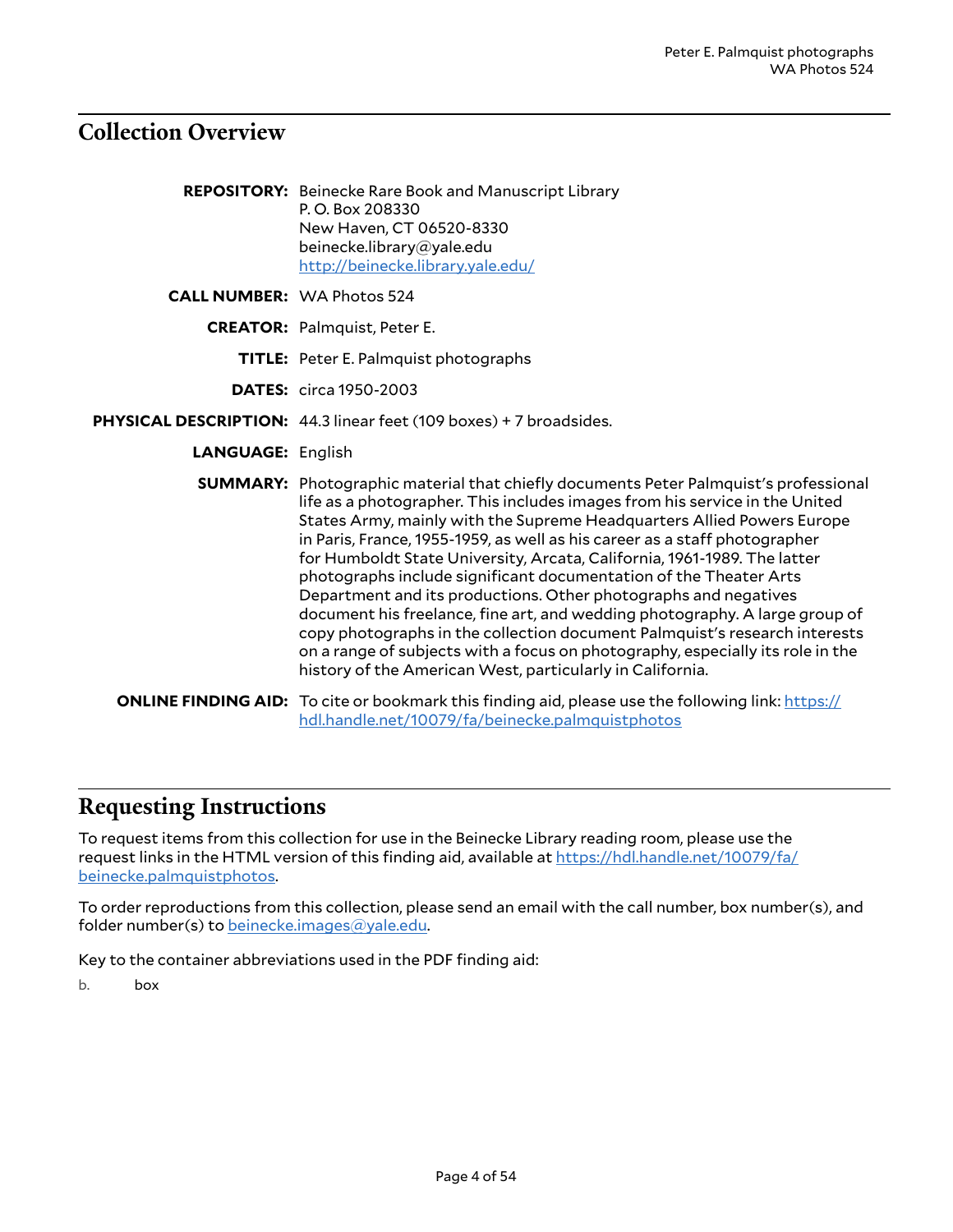## <span id="page-4-0"></span>**Administrative Information**

## <span id="page-4-1"></span>**Immediate Source of Acquisition**

Purchased from Peter Palmquist and the Estate of Peter Palmquist on the Frederick W. and Carrie S. Beinecke Fund for Western Americana and Walter McClintock Memorial Fund, 2003-2004.

## <span id="page-4-2"></span>**Conditions Governing Access**

The materials are open for research.

## <span id="page-4-3"></span>**Conditions Governing Use**

The Peter E. Palmquist Photographs is the physical property of the Beinecke Rare Book and Manuscript Library, Yale University. Literary rights, including copyright, belong to the authors or their legal heirs and assigns. For further information, consult the appropriate curator.

## <span id="page-4-4"></span>**Preferred Citation**

Peter E. Palmquist Photographs. Yale Collection of Western Americana, Beinecke Rare Book and Manuscript Library.

## <span id="page-4-5"></span>**Processing Information**

Collections are processed to a variety of levels, depending on the work necessary to make them usable, their perceived research value, the availability of staff, competing priorities, and whether or not further accruals are expected. The library attempts to provide a basic level of preservation and access for all collections, and does more extensive processing of higher priority collections as time and resources permit.

As a rule, descriptive information found in the Collection Contents section is drawn in large part from information supplied with the collection and from an initial survey of the contents. Folder titles appearing in the contents list below are often based on those provided by the creator or previous custodian. Titles have not been verified against the contents of the folders in all cases. Otherwise, folder titles are supplied by staff during initial processing.

This finding aid may be updated periodically to account for new acquisitions to the collection and/or revisions in arrangement and description.

Much of the collection remains in Palmquist's orginal housing and represent his original order for the material.

Former call number: Uncat Mss 509

## <span id="page-4-6"></span>**Associated Materials**

The Beinecke Rare Book and Manuscript Library, Yale University, has several collections assembled by Peter Palmquist.

The personal papers of Peter Palmquist are included in the Peter Palmquist Papers (WA MSS S-2965). Beinecke Rare Book and Manuscript Library, Yale University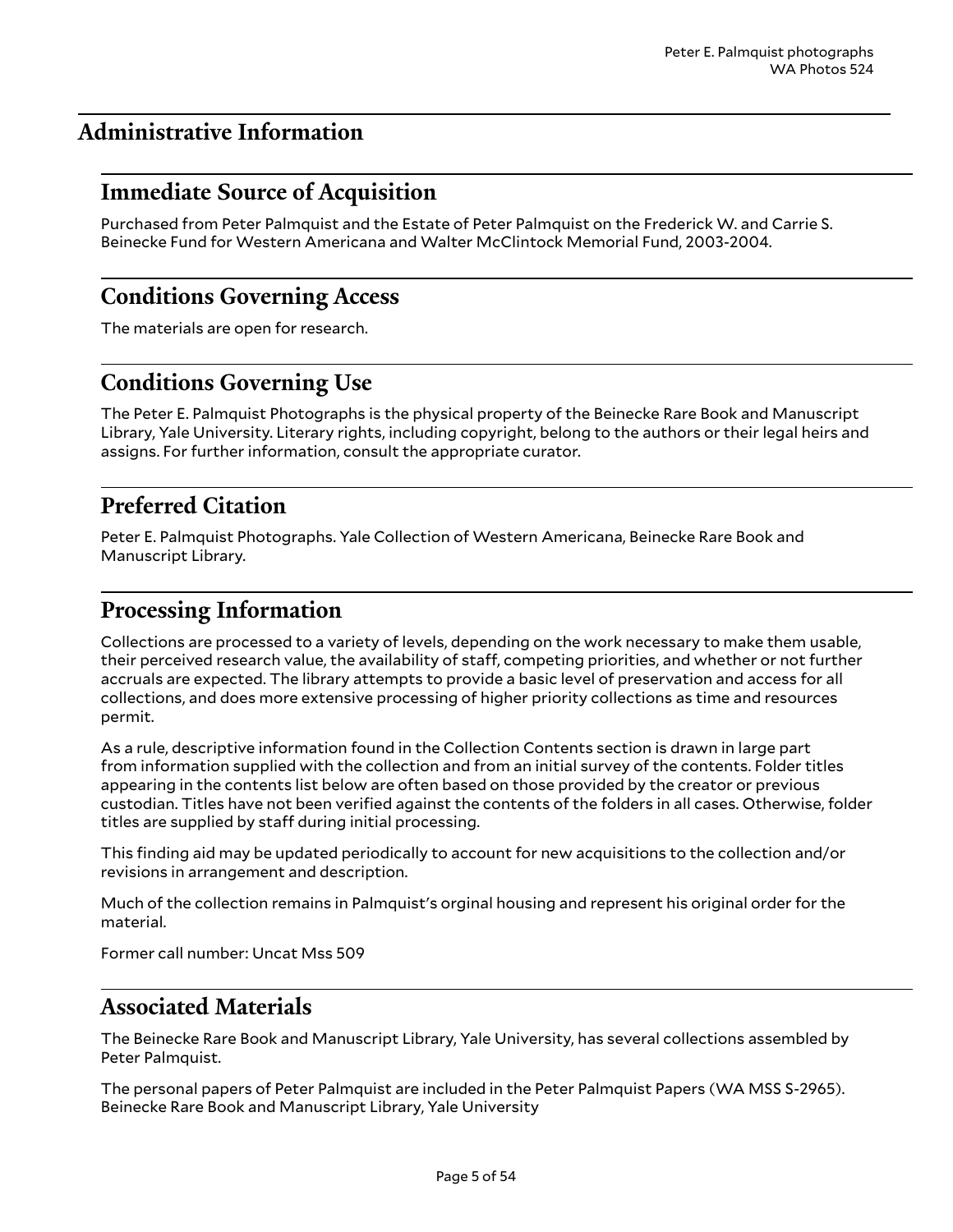Biographical information and photographic materials related to women photographers are included in the Peter Palmquist Collection of Women in Photography (WA MSS S-2600). Beinecke Rare Book and Manuscript Library, Yale University.

Biographical information and photographic materials related to male photographers active in the western United States are included in the Peter E. Palmquist Collection of Male Photographers in the American West (WA MSS S-2733). Beinecke Rare Book and Manuscript Library, Yale University.

Biographical information and photographic materials related to male photographers active in Humboldt County, California, are included in the Peter Palmquist Collection of Humboldt County, California, Male Photographers (WA MSS S-2670). Beinecke Rare Book and Manuscript Library, Yale University.

Cased photographs are included in the Peter Palmquist Cased Photographs Collection (WA Photos 402). Beinecke Rare Book and Manuscript Library, Yale University.

Unique and rare photographic formats collected by Palmquist are in the Peter E. Palmquist Collection of Photography and Photographic Formats (WA Photos 490). Beinecke Rare Book and Manuscript Library, Yale University.

Stereograph cards that depict California are included in the Peter E. Palmquist Collection of Stereographs of California (WA Photos 494). Beinecke Rare Book and Manuscript Library, Yale University.

Books and periodicals formerly in the personal library of Peter Palmquist are accessible via the library catalog by searching for: "Palmquist, Peter E., Ownership."

## <span id="page-5-0"></span>**Peter E. Palmquist (1936-2003)**

A photographer, collector, and historian of photography, Peter Eric Palmquist was born in Oakland, California on September 23, 1936. In 1944, he moved with his family to Ferndale, California, and he spent most of his life in Humboldt County. During adolescence, Palmquist trained himself in photography. He served in the United States Army as a photographer from 1955 to 1959, mainly with the Supreme Headquarters Allied Powers Europe in Paris, France. Palmquist worked briefly as a photographer for the state government of California from 1959 to 1961. From 1961 until his retirement in 1989, Palmquist worked as a staff photographer for Humboldt State University, Arcata, California, where he also graduated with a Bachelor of Arts degree in Art in 1965.

From 1971 until his death, Palmquist collected textual materials and hundreds of thousands of photographic items documenting the practice and occupation of photography from its beginning through the turn of the twenty-first century. He had particular interest in early California photographers, photographers of the American West, and women photographers.

A self-trained researcher and historian of photography, Palmquist organized more than one hundred exhibitions and wrote more than three hundred articles and a hundred monographs. He was a founding editor of *The Daguerreian Annual,* and a president of the National Stereoscopic Association.

Palmquist died January 13, 2003, in Oakland.

## <span id="page-5-1"></span>**Scope and Contents**

Photographic material that chiefly documents Peter Palmquist's professional life as a photographer. This includes images from his service in the United States Army, mainly with the Supreme Headquarters Allied Powers Europe in Paris, France, 1955-1959; his personal travels through Europe during his military service including Belgium, England, Gibraltar, Italy, Malta, Netherlands, and Switzerland; his career as a staff photographer for Humboldt State University, Arcata, California, 1961-1989 including significant documentation of the Theater Arts Department and its productions; images that document significant events in Humboldt County, California from 1961 to circa 1990 including the Christmas flood of 1964; and thousands of black and white and color negatives that document weddings in Humboldt County from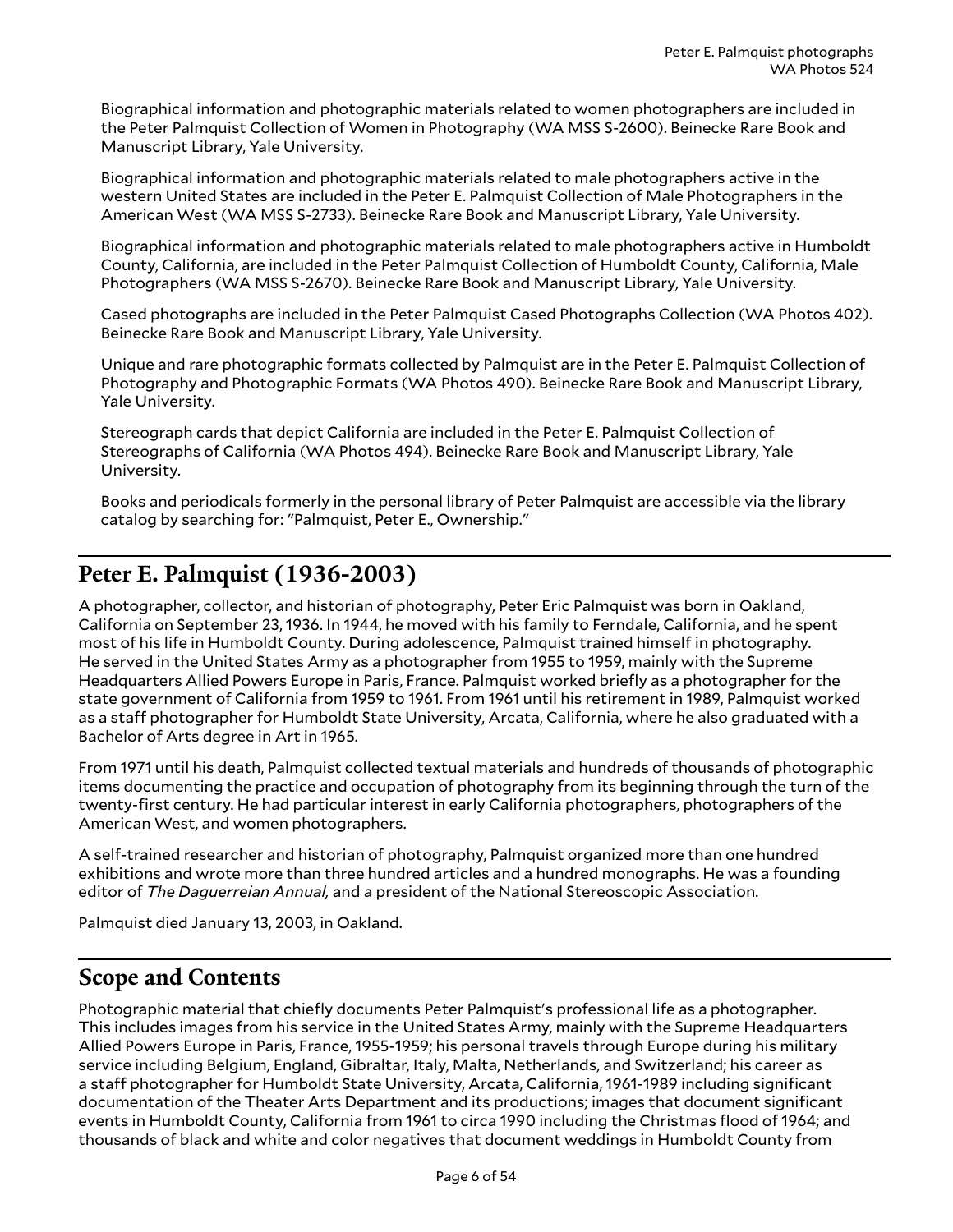1960 to roughly 1990. Other photographs and negatives document his freelance and fine art photography. Large groups of copy photographs document his research interests on a range of subjects with a focus on photography, especially its role in the history of the American West, particularly in California.

## <span id="page-6-0"></span>**Arrangement**

Organized into eleven series: I. United States Army Photographs, 1952-1959. II. Personal Photographs During Military Service, 1955-1959. III. General Photographs, 1960-2002. IV. Wedding Photographs, 1960-circa 1990. V. Humboldt State University, 1962-1972. VI. Christmas Flood of 1964, 1964. VII. Logging Road in the Jackson Demonstration State Forest, 1967. VIII. Nudes, circa 1973. IX. Copy Photographs, undated. X. Peter Palmquist Retrospective, circa 1950-2002. XI. Oversize Photographs, 1957-1995.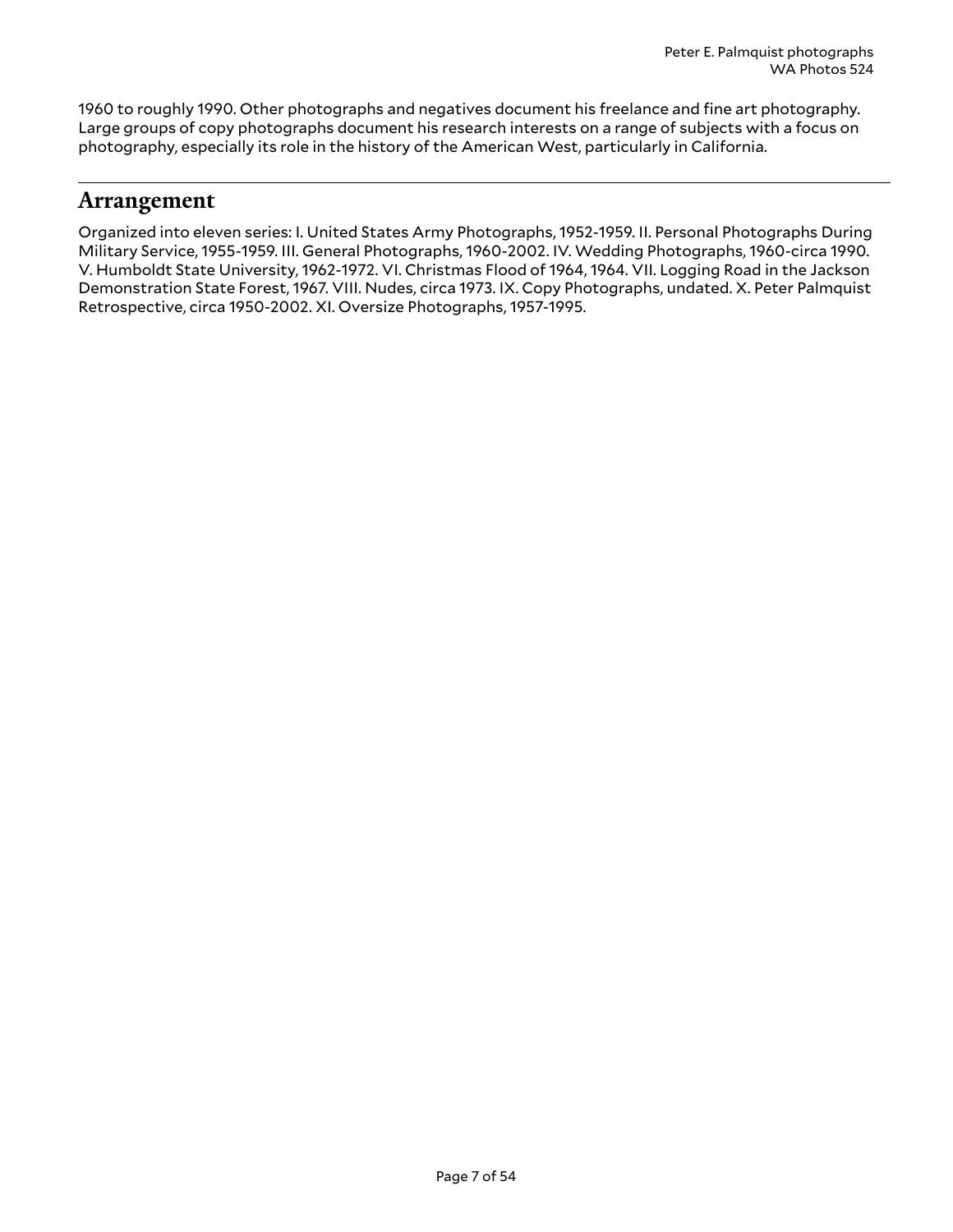## <span id="page-7-0"></span>**Collection Contents Series I: United States Army Photographs, 1952-1959**

## <span id="page-7-1"></span>*0.83 linear feet (2 boxes)*

Photographs chiefly created by Palmquist and colleagues during his service in the United States Army as a photographer from 1955 to 1959, chiefly with the Pictorial Section of Supreme Headquarters Allied Powers Europe (SHAPE) in Paris, France.

Series I is organized chronologically with Palmquist's service in the United States Army, including images created by the Pictorial Section of Supreme Headquarters Allied Powers Europe (SHAPE) that range before his tenure.

| b.1 | Photographic training at Fort Monmouth, New Jersey, and Fort Ord, California<br>2 Folders                                                  | 1955 February-<br>May |
|-----|--------------------------------------------------------------------------------------------------------------------------------------------|-----------------------|
| b.1 | Photographs at Camp Roberts, California<br>3 Folders                                                                                       | 1955 June-July        |
|     | Supreme Headquarters Allied Powers Europe                                                                                                  |                       |
| b.1 | Photographs with captions and dates                                                                                                        | 1952-1959             |
|     | Photographic prints with typescript captions and dates on their versos for<br>events related to Supreme Headquarters Allied Powers Europe. |                       |
|     | Portraits                                                                                                                                  |                       |
| b.2 | Eisenhower, Dwight                                                                                                                         |                       |
| b.2 | Johnson, Leon W                                                                                                                            |                       |
| b.2 | Montgomery, Bernard                                                                                                                        |                       |
|     | Includes 3 color transparencies.                                                                                                           |                       |
| b.2 | Norstad, Lauris                                                                                                                            |                       |
| b.2 | Unidentified<br>3 Folders                                                                                                                  |                       |
|     | <b>Pictorial Section</b>                                                                                                                   |                       |
|     | Formal and informal portraits of members of the Pictorial Section of<br>Supreme Headquarters Allied Powers Europe, 1955-1959.              |                       |
| b.2 | De Vries, Hendrik                                                                                                                          |                       |
| b.2 | Goedert, Dwane E.                                                                                                                          |                       |
| b.2 | Lee, Schubert                                                                                                                              |                       |
| b.2 | Moller, Donald H.                                                                                                                          |                       |
| b.2 | Wilson, John, Jr.                                                                                                                          |                       |
| b.2 | Unidentified personnel                                                                                                                     |                       |
| b.2 | Personnel, off-duty                                                                                                                        |                       |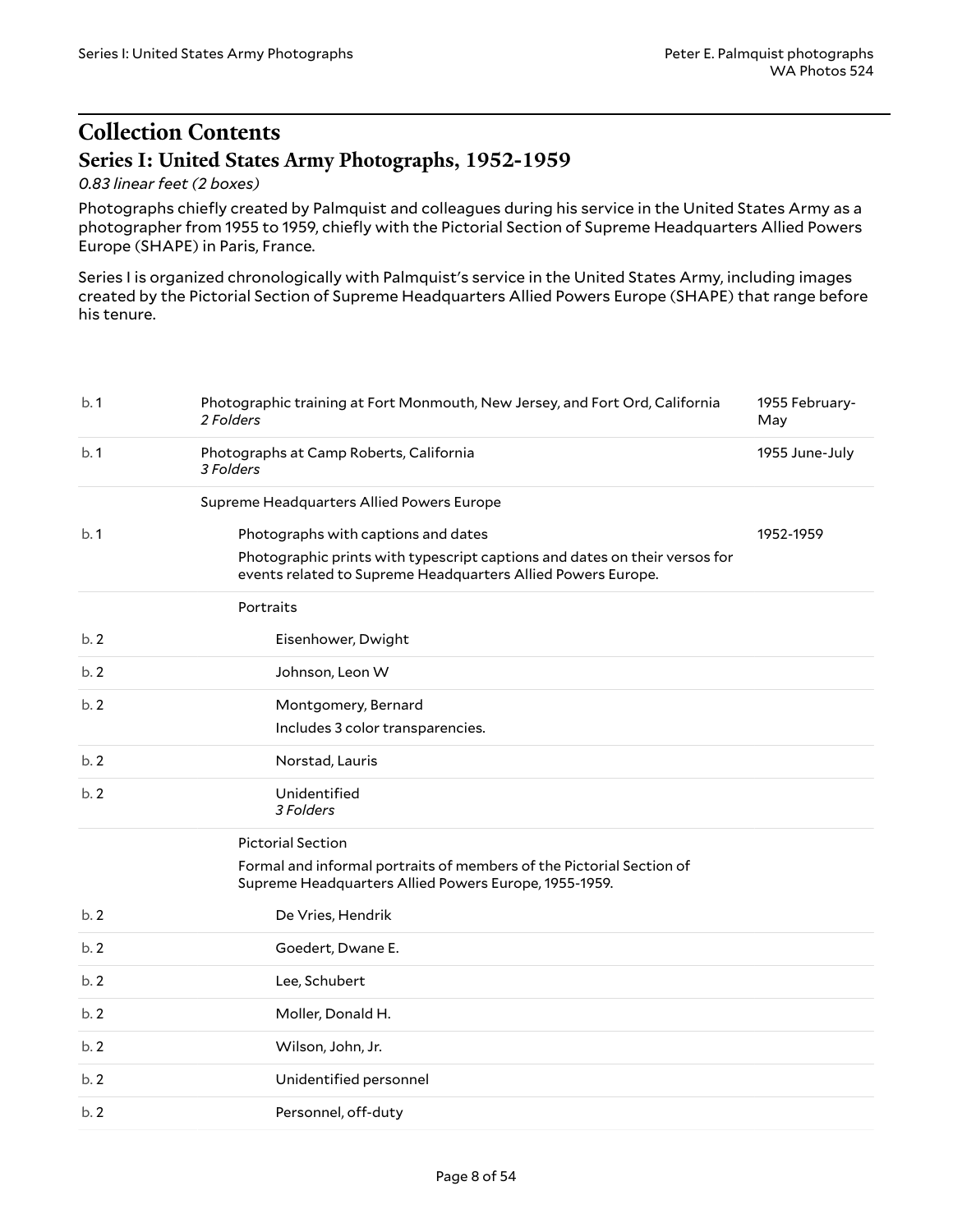#### Supreme Headquarters Allied Powers Europe (continued)

|     | Subjects                             |
|-----|--------------------------------------|
| b.2 | Aircraft                             |
| b.2 | <b>Buildings and structures</b>      |
| b.2 | Cityscapes                           |
| b.2 | Military personnel                   |
| b.2 | Military personnel, winter exercises |
| b.2 | Military personnel, women            |
| b.2 | Paris, France                        |
| b.2 | Ships                                |
| b.2 | Soviet Union                         |
| b.2 | <b>Tanks</b>                         |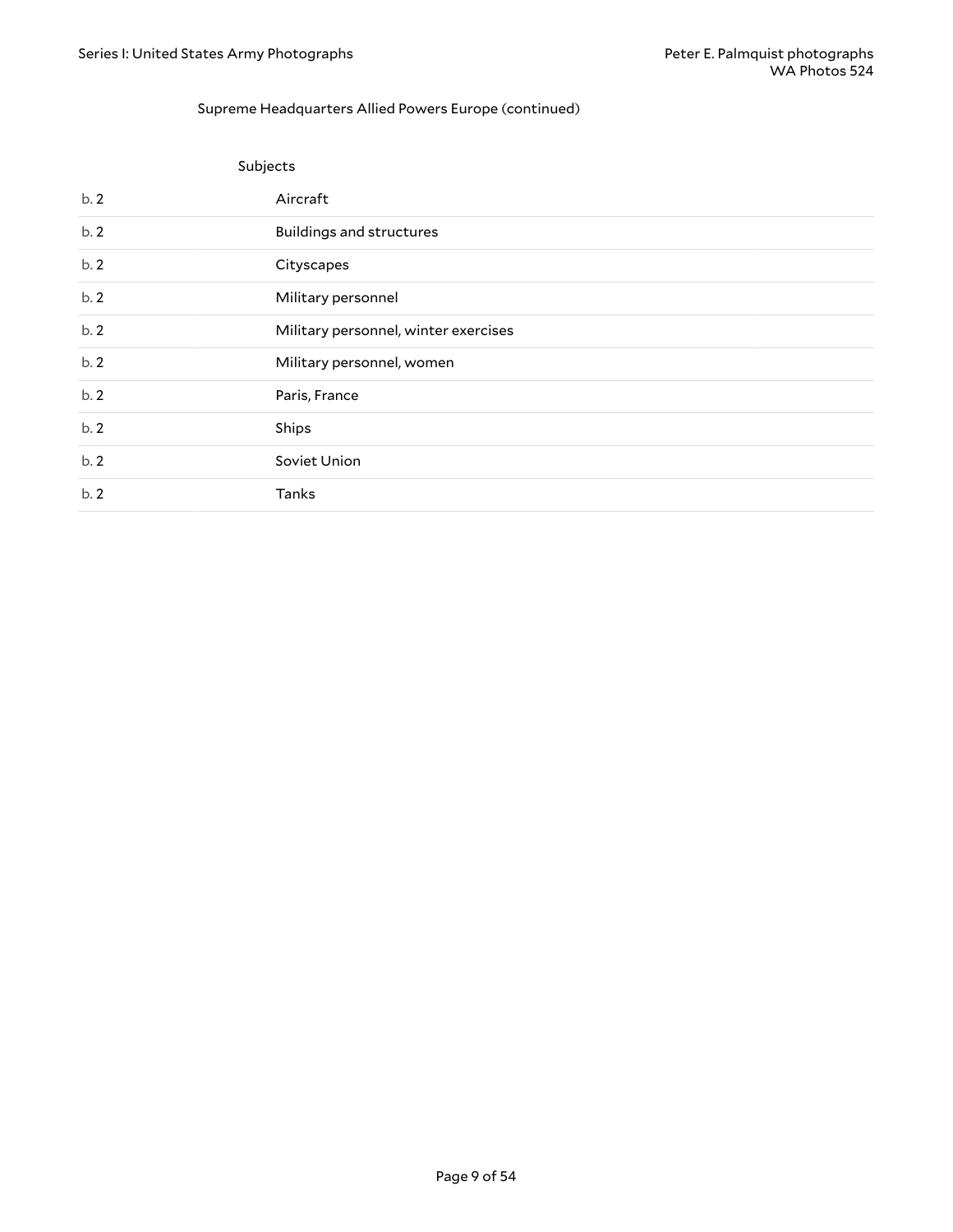## <span id="page-9-0"></span>**Series II: Personal Photographs During Military Service, 1955-1959**

## *3.9 linear feet (8 boxes)*

Non-military related photographs chiefly of sites in Europe created by Palmquist during his service in the United States Army as a photographer from 1955 to 1959.

Series II is organized into four subseries: Negatives, Negatives and Photographic Prints, Photographic Prints, Color Transparencies.

<span id="page-9-2"></span><span id="page-9-1"></span>

| b.3  | <b>Negatives</b><br>182 negatives                                                                                                                                                                                                                                                                                                                                                                      | 1956 July-1959<br>August |
|------|--------------------------------------------------------------------------------------------------------------------------------------------------------------------------------------------------------------------------------------------------------------------------------------------------------------------------------------------------------------------------------------------------------|--------------------------|
|      | Single frames of 120-millimeter black-and-white film negatives of sites<br>throughout Europe. Images include sites in Belgium, including the Expo 58,<br>also known as the Brussels World's Fair; England, including London; Gibraltar;<br>Italy, including Rome and Sicily; Malta; Netherlands, and Switzerland, including<br>Gornergrat and Zermatt. Several images include his friend Schubert Lee. |                          |
|      | Negatives and Photographic Prints                                                                                                                                                                                                                                                                                                                                                                      |                          |
| b.4  | Paris, France, Binder<br>circa 1000 negatives                                                                                                                                                                                                                                                                                                                                                          | 1955-1959                |
|      | Three-ring binder with 35 millimeter black-and-white film negatives and<br>contact prints. Also includes a group of negatives in slide mounts.                                                                                                                                                                                                                                                         |                          |
|      | Dated Material                                                                                                                                                                                                                                                                                                                                                                                         |                          |
|      | 35 millimeter and 120 millimeter black-and-white film negatives and contact<br>prints.                                                                                                                                                                                                                                                                                                                 |                          |
| b.5  | New York City                                                                                                                                                                                                                                                                                                                                                                                          | 1955 April               |
| b. 5 | Rome, Italy                                                                                                                                                                                                                                                                                                                                                                                            | 1956 July                |
| b.5  | Portugal                                                                                                                                                                                                                                                                                                                                                                                               | 1956 September           |
| b.5  | Morocco<br>3 Folders                                                                                                                                                                                                                                                                                                                                                                                   | 1956 November            |
| b.5  | Spain                                                                                                                                                                                                                                                                                                                                                                                                  | 1956 November            |
| b. 5 | Paris, France                                                                                                                                                                                                                                                                                                                                                                                          | 1956 November            |
| b.5  | Spain<br>2 Folders                                                                                                                                                                                                                                                                                                                                                                                     | 1957 September           |
| b.5  | Switzerland                                                                                                                                                                                                                                                                                                                                                                                            | 1959 January             |
| b.5  | Switzerland and Spain                                                                                                                                                                                                                                                                                                                                                                                  | 1959 January,<br>July    |
| b.5  | Malta                                                                                                                                                                                                                                                                                                                                                                                                  | 1959 February            |
| b.5  | Portrait of Yves Klein                                                                                                                                                                                                                                                                                                                                                                                 | 1958                     |
|      | <b>Undated Material</b>                                                                                                                                                                                                                                                                                                                                                                                |                          |
| b.5  | France                                                                                                                                                                                                                                                                                                                                                                                                 |                          |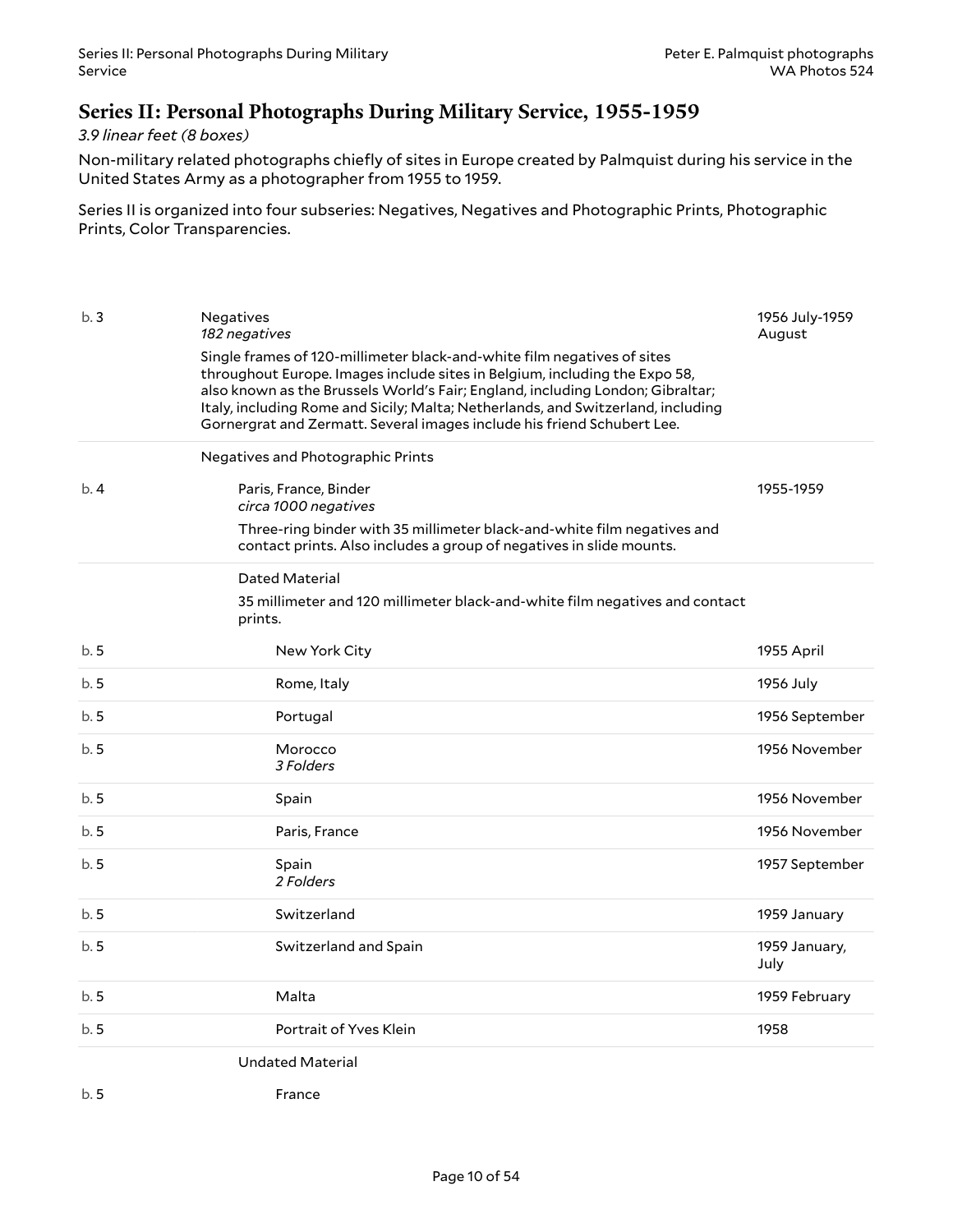#### Negatives and Photographic Prints > Undated Material > France (continued)

<span id="page-10-0"></span>

| b.5                 | Paris<br>10 Folders<br>120 millimeter black-and-white film negatives and contact prints.  |
|---------------------|-------------------------------------------------------------------------------------------|
| b.5                 | The Louvre<br>11 Folders                                                                  |
|                     | 4 by 5 inches black-and-white film negatives, contact prints, and<br>photographic prints. |
| Photographic Prints | Photographic prints, chiefly black-and-white except where noted.                          |
| England<br>b.6      |                                                                                           |
| France              |                                                                                           |
|                     | Paris                                                                                     |
| b.6                 | Arc de Triomphe de l'Étoile                                                               |
| b.6                 | Cafés                                                                                     |
| b.6                 | Churches                                                                                  |
| b.6                 | <b>Eiffel Tower</b>                                                                       |
| b.6                 | The Louvre                                                                                |
| b.6                 | Markets                                                                                   |
| b.6                 | Montmartre                                                                                |
| b.6                 | Nightlife                                                                                 |
| b.6                 | Notre-Dame de Paris                                                                       |
| b.6                 | Paris Métro                                                                               |
| b.6                 | Parks                                                                                     |
| b.6                 | People                                                                                    |
| b.6                 | Seine                                                                                     |
| b.6                 | Street artists                                                                            |
| b.6                 | Street scenes<br>2 Folders                                                                |
| b.6                 | Unbound portfolio of photographs                                                          |
| b.6                 | Color photographs                                                                         |
| Italy               |                                                                                           |
| b.6                 | Airport and aerial view                                                                   |
| b.6                 | <b>Boats</b>                                                                              |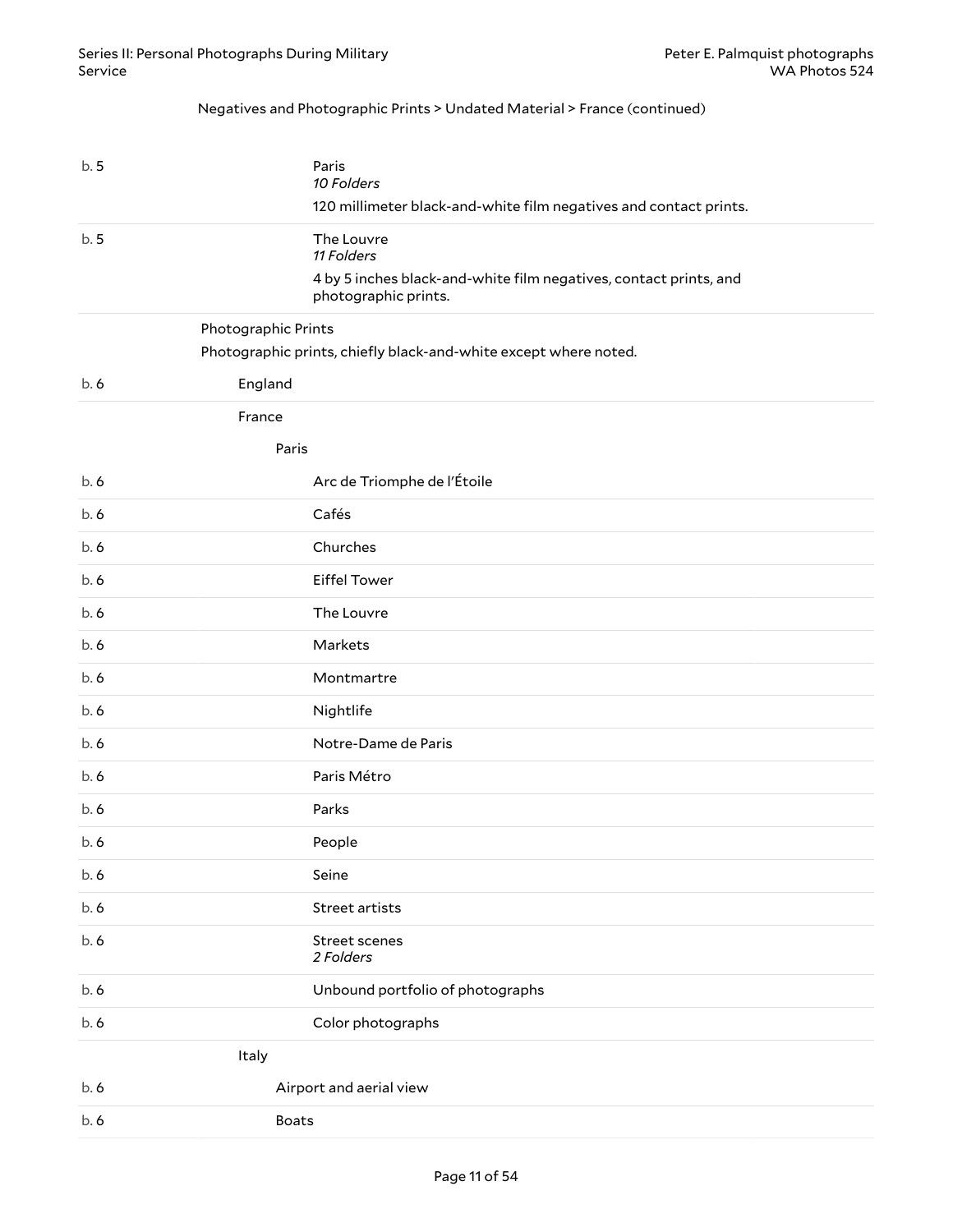## Photographic Prints > Italy (continued)

|       | <b>Buildings</b>     |
|-------|----------------------|
| b.6   | People               |
| b.6   | Street scenes        |
| Malta |                      |
| b.6   | <b>Boats</b>         |
| b.6   | <b>Buildings</b>     |
| b.6   | Landscapes           |
| b.6   | People               |
| b.6   | Street scenes        |
| b.6   | Printed ephemera     |
|       | Morocco              |
|       | Tangiers             |
| b.6   | <b>Buildings</b>     |
| b.6   | People               |
| b.6   | <b>Street Scenes</b> |
|       | Portugal             |
|       |                      |
| b.6   | <b>Boats</b>         |
| b.6   | <b>Buildings</b>     |
| b.6   | Landscapes           |
| b.6   | People               |
| b.6   | Street scenes        |
| Spain |                      |
| b.6   | <b>Buildings</b>     |
| b.6   | Bullfighting         |
| b.6   | Landscapes           |
| b.6   | People               |
| b.6   | Running of the bulls |
| b.6   | Street scenes        |
|       | Switzerland          |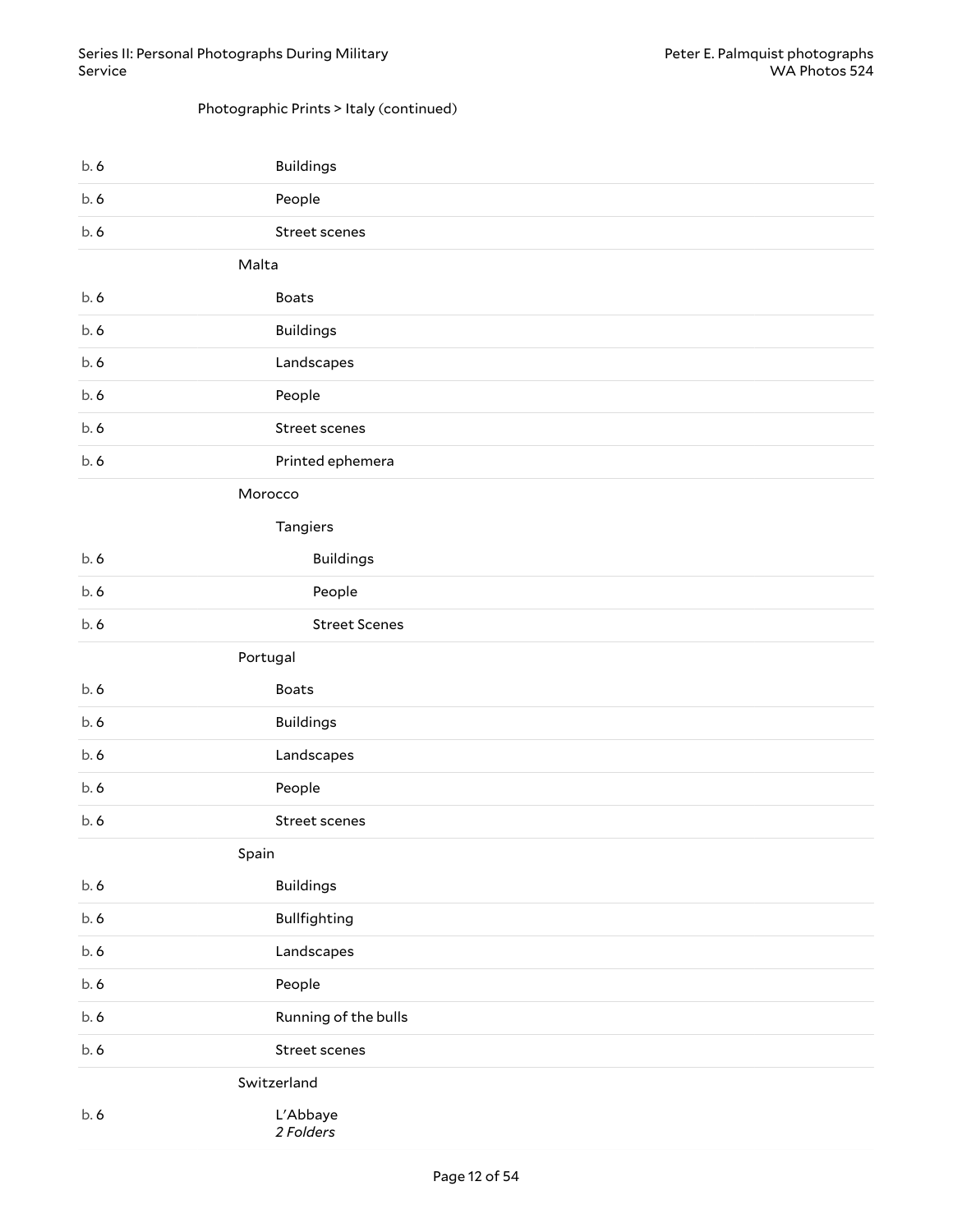#### Photographic Prints > Switzerland (continued)

| b.6 | Zermatt                                                                                                       |
|-----|---------------------------------------------------------------------------------------------------------------|
|     | Unidentified locations in Switzerland                                                                         |
| b.6 | Skiing                                                                                                        |
| b.6 | Street scenes                                                                                                 |
|     | Unidentified locations                                                                                        |
| b.6 | Children                                                                                                      |
| b.6 | Interiors                                                                                                     |
| b.6 | Landscapes                                                                                                    |
| b.6 | Orchestra                                                                                                     |
| b.6 | Street scenes                                                                                                 |
|     | Oversize photographs<br>Photographic prints larger than 8.5 by 14 inches and smaller than 14 by 18<br>inches. |
| b.7 | Belgium 58                                                                                                    |
| b.7 | Malta                                                                                                         |
| b.7 | Morocco                                                                                                       |
| b.7 | Paris, France                                                                                                 |
| b.7 | Portugal                                                                                                      |
| b.7 | Spain                                                                                                         |
| b.7 | Switzerland                                                                                                   |
|     | Unidentified locations                                                                                        |
| b.8 | Animals                                                                                                       |
| b.8 | Architectural details                                                                                         |
| b.8 | Boating                                                                                                       |
| b.8 | Cityscapes                                                                                                    |
| b.8 | Flea markets                                                                                                  |
| b.8 | Fishing                                                                                                       |
| b.8 | Interiors                                                                                                     |
| b.8 | Portraits, children                                                                                           |
| b.8 | Portraits, men                                                                                                |
| b.8 | Portraits, women                                                                                              |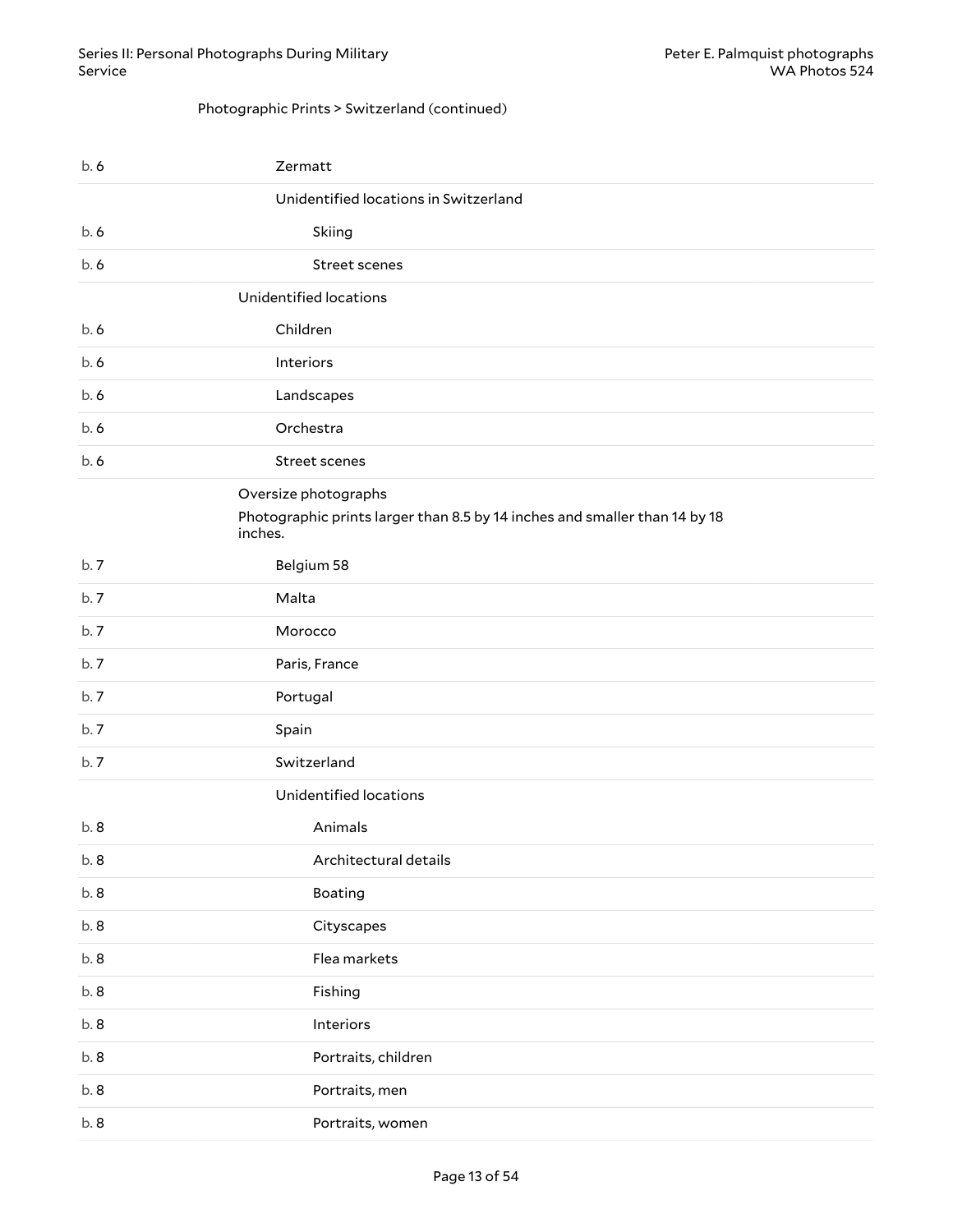### Photographic Prints > Oversize photographs > Unidentified locations (continued)

<span id="page-13-0"></span>

| b.8   | Seascapes                                                                                             |           |
|-------|-------------------------------------------------------------------------------------------------------|-----------|
| b.8   | Street artists                                                                                        |           |
| b.8   | Street scenes<br>3 Folders                                                                            |           |
| b.8   | <b>Structures</b>                                                                                     |           |
|       | Slides and Color Transparencies                                                                       |           |
| b.9   | Slides of France, chiefly Paris, as well as Spain and Switzerland<br>circa 650 slides, 35 millimeters |           |
|       | Slides housed in six boxes within one large box.                                                      |           |
| b. 10 | Andorra                                                                                               |           |
| b. 10 | Artwork by Yves Klein                                                                                 |           |
| b.10  | Germany                                                                                               |           |
| b. 10 | Malta                                                                                                 |           |
| b.10  | Pamplona, Spain                                                                                       | 1957-1958 |
| b.10  | Paris, France                                                                                         |           |
| b.10  | Street scenes                                                                                         |           |
| b.10  | Switzerland                                                                                           |           |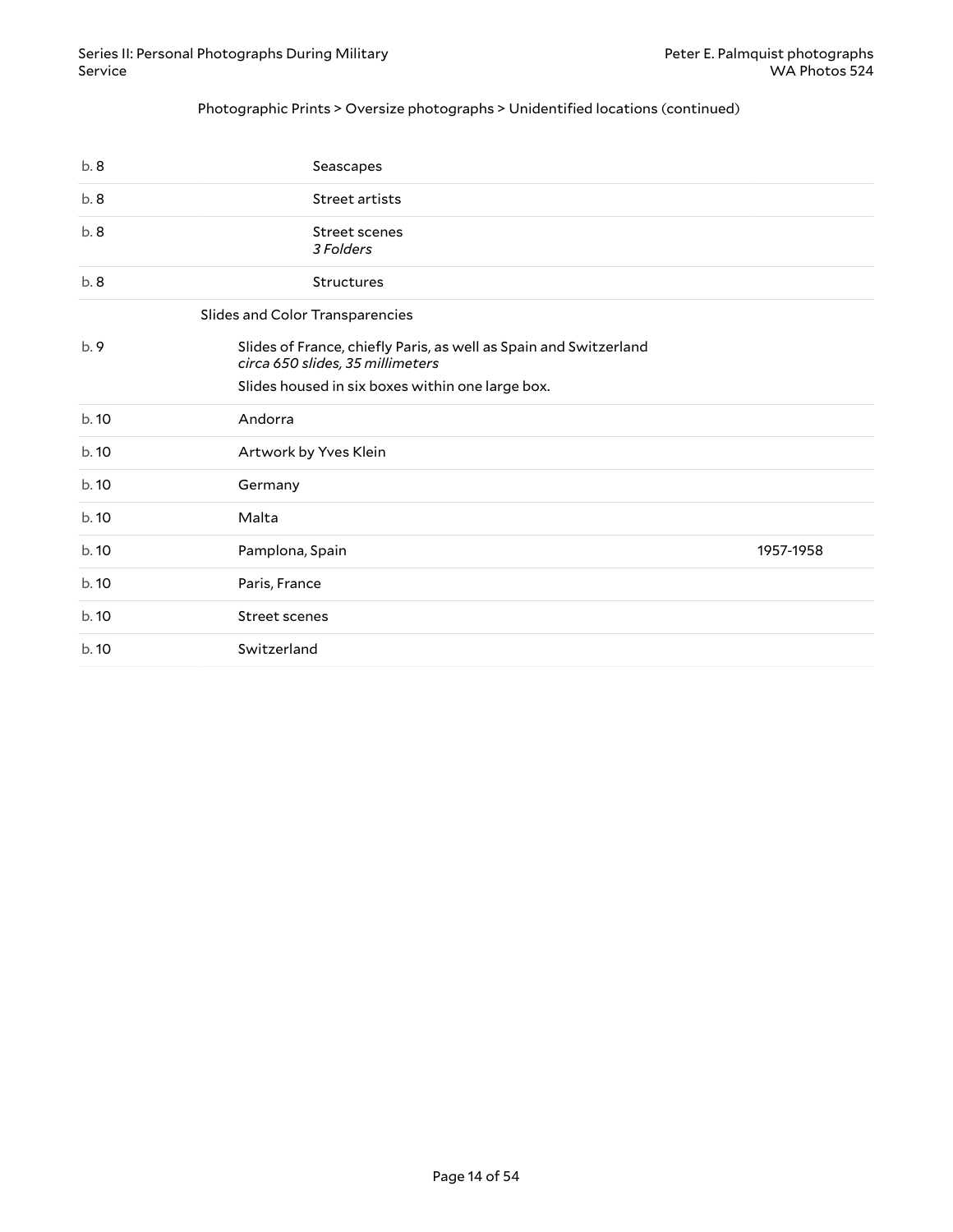## <span id="page-14-0"></span>**Series III: General Photographs, 1960-2002**

#### *10.3 linear feet (26 boxes)*

General photographic files of Palmquist related to his career as a photographer.

Series II is organized into five subseries: Negatives and Photographic Prints in Envelopes, Negatives and Photographic Prints not in Envelopes, Photographic Prints by Subject, Black-and-white Transparencies, and Color Slides and Transparencies

> <span id="page-14-1"></span>Negatives and Photographic Prints in Envelopes *circa 10,000 negatives*

Negatives and strips of contact prints, as well as some photographic prints, derived chiefly from black-and-white negatives with dimensions of 35 millimeters, as well as some 120 millimeters and 4 by 5 inches, created by Palmquist and housed in his original envelopes, 1960-2002. The envelopes include a brief descriptive title for the images and the date. This component also includes a group of negatives and prints found interspersed in the other portions of the collection.

Significant events documented in the images include the dedication of the Avenue of the Giants scenic highway in July 1960; the Century 21 Exposition in Seattle, Washington, in June 1962; Christmas Flood of 1964; and the dedication of the Lady Bird Johnson Grove in Redwood National Park on August 27, 1969. General topics include images of events at Humboldt State College (later Humboldt State University), fairs, logging, and sporting events, as well as landscape and cityscapes of sites throughout northwestern California. Images also include photographs of Palmquist's immediate and extended family, as well as friends.

Arranged chronologically followed by undated material.

| b. 11 | 1960-1961<br>54 envelopes            |                 |
|-------|--------------------------------------|-----------------|
| b.12  | 1962<br>45 envelopes                 |                 |
| b.13  | 1963<br>47 envelopes                 |                 |
| b.14  | 1964<br>33 envelopes                 |                 |
| b. 15 | 1964-1965<br>43 envelopes            |                 |
| b.16  | 1966-1971<br>45 envelopes            |                 |
| b. 17 | 1972-1973<br>51 envelopes            |                 |
| b. 18 | 1973-1975<br>54 envelopes            |                 |
| b. 19 | 1976-1979.1983-1988<br>107 envelopes |                 |
| b. 20 | Undated<br>42 envelopes              | circa 1960-1988 |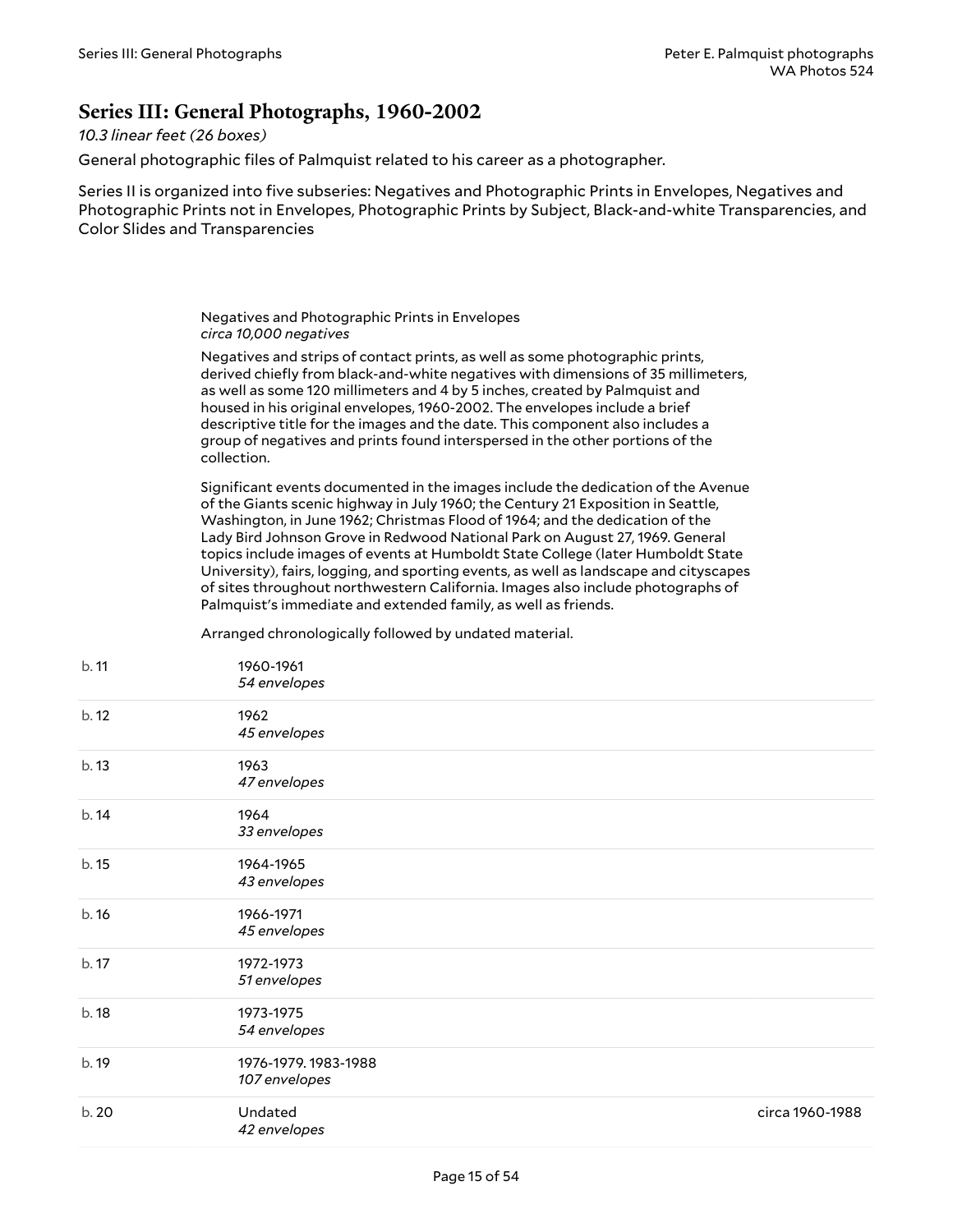### <span id="page-15-0"></span>Negatives and Photographic Prints in Envelopes (continued)

| b.21  | Undated<br>47 envelopes                                                                                                                                                                                                                                                                                            | circa 1973-1979 |
|-------|--------------------------------------------------------------------------------------------------------------------------------------------------------------------------------------------------------------------------------------------------------------------------------------------------------------------|-----------------|
| b.22  | Undated<br>12 Folders                                                                                                                                                                                                                                                                                              | circa 1973-2002 |
|       | Negatives and Photographic Prints not in Envelopes<br>Arranged alphabetically by subject.                                                                                                                                                                                                                          |                 |
| b. 23 | Arcata, California                                                                                                                                                                                                                                                                                                 |                 |
| b.23  | Bridge, possibly in France                                                                                                                                                                                                                                                                                         |                 |
|       | <b>Exhibits</b>                                                                                                                                                                                                                                                                                                    |                 |
| b.23  | Emma B. Freeman: With Nature's Children, Grace Hudson Museum,<br>Ukiah, California                                                                                                                                                                                                                                 | 1987            |
| b.23  | Louise E. Halsey: An American Pictorialist, Humboldt State University,<br>Arcata, California                                                                                                                                                                                                                       | 1985            |
| b.23  | Return to El Dorado: A Century of California Stereographs from the<br>Collection of Peter Palmquist, California Museum of Photography,<br>Riverside, California                                                                                                                                                    | 1986            |
| b. 23 | Seely Studio: The Tradition Continues, Humboldt State University,<br>Arcata, California                                                                                                                                                                                                                            | 1984            |
| b.23  | Fishermen                                                                                                                                                                                                                                                                                                          |                 |
| b.23  | Home                                                                                                                                                                                                                                                                                                               |                 |
| b. 24 | Home of Melvin A Schular in Bayside, California                                                                                                                                                                                                                                                                    | 1971            |
| b.25  | Humboldt County, redwood forests, and seascapes                                                                                                                                                                                                                                                                    |                 |
| b.23  | Humboldt County scenes                                                                                                                                                                                                                                                                                             |                 |
| b.23  | Informal portraits                                                                                                                                                                                                                                                                                                 | circa 2002      |
| b.23  | Klamath River, California, salmon runs                                                                                                                                                                                                                                                                             | 1963-1964       |
| b. 23 | Landscapes<br>2 Folders                                                                                                                                                                                                                                                                                            |                 |
| b. 23 | Loggers                                                                                                                                                                                                                                                                                                            |                 |
| b.23  | Metal springs                                                                                                                                                                                                                                                                                                      |                 |
|       | Portraits in turn-of-the-twentieth century clothing<br>Group of black-and-white negatives with dimensions of 120 millimeters and<br>4 by 5 inches that depict children, women, and men wearing turn-of-the-<br>twentieth century clothing, probably created by Palmquist at a fair or social<br>event, circa 1975. |                 |
| b.26  | 120 millimeter negatives<br>circa 70 negatives                                                                                                                                                                                                                                                                     | circa 1975      |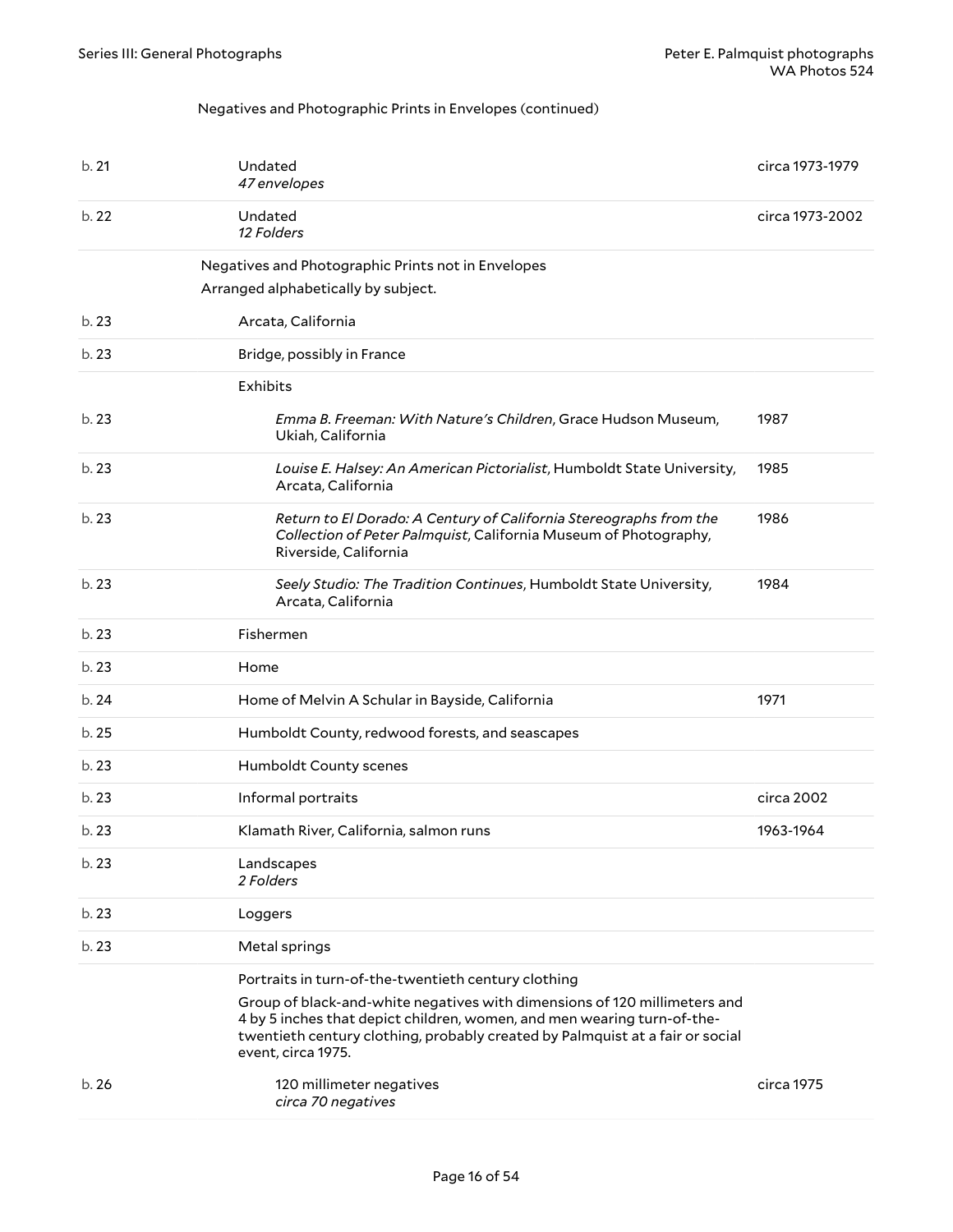Negatives and Photographic Prints not in Envelopes > Portraits in turn-of-the-twentieth century clothing (continued)

<span id="page-16-0"></span>

| b. 27 | 4 by 5 inches negatives<br>circa 100 negatives                                        | circa 1975          |
|-------|---------------------------------------------------------------------------------------|---------------------|
| b. 23 | Self-Portraits of Peter Palmquist<br>2 Folders                                        | circa 1975-1976     |
| b.23  | Photography studio                                                                    |                     |
| b. 23 | Portfolio                                                                             |                     |
| b.23  | Redwood forest at Bull Creek, California                                              | 1968 February<br>20 |
| b. 23 | Rotary arm speed testing device                                                       |                     |
| b. 23 | Salmon bake                                                                           | 1969 May            |
| b. 23 | Shasta Dam on the Sacramento River, California                                        |                     |
| b. 23 | Seascapes<br>2 Folders                                                                |                     |
|       | Photographic Prints by Subject                                                        |                     |
|       | Photographs chiefly created by Palmquist, but some may have been collected by<br>him. |                     |
|       | Arranged alphabetically by subject.                                                   |                     |
| b. 28 | Advertising, EnviroTex                                                                |                     |
| b. 28 | Aerial views                                                                          |                     |
| b. 28 | Agriculture                                                                           |                     |
| b. 28 | Animals                                                                               |                     |
| b. 28 | Arcata, California                                                                    |                     |
| b. 28 | Arcata Jubilee, logging contests                                                      |                     |
| b. 28 | Basketball                                                                            |                     |
| b. 28 | Boats and fishing                                                                     |                     |
| b. 28 | Caribou Lake, California                                                              |                     |
| b. 28 | Carson Mansion, Eureka, California                                                    |                     |
| b. 28 | Century 21 Exposition, Seattle, Washington                                            |                     |
| b. 28 | Children                                                                              |                     |
| b. 28 | Children and parents                                                                  |                     |
| b. 28 | Cityscapes                                                                            |                     |
| b. 28 | Exteriors, details                                                                    |                     |
| b. 28 | Fairs                                                                                 |                     |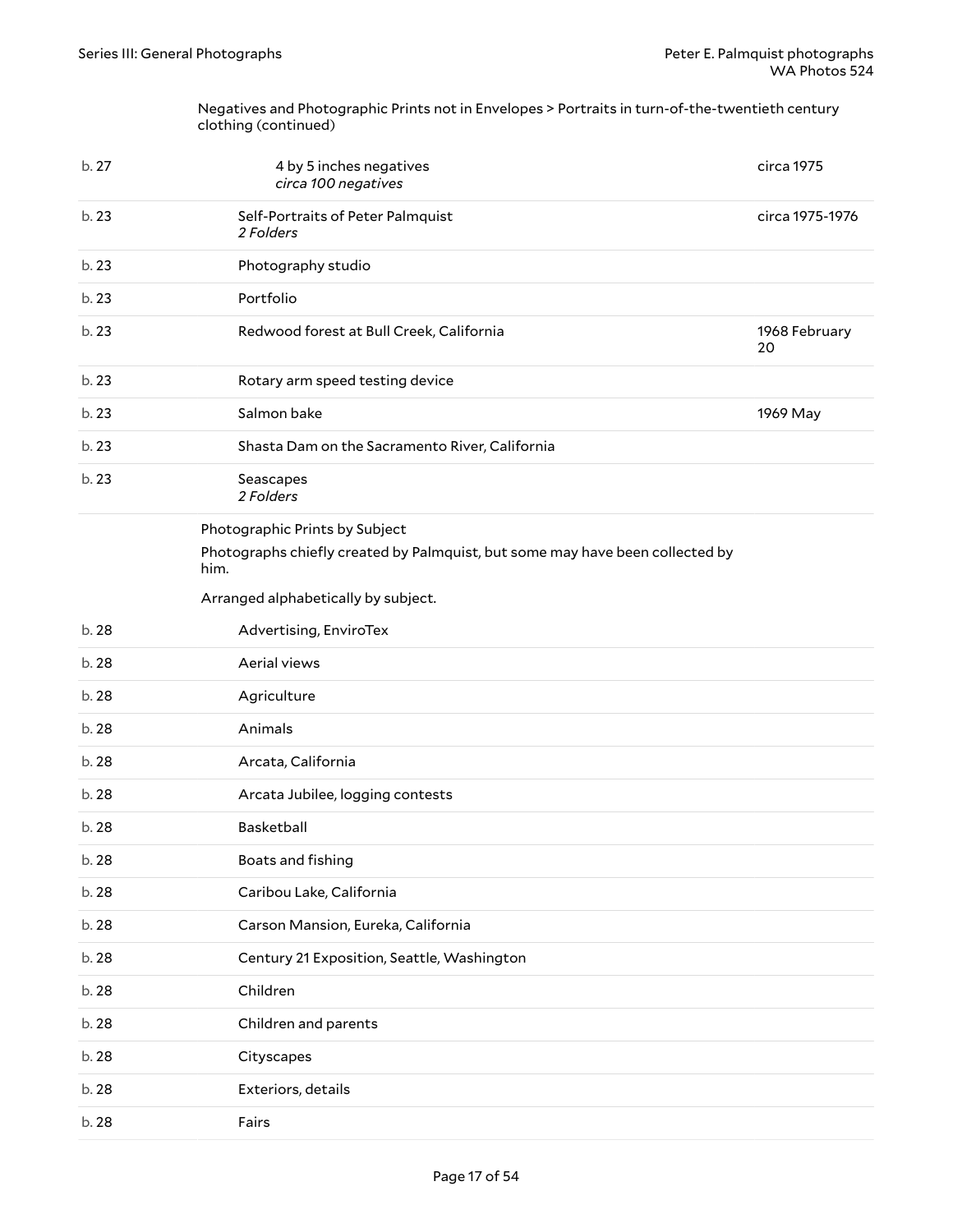## Photographic Prints by Subject (continued)

| b. 28 | Fire                                                                                                                                                                         |                |
|-------|------------------------------------------------------------------------------------------------------------------------------------------------------------------------------|----------------|
| b. 28 | Forestry                                                                                                                                                                     |                |
| b. 28 | Forests                                                                                                                                                                      |                |
| b. 28 | Fort Ross, California                                                                                                                                                        |                |
| b. 28 | Humboldt County Commission on Human Rights                                                                                                                                   | circa 1965     |
| b. 28 | Johnson, Claudia "Lady Bird," at the dedication of the Lady Bird Johnson<br>Grove in Redwood National Park                                                                   | 1969 August 27 |
| b. 28 | Klamath River salmon run                                                                                                                                                     |                |
| b. 28 | Landscapes                                                                                                                                                                   |                |
| b. 29 | Logging<br>2 Folders                                                                                                                                                         |                |
| b. 29 | Mining                                                                                                                                                                       |                |
| b. 29 | Mountain towns in California                                                                                                                                                 |                |
| b. 29 | Musée français de la photographie, Bièvres, France                                                                                                                           | circa 1984     |
| b. 29 | Night photography                                                                                                                                                            |                |
| b. 29 | Painting, probably by Helen Dora Lemprière in 1955                                                                                                                           |                |
| b. 29 | Photographs on tombstones                                                                                                                                                    |                |
| b. 29 | Photography studio                                                                                                                                                           |                |
| b. 29 | Pioneer, California                                                                                                                                                          |                |
| b. 29 | Portraits, men                                                                                                                                                               |                |
| b.29  | Portraits, women                                                                                                                                                             |                |
| b. 29 | Pottery by Jolyon Hofsted                                                                                                                                                    |                |
| b. 29 | Seascapes                                                                                                                                                                    |                |
| b. 29 | Shasta State Historic Park, California                                                                                                                                       |                |
| b.29  | <b>Still lifes</b>                                                                                                                                                           |                |
| b. 29 | Theater                                                                                                                                                                      |                |
|       | Oversize<br>Photographic prints larger than 8.5 by 14 inches and smaller than 14 by<br>18 inches. This component also includes mock-ups for publications and<br>advertising. |                |
| b.30  | Advertising for an exhibition, Toad Hill-Other Nonsense & Jennifer,<br>photographs by Peter Palmquist and illustrations by Janice Mae                                        | 1974? February |
| b.30  | Advertising, EnviroTex                                                                                                                                                       |                |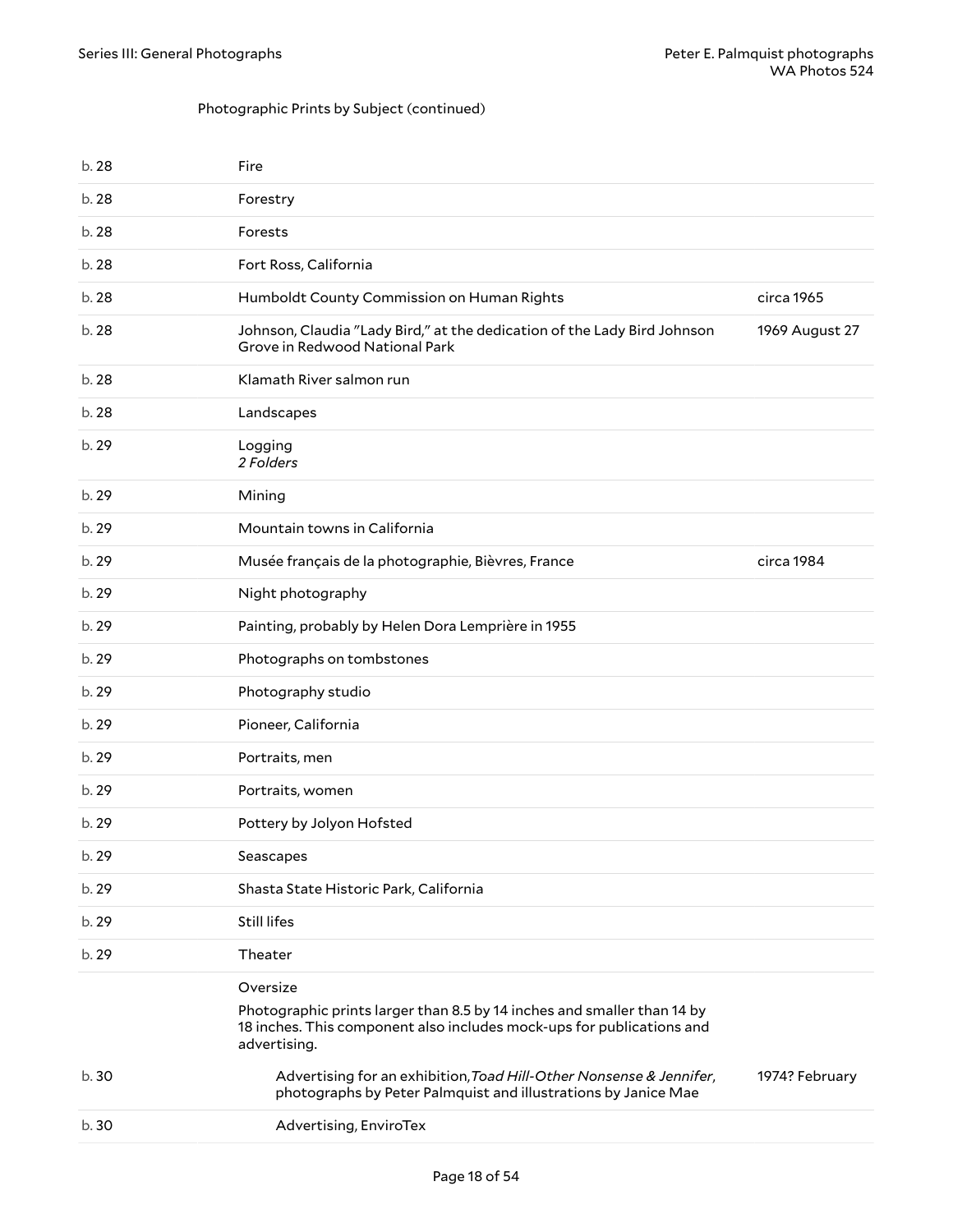#### Photographic Prints by Subject > Oversize (continued)

| b. 30 | Arcata, California, storefronts on the Plaza           |           |
|-------|--------------------------------------------------------|-----------|
| b. 30 | Arcata Jubilee<br>2 Folders                            |           |
| b. 30 | Cityscape, urban detail, Tokyo, Japan                  | 2002 June |
| b. 30 | Copy photograph of a group of men by water, circa 1885 |           |
| b. 30 | Exteriors, details                                     |           |
| b. 30 | Fairs                                                  |           |
| b. 30 | Ferndale, California, aerial photograph                |           |
| b. 30 | Forests<br>2 Folders                                   |           |
| b. 30 | Industrial<br>2 Folders                                |           |
| b. 30 | Klamath River, California, salmon run fishing          |           |
| b. 30 | Landscapes                                             |           |
| b. 30 | Logging show, mock-up                                  |           |
| b. 30 | Motorboat races, possibly at Lake Tahoe                |           |
| b. 30 | Motorcycle racing                                      |           |
| b. 30 | Mountain towns in California                           |           |
| b. 30 | Night photography                                      |           |
| b. 30 | <b>Nudes</b>                                           |           |
| b.31  | Playgrounds                                            |           |
| b.31  | Portfolio, mock-up                                     |           |
| b.31  | Portraits, children                                    |           |
| b.31  | Portraits, men                                         |           |
| b. 31 | Portraits, women                                       |           |
| b. 31 | Seascapes                                              |           |
| b. 31 | Timber industry                                        |           |
| b. 31 | Wedding portraits                                      |           |
|       | <b>Black-and-white Transparencies</b>                  |           |

<span id="page-18-0"></span>Black-and-white transparencies, positive and negative, copies of original photographs by Palmquist, which create versions of the images with highcontrast.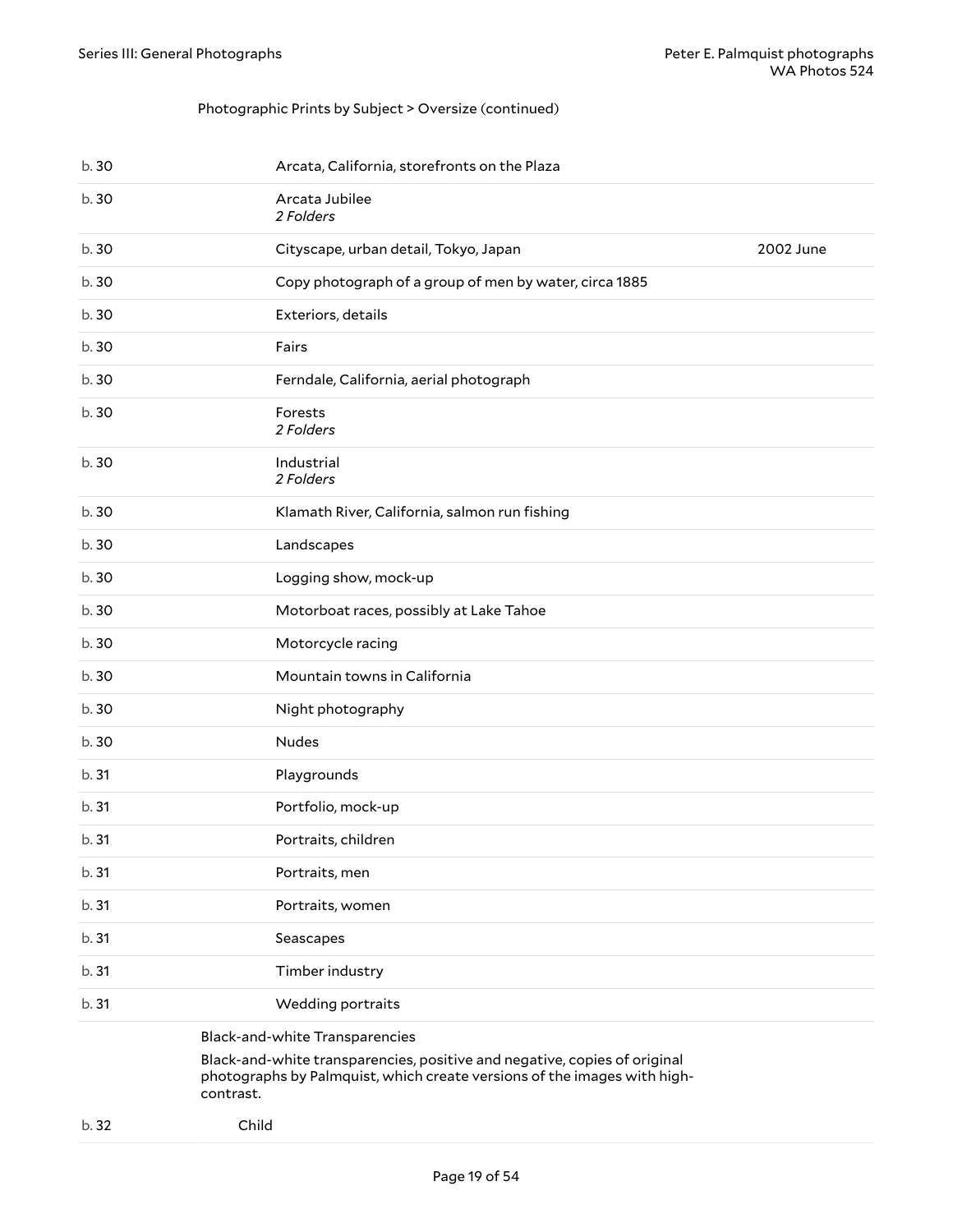#### Black-and-white Transparencies (continued)

<span id="page-19-1"></span><span id="page-19-0"></span>

| b.32  | <b>Exterior details</b><br>4 Folders                                                                                                                                                                                                                                                                        |      |
|-------|-------------------------------------------------------------------------------------------------------------------------------------------------------------------------------------------------------------------------------------------------------------------------------------------------------------|------|
| b.32  | Fishermen                                                                                                                                                                                                                                                                                                   |      |
| b. 32 | Houses                                                                                                                                                                                                                                                                                                      |      |
| b.32  | Landscape                                                                                                                                                                                                                                                                                                   |      |
| b.32  | Portraits of women<br>3 Folders                                                                                                                                                                                                                                                                             |      |
| b.32  | Silverware                                                                                                                                                                                                                                                                                                  |      |
|       | <b>Color Slides and Transparencies</b>                                                                                                                                                                                                                                                                      |      |
|       | Color slides, mounted and unmounted, as well as transparencies with original<br>images by Palmquist. This component also includes copy photographs of his work.<br>Images include his photographic work for Humboldt State University, as well as<br>his personal art, documentary, and family photographs. |      |
|       | Organized under two headings: Original Photographs and Copy Photographs                                                                                                                                                                                                                                     |      |
|       | Original Photographs                                                                                                                                                                                                                                                                                        |      |
| b.33  | Abstracts                                                                                                                                                                                                                                                                                                   |      |
| b.33  | Agriculture and farming                                                                                                                                                                                                                                                                                     |      |
| b.33  | Arcata Jubilee                                                                                                                                                                                                                                                                                              |      |
| b.33  | Automobile travel                                                                                                                                                                                                                                                                                           |      |
| b.33  | Benicia, California                                                                                                                                                                                                                                                                                         |      |
| b.33  | California missions                                                                                                                                                                                                                                                                                         |      |
| b.33  | Canada                                                                                                                                                                                                                                                                                                      | 1962 |
| b.33  | Century 21 Exposition                                                                                                                                                                                                                                                                                       | 1962 |
| b.33  | Christmas flood of 1964                                                                                                                                                                                                                                                                                     |      |
| b. 33 | Exhibition, Return to El Dorado: A Century of California Stereographs<br>from the Collection of Peter Palmquist, California Museum of<br>Photography, Riverside, California                                                                                                                                 | 1986 |
| b.33  | Family portraits                                                                                                                                                                                                                                                                                            |      |
| b.33  | Fishing                                                                                                                                                                                                                                                                                                     |      |
| b. 33 | Forests and flowers                                                                                                                                                                                                                                                                                         |      |
| b.34  | Fort Ross, California<br>2 Folders                                                                                                                                                                                                                                                                          | 1974 |
| b.34  | Humboldt County scenes                                                                                                                                                                                                                                                                                      |      |
| b.34  | Johnson, Claudia "Lady Bird," at the dedication of the Lady Bird<br>Johnson Grove in Redwood National Park                                                                                                                                                                                                  |      |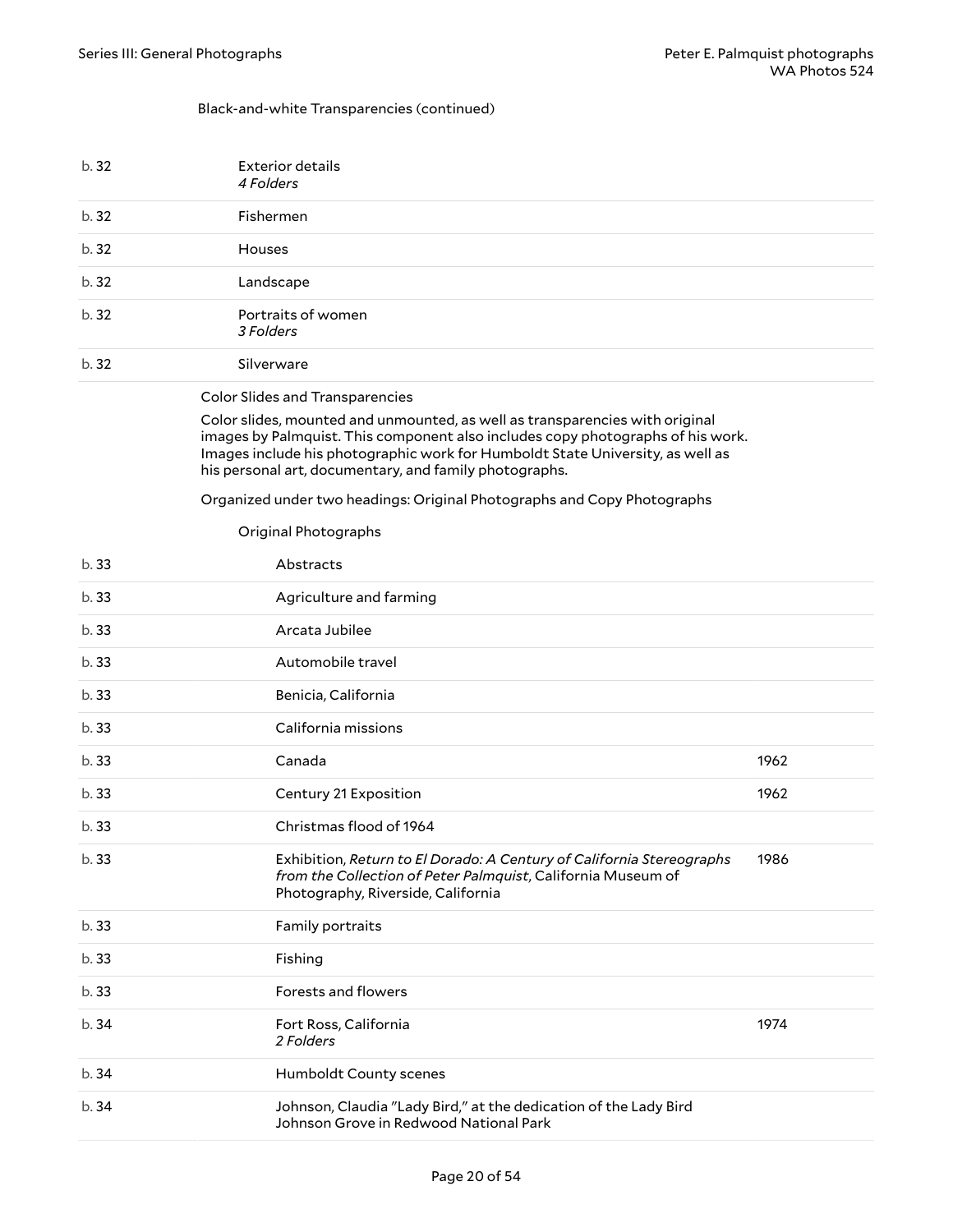### Color Slides and Transparencies > Original Photographs (continued)

<span id="page-20-0"></span>

| b.34  | Landscapes                                                                                                                |
|-------|---------------------------------------------------------------------------------------------------------------------------|
| b.34  | Logging                                                                                                                   |
| b.34  | Men with snakes                                                                                                           |
| b.34  | Metal smelting                                                                                                            |
| b.34  | Military                                                                                                                  |
| b.34  | Monterey State Historic Park                                                                                              |
| b.34  | <b>Nudes</b>                                                                                                              |
| b.34  | Nursing                                                                                                                   |
| b.34  | Paintings, probably by Helen Dora Lemprière                                                                               |
| b.34  | Paintings                                                                                                                 |
| b.34  | Paris, France, street scenes                                                                                              |
| b.34  | Potter                                                                                                                    |
| b.34  | Pottery                                                                                                                   |
| b.34  | Pottery by Palmquist                                                                                                      |
| b. 35 | Rappelling                                                                                                                |
| b. 35 | San Francisco, California                                                                                                 |
| b.35  | Seascapes                                                                                                                 |
| b.35  | Self-documentation<br>Chiefly copy photographs created and compiled by Palmquist of his<br>publications.                  |
| b. 35 | Sierra Nevada region, California                                                                                          |
| b. 35 | Sonoma County, California                                                                                                 |
| b.35  | Sutter's Fort Historical Monument, Sacramento, California                                                                 |
| b. 35 | Trinity Alps, California                                                                                                  |
|       | Copy Photographs<br>Copy photographs that chiefly document published photographs by<br>Palmquist, as well as his artwork. |
| b.36  | Advertisements                                                                                                            |
| b. 36 | Artwork                                                                                                                   |
| b.36  | Century 21 Exposition                                                                                                     |
| b.36  | Christmas flood of 1964                                                                                                   |
| b. 36 | Feature stories and items                                                                                                 |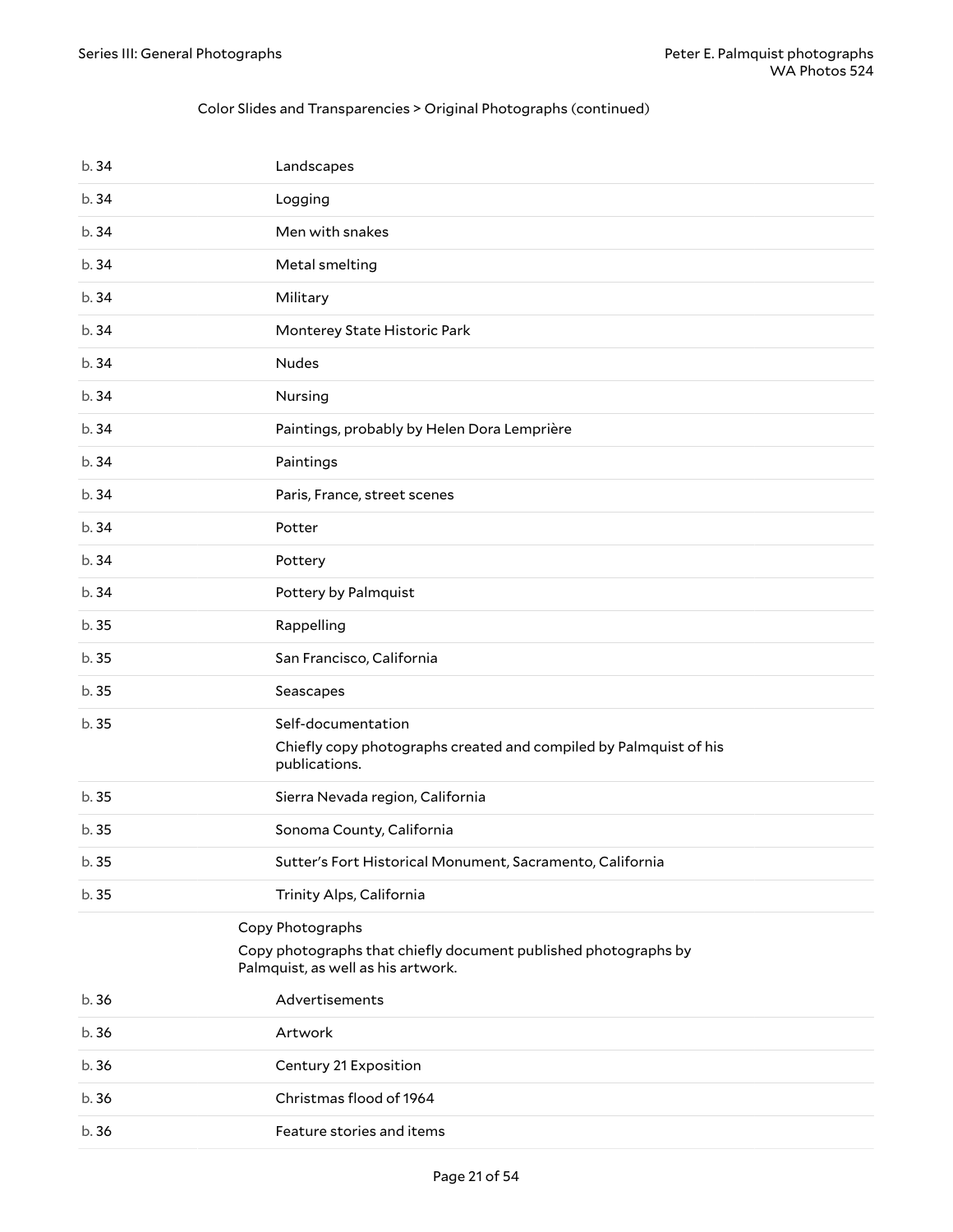### Color Slides and Transparencies > Copy Photographs (continued)

| b.36 | Humboldt State College                                                                                                                                |
|------|-------------------------------------------------------------------------------------------------------------------------------------------------------|
| b.36 | Logging and Arcata Jubilee                                                                                                                            |
| b.36 | Photograph prize winners                                                                                                                              |
| b.36 | Portfolio                                                                                                                                             |
| b.36 | Portraits                                                                                                                                             |
| b.36 | Pottery                                                                                                                                               |
| b.36 | Shasta State Historical Monument and Fort Ross<br>Includes images of the monument where Carl Palmquist worked as a<br>state park attendant.           |
| b.36 | Theater and performing arts                                                                                                                           |
| b.36 | Travel photography                                                                                                                                    |
| b.36 | "A Visit with Grandma"<br>A photographically illustrated essay by Ruth Crane about her<br>grandmother Stella H. Crane, with photographs by Palmquist. |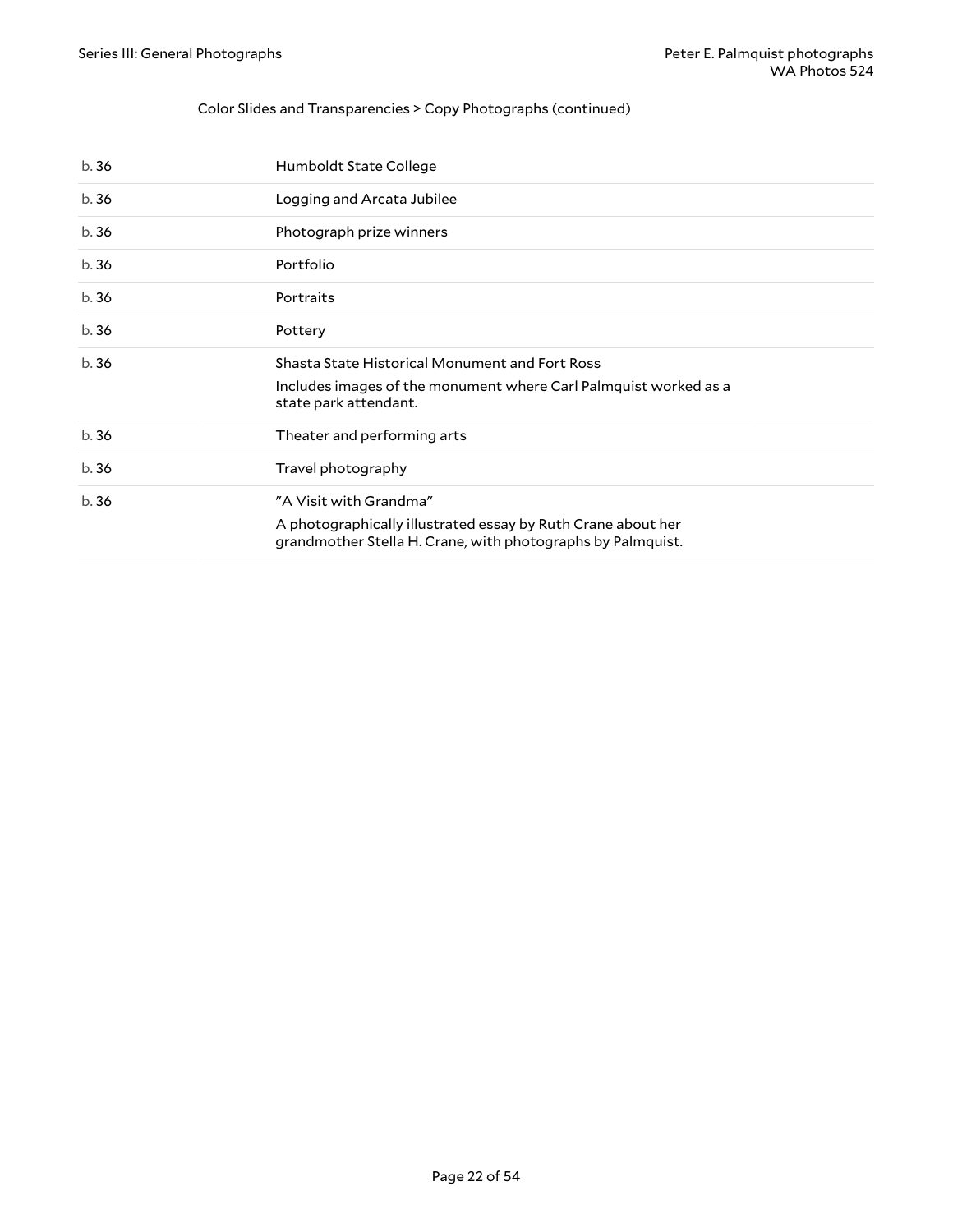## <span id="page-22-0"></span>**Series IV: Wedding Photographs, 1960-circa 1990**

### *11.9 linear feet (11 boxes)*

This portion of the collection consists of circa 5,000 to 7,500 black-and-white and color negatives with dimensions of 35 millimeters and 120 millimeters, as well as some 4 by 5 inches, of weddings chiefly in Humboldt County created by Palmquist and housed in his original envelopes, circa 1960-circa 1990, as well as around 100 photographic prints. Some envelopes includes notes about the bride, groom, and locations, although most have no dates and many refer to the couples by the initials of their surnames.

Series III is organized with negatives arranged alphabetically by the name or initial of the bride followed by unidentified negatives and photographic prints.

| b.37  | A.C. to B.W.<br>36 Folders                  | circa 1960-circa<br>1990 |
|-------|---------------------------------------------|--------------------------|
| b.38  | C. to Dyar-Harrison<br>44 Folders           | circa 1960-circa<br>1990 |
| b. 39 | E.-M. to Hamilton-Wallingford<br>40 Folders | circa 1960-circa<br>1990 |
| b.40  | Hanna-Borges to K.-C.<br>41 Folders         | circa 1960-circa<br>1990 |
| b.41  | Kea to L-R.<br>39 Folders                   | circa 1960-circa<br>1990 |
| b.42  | L.-S. to Palmrose-Carlson<br>44 Folders     | circa 1960-circa<br>1990 |
| b. 43 | Pasquini-Robertson to Ross<br>37 Folders    | circa 1960-circa<br>1990 |
| b.44  | Rylander to Tunzini-Mullens<br>42 Folders   | circa 1960-circa<br>1990 |
| b.45  | Venn-Moe to W.L.<br>16 Folders              | circa 1960-circa<br>1990 |
| b.46  | Unidentified<br>84 Folders                  | circa 1960-circa<br>1990 |
| b.47  | Unidentified photographic prints            | circa 1960-circa<br>1990 |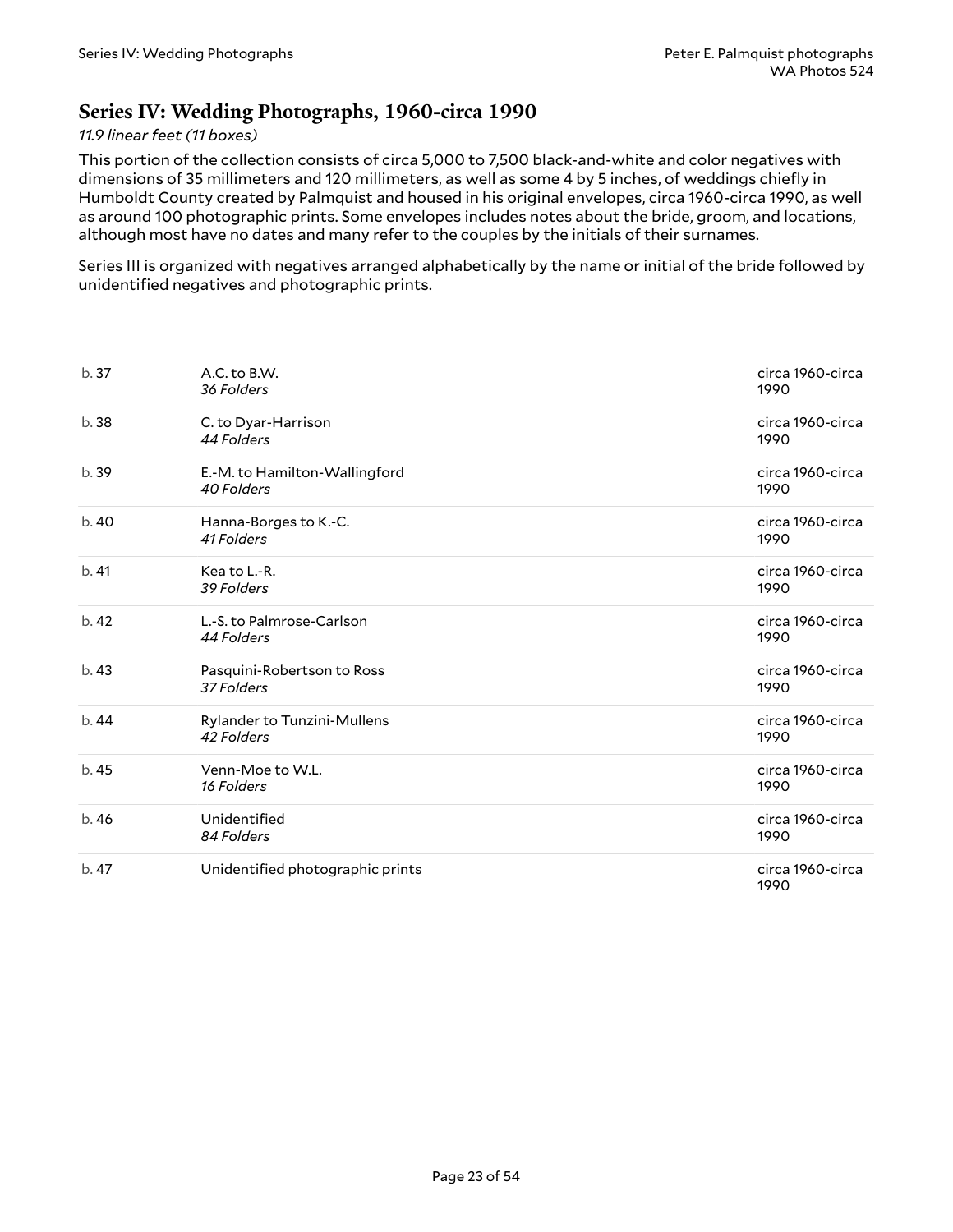## <span id="page-23-0"></span>**Series V: Humboldt State University, 1962-1972**

#### *5.7 linear feet (16 boxes)*

Humboldt State Normal School was founded in 1913. In 1921 the name changed to Humboldt State Teachers College and then in 1935 to Humboldt State College. In 1972, it changed its name to California State University, Humboldt, and then to Humboldt State University in 1974.

Photographs of Humboldt State University, Arcata, California, which Palmquist created or collected as a staff photographer from 1961 until his retirement in 1989. This portion of the collection also includes non-campus images used to illustrate university publications. A large portion of this component includes photographic documentation of the Theater Arts Department.

Series IV is organized into five subseries: Theater Arts Department; General Negatives and Photographic Prints; General Photographic Prints; General Color Slides and Transparencies; and Oversize

<span id="page-23-1"></span>Theater Arts Department

Photographs of productions and activities of the Theater Arts Department at Humboldt State College, March 1962-May 1972.

Organized under four headings: Negatives and Contact Prints, Negatives and Color Transparencies, Photographic Prints, and Publications

<span id="page-23-2"></span>Negatives and Contact Prints

Negatives and strips of contact prints from black-and-white negatives with dimensions of 35 millimeters that document theatrical productions. The material is housed in negative pages numbered and annotated by Palmquist.

Arranged chronologically.

| b.48  | Bells are Ringing (1-15)<br>15 Folders                     | 1962 March   |
|-------|------------------------------------------------------------|--------------|
| b. 48 | Six Characters in Search of an Author (16-17)<br>2 Folders | 1962 May     |
| b. 48 | One/Two Time (18-19)<br>2 Folders                          | 1962 May     |
| b.48  | Aunty Mame (20-27)<br>8 Folders                            | 1962 June    |
| b. 48 | The Uniontown Players (28-45)<br>18 Folders                | 1962 July    |
| b.48  | Sheba (46-50)<br>5 Folders                                 | 1962 July    |
| b.48  | <i>Varieties</i> (51-53)<br>3 Folders                      | 1962 July    |
| b.48  | Fumed Oak (54-55)<br>2 Folders                             | 1962 July    |
| b.48  | Marriage Proposal (56-57)<br>2 Folders                     | 1962 July    |
| b.48  | The Chairs (58-62)<br>5 Folders                            | 1962 October |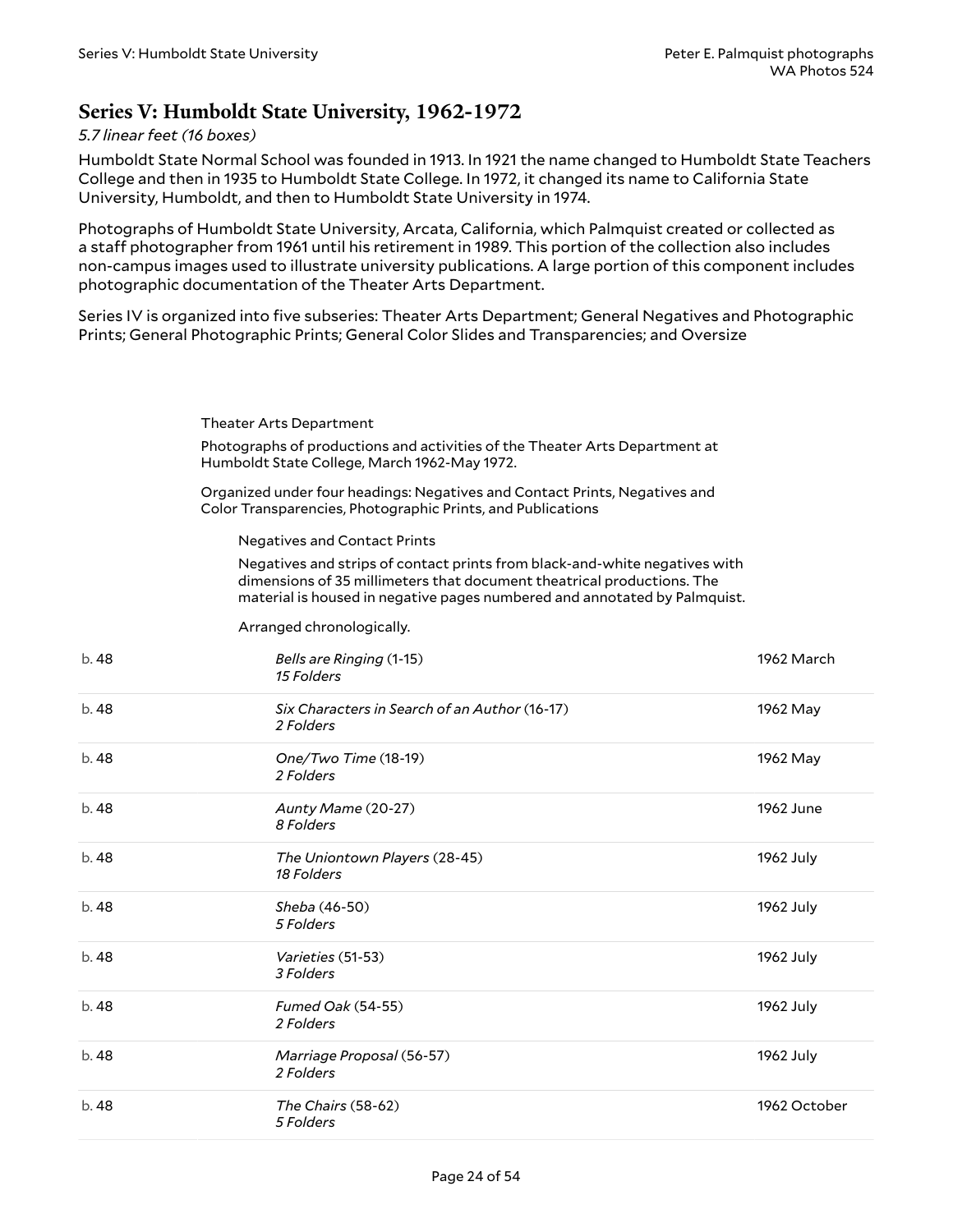| b. 48 | My Heart's in the Highlands (63-68)<br>6 Folders                             | 1962 October  |
|-------|------------------------------------------------------------------------------|---------------|
| b. 48 | The Innocents (69-79)<br>11 Folders                                          | 1962 October  |
| b. 48 | Guys and Dolls (80-87)<br>8 Folders                                          | 1962 November |
| b. 48 | Look Homeward Angel (88-95)<br>8 Folders                                     | 1962 December |
| b. 48 | The Medium (96-98)<br>3 Folders                                              | 1962 December |
| b. 48 | Captain Lovelock (99-100)<br>2 Folders                                       | 1962 December |
| b. 49 | Oedipus Rex (101-109)<br>9 Folders                                           | 1963 February |
| b. 49 | Life with Father (110-113)<br>4 Folders                                      | 1963 May      |
| b.49  | Charley's Aunt (114-128)<br>15 Folders                                       | 1963 May      |
| b. 49 | Deadly Game (129-143)<br>15 Folders                                          | 1963 October  |
| b. 49 | La Ronde (144-159)<br>16 Folders                                             | 1963 December |
| b.49  | La Ronde, backstage (160-174)<br>15 Folders                                  | 1963 December |
| b.49  | The Crucible (175-188)<br>14 Folders                                         | 1964 April    |
| b.49  | Theater brochure designed by Peter Palmquist (189-190)<br>2 Folders          | 1964          |
| b. 49 | Pirates of Penzance (191-202)<br>12 Folders                                  | 1964 May      |
| b.50  | Theater faculty, including John Van Duzer (1904-1974) (203-204)<br>2 Folders | 1964          |
| b.50  | Midsummer Night's Dream (205-221)<br>17 Folders                              | 1964 October  |
| b.50  | One-Way Pendulum (222-235)<br>14 Folders                                     | 1964 December |
| b.50  | Man Who Sings(236-238)<br>3 Folders                                          | 1965 February |
| b.50  | Desire Under the Elms (239-244)<br>6 Folders                                 | 1965 March    |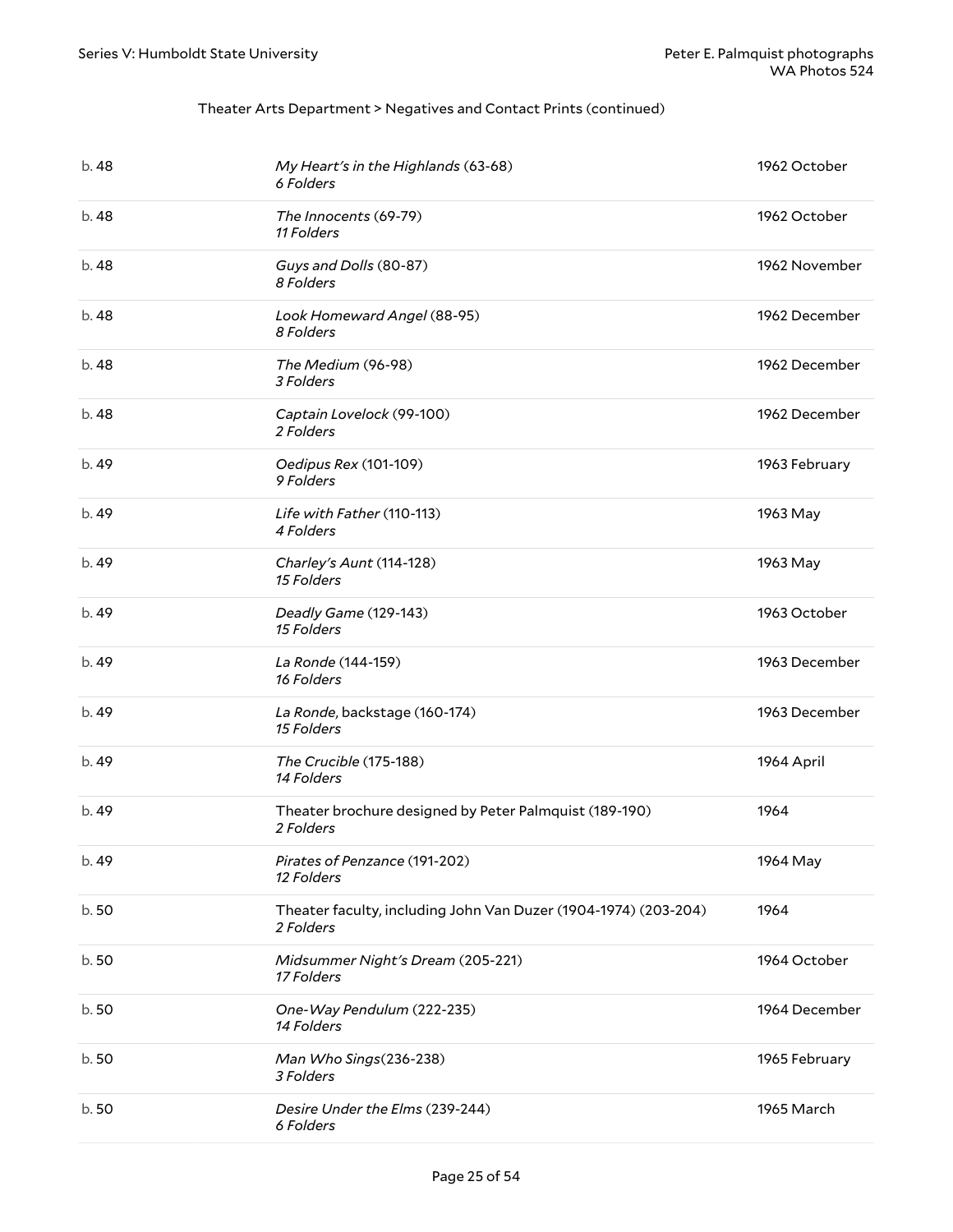| b.50  | Hello Out There! (245-249)<br>5 Folders                                                                | 1965 April    |
|-------|--------------------------------------------------------------------------------------------------------|---------------|
| b.50  | Dark of the Moon (250-266)<br>17 Folders                                                               | 1965 May      |
| b.50  | Mother (267-268)<br>2 Folders                                                                          | 1965 May      |
| b.50  | Caesar and Cleopatra (269-279)<br>11 Folders                                                           | 1965 October  |
| b.50  | Right You Are (280-284)<br>5 Folders                                                                   | 1965 December |
| b.50  | The Tavern(285-289)<br>5 Folders                                                                       | 1966 February |
| b.50  | Sondelis (290-298)<br>9 Folders                                                                        | 1966 April    |
| b.50  | The Brig (299)                                                                                         | 1966 December |
| b.51  | Troilus and Cressida (300-307)<br>8 Folders                                                            | 1966 October  |
| b.51  | The Graduation (308)                                                                                   | 1966 December |
| b.51  | Strolling Players (309-310)<br>2 Folders                                                               | 1966 May      |
| b.51  | Saints' Day (311-321)<br>11 Folders                                                                    | 1967 January  |
| b.51  | The Visit (322-327)<br>6 Folders                                                                       | 1967 February |
| b.51  | The Wind in the Willows (328-332)<br>5 Folders                                                         | 1967 May      |
| b.51  | Summer Theater Institute (333-340)<br>8 Folders<br>Hosts: Phil Mann, Richard Rothrock<br>Guest: Mercer | 1967 Summer   |
| b.51  | Belcher's Luck (341-367)<br>27 Folders                                                                 | 1967          |
| b. 51 | Eh? (363-372)<br>10 Folders                                                                            | 1967          |
| b. 51 | Automobile Graveyard (373-386)<br>14 Folders                                                           | 1967          |
| b.51  | Five Pots Full (387-388)<br>2 Folders                                                                  | 1967 April    |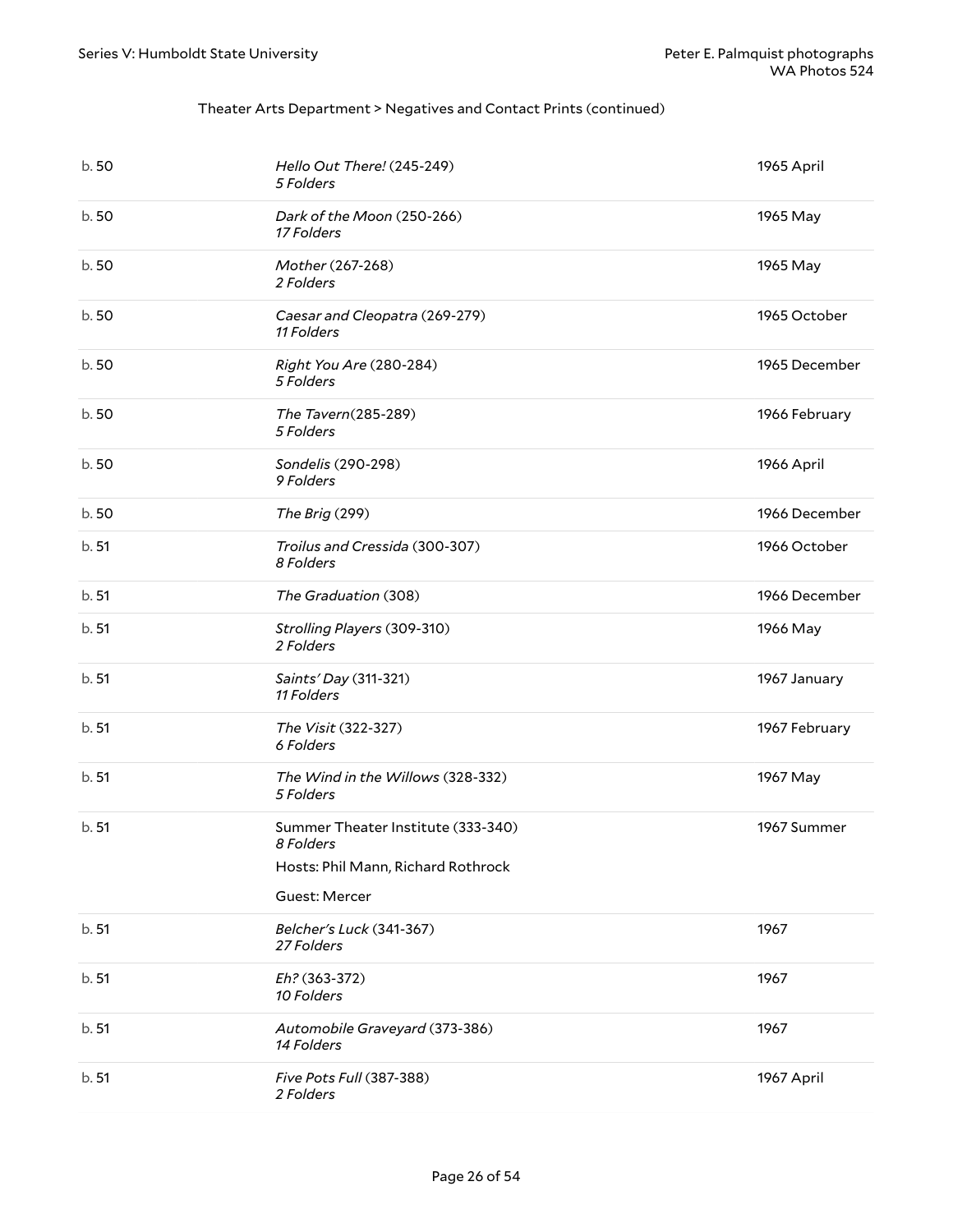| b.51  | The Fantastics (389-401)<br>13 Folders                 | 1967 December |
|-------|--------------------------------------------------------|---------------|
| b.52  | The American Dream (402)                               | 1967 March    |
| b.52  | The Alchemist (403-418)<br>16 Folders                  | 1967 October  |
| b.52  | Morality Plays (419-426)<br>8 Folders                  | 1967 December |
| b.52  | Opera, Opera (427-428)<br>2 Folders                    | 1968 February |
| b.52  | Little Squire Gullible (429-437)<br>9 Folders          | 1968 February |
| b.52  | Libre (438-441)<br>4 Folders                           | 1968 March    |
| b.52  | Bernada Alba (442-445)<br>4 Folders                    | 1968 March    |
| b.52  | College Elementary School play (446-448)<br>3 Folders  | 1968 April    |
| b.52  | Cinematography and mime classes (449-450)<br>2 Folders | 1968 April    |
| b.52  | The Streets of New York (451-461)<br>11 Folders        | 1968 May      |
| b.52  | Children's Theater Institute (462-466)<br>5 Folders    | 1968 July     |
| b.52  | Way of the World (467-474)<br>8 Folders                | 1968 July     |
| b.52  | Litany of Molock(475-488)<br>14 Folders                | 1968 July     |
| b. 52 | Dylan (489-500)<br>12 Folders                          | 1968 October  |
| b.53  | Governor's Lady (501)                                  | 1968 November |
| b.53  | Movement class (502-503)<br>2 Folders                  | 1968 December |
| b.53  | Look Back in Anger(504-508)<br>5 Folders               | 1969 February |
| b.53  | Mandrake Root (509-510)<br>2 Folders                   | 1969 February |
| b.53  | Breeze in the Moonlight (511-521)<br>11 Folders        | 1969 March    |
| b.53  | Merry Wives of Windsor(opera) (522)                    | 1696 February |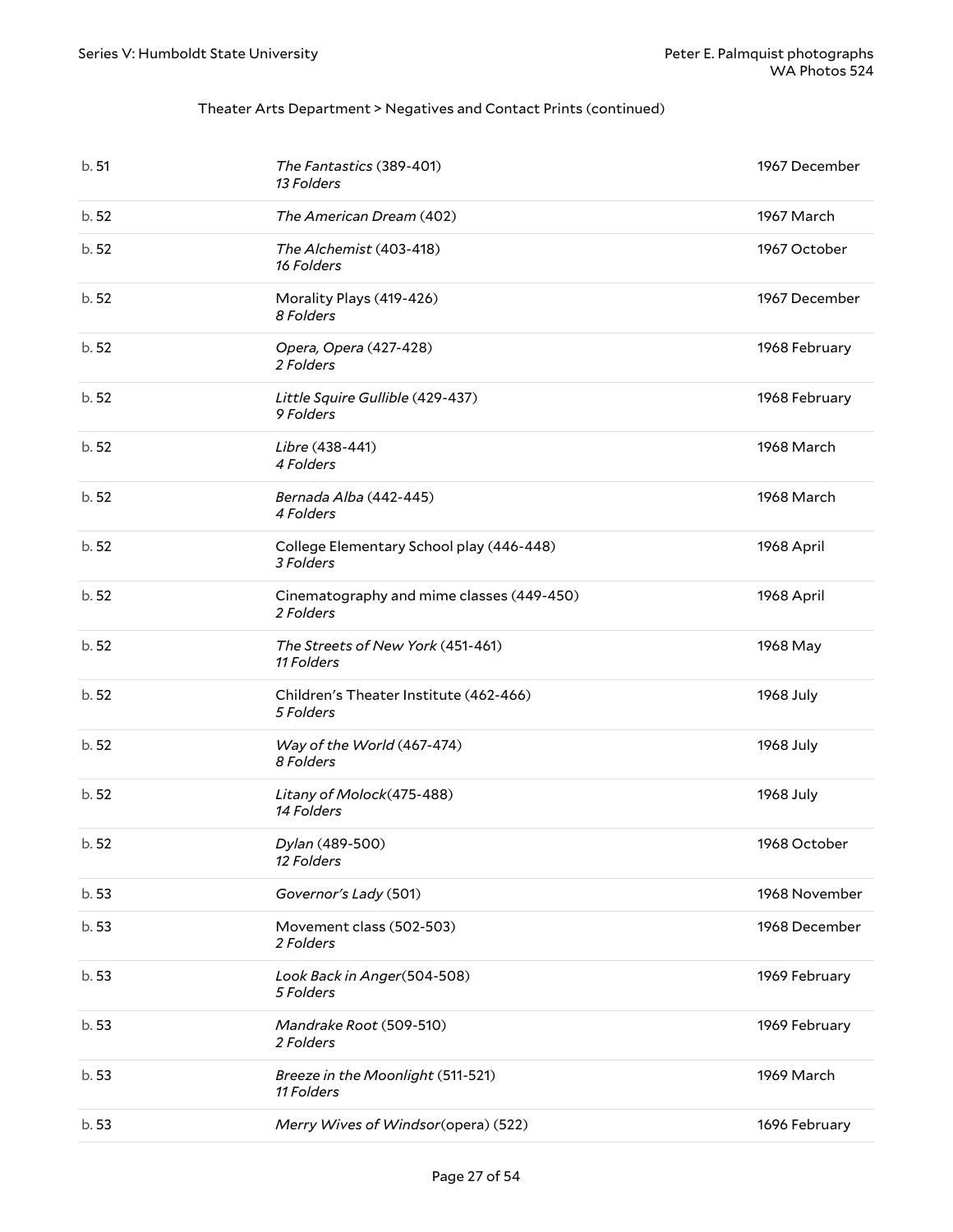| b.53  | One act plays (523-524)<br>2 Folders                                                                    | 1969 April    |
|-------|---------------------------------------------------------------------------------------------------------|---------------|
| b.53  | The Emperor's New Clothes (525-532)<br>8 Folders                                                        | 1969 April    |
| b.53  | Master of Arts project of Richard E. Dart (1926-1988) (533-536)<br>4 Folders                            | 1969 April    |
| b.53  | Yass Hawakawa (537)                                                                                     | 1969 April    |
| b.53  | Macbeth (538-541)<br>4 Folders                                                                          | 1969 May      |
| b.53  | Master of Arts show of Judith Shogren (542-546)<br>7 Folders                                            | 1969 May      |
| b.53  | Mime (547-550)<br>4 Folders                                                                             | 1969 Summer   |
| b.53  | Serpent of Ai (551-557)<br>7 Folders                                                                    | 1969 July     |
| b.53  | Children's Show (558-560)<br>3 Folders                                                                  | 1969 Summer   |
| b.53  | Dance of the Early Morning (561-564)<br>5 Folders                                                       | 1969 Summer   |
| b.53  | Everyplace People (565-572)<br>8 Folders                                                                | 1969 August   |
| b.53  | Waiting for Godot (573-576)<br>4 Folders                                                                | 1969 October  |
| b.53  | Publicity for faculty members Jean A. Bazemore, Gerald F. Beck, and<br>Gillespie (577-578)<br>2 Folders | 1969 November |
| b.53  | September Tea(579-584)<br>6 Folders                                                                     | 1969 December |
| b.53  | Night Must Fall (585-592)<br>8 Folders                                                                  | 1970 February |
| b.53  | Skin of Our Teeth, backstage (593-603)<br>11 Folders                                                    | 1970 February |
| b.54  | Skin of Our Teeth (604-608)<br>5 Folders                                                                | 1970 March    |
| b. 54 | Mime (609-612)<br>4 Folders                                                                             | 1970 April    |
| b.54  | Alice in Wonderland (613-615)<br>3 Folders                                                              | 1970 April    |
| b.54  | Opera workshop (616)                                                                                    | 1970 April    |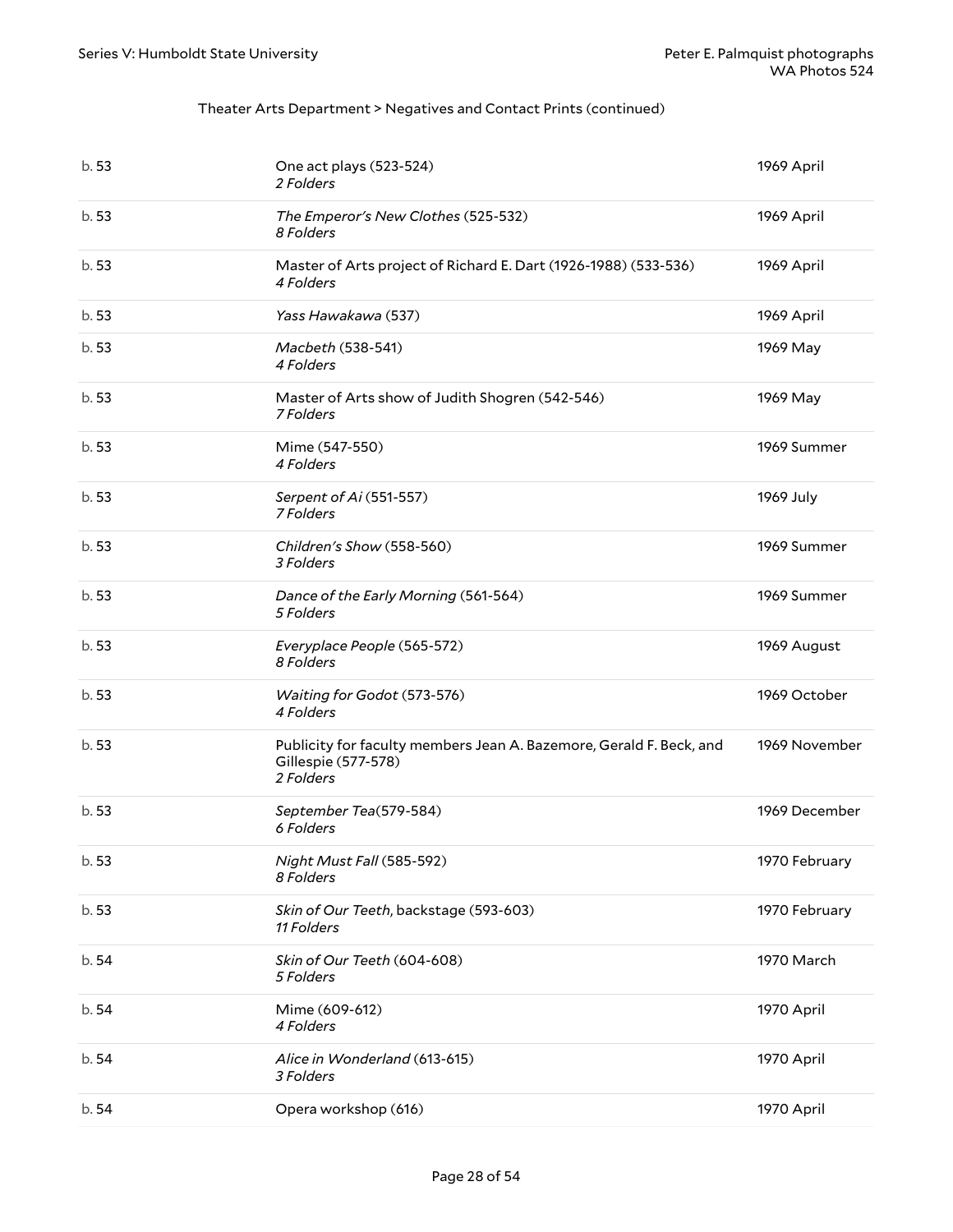<span id="page-28-1"></span><span id="page-28-0"></span>

| b.54  | The Bedbug (617-619)<br>3 Folders                                             | 1970 May      |
|-------|-------------------------------------------------------------------------------|---------------|
| b.54  | Three Asians (620-621)<br>2 Folders                                           | 1970 July     |
| b.54  | Dr. Faustus (622)                                                             | 1970 October  |
| b.54  | Dracula (623-625)<br>3 Folders                                                | 1970 July     |
| b.54  | Mime (626-631)<br>6 Folders                                                   | 1970 November |
| b.54  | Honsa (632-641)<br>10 Folders                                                 | 1970 November |
| b.54  | One act plays (642-644)<br>3 Folders                                          | 1971 February |
| b.54  | The Drunkard (645-652)<br>8 Folders                                           | 1971 February |
| b.54  | Vasco (653-660)<br>8 Folders                                                  | 1971 June     |
| b.54  | Summer opera (661)                                                            | 1971 August   |
| b.54  | The Birthday Party (662-663)<br>2 Folders                                     | 1971 November |
| b.54  | One acts (664)                                                                | 1971 March    |
| b.54  | Caucasian Chalk Circle (665-668)<br>4 Folders                                 | 1972 March    |
| b.54  | Opera (669-671)<br>3 Folders                                                  | 1972 April    |
| b.54  | Magical Bugs (672-677)<br>6 Folders                                           | 1972 April    |
| b. 54 | Penny for a Song (678-683)<br>6 Folders                                       | 1972 May      |
| b.54  | Unidentified Production (684a-689)                                            |               |
|       | Negatives and Color Transparencies                                            |               |
|       | Color Transparencies and negatives that document unidentified<br>productions. |               |
| b.55  | Negatives                                                                     |               |
| b.55  | Transparencies<br>4 Folders                                                   |               |
|       | Photographic Prints                                                           |               |
|       | Arranged chronologically.                                                     |               |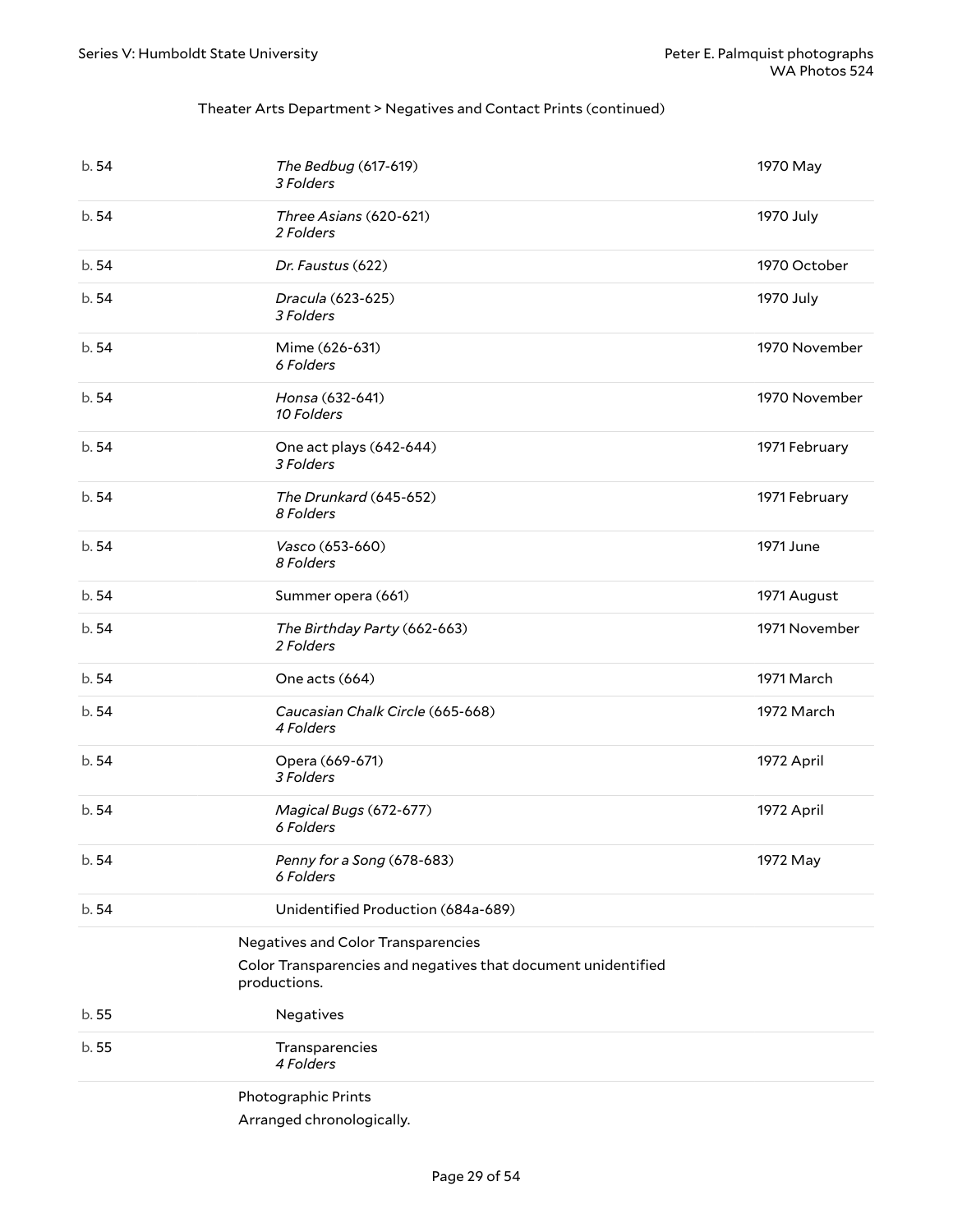### Theater Arts Department > Photographic Prints (continued)

<span id="page-29-0"></span>

| b.56              | Skin of Our Teeth                                                                                                                                  | 1970 March    |
|-------------------|----------------------------------------------------------------------------------------------------------------------------------------------------|---------------|
| b.56              | Alice in Wonderland                                                                                                                                | 1970 April    |
| b.56              | The Bedbug                                                                                                                                         | 1970 May      |
| b.56              | The Drunkard                                                                                                                                       | 1971 February |
| b.56              | Vasco                                                                                                                                              | 1971 June     |
| b.56              | The Birthday Party                                                                                                                                 | 1971 November |
| b.56              | <b>Magical Bugs</b>                                                                                                                                | 1972 April    |
| b.56              | Unidentified productions                                                                                                                           |               |
| b.57              | Oversize photographic prints for unidentified productions<br>24 Folders<br>Photographic prints larger than 8.5 by 14 inches and smaller than 14 by |               |
|                   | 18 inches.                                                                                                                                         |               |
|                   | Publications<br>Publications distributed or related to the Theater Arts Department created<br>by Palmquist or reproducing his photographs.         |               |
|                   | Arranged alphabetically.                                                                                                                           |               |
| b.58              | <b>Broadsides</b><br>2 Folders                                                                                                                     |               |
| b.58              | Brochure and mock-up<br>2 folders                                                                                                                  |               |
| b. 59             | <b>Brochure Folio</b><br>2 folders                                                                                                                 |               |
|                   | Brochure folio with high-contrast photographs created by Palmquist<br>that represent productions by the Theater Arts Department                    |               |
| b. 59             | Mock-ups<br>5 Folders                                                                                                                              | 1972          |
|                   | Source photographs and negatives                                                                                                                   |               |
| b. 59             | <b>Cover and Print Numbers 1-7</b><br>8 Folders                                                                                                    | 1972          |
| b.60              | <b>Print Numbers 8-20</b><br>13 Folders                                                                                                            | 1972          |
| b.61              | Alternate photographs<br>21 folders                                                                                                                |               |
| b.58              | Leaflets<br>8 Folders                                                                                                                              |               |
| b. 62 (Broadside) | Newspaper tear sheets                                                                                                                              |               |
| b.58              | Pamphlet                                                                                                                                           |               |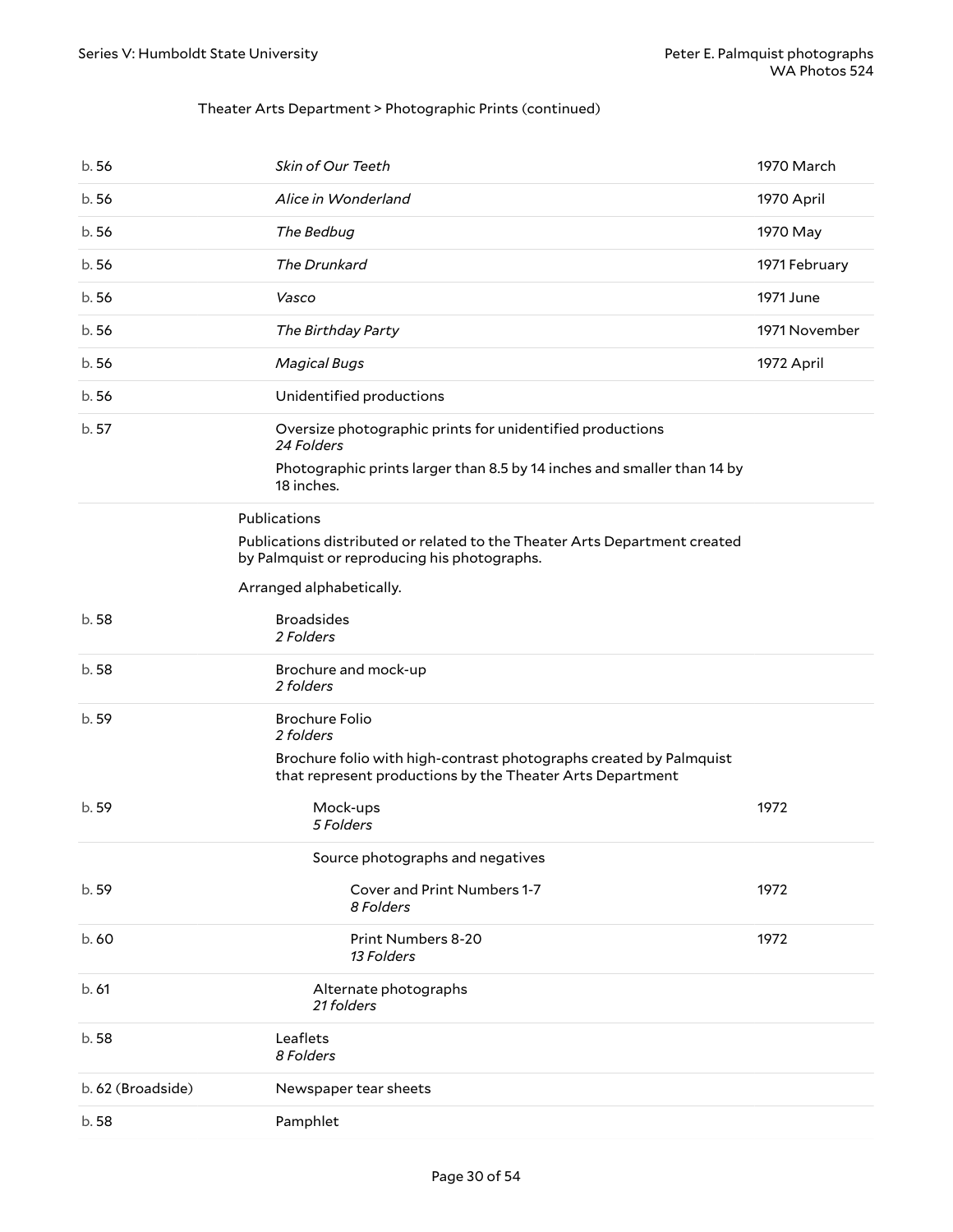## <span id="page-30-0"></span>Theater Arts Department > Publications (continued)

| b. 63 (Broadside) | Posters related to productions by the Theater Arts Department at<br>Humboldt State College  | undated       |
|-------------------|---------------------------------------------------------------------------------------------|---------------|
|                   | General Negatives and Photographic Prints<br>Arranged alphabetically.                       |               |
| b.64              | <b>Brochure negatives</b>                                                                   | 1968 December |
| b.64              | Building program                                                                            | 1958-1959     |
| b.64              | Campus buildings                                                                            |               |
| b.64              | Campus buildings, snow-covered                                                              | 1965          |
| b.64              | Campus general, including dancing, dormitories, and visiting film maker,<br>Ousmane Sembène |               |
| b.64              | Campus radio station                                                                        |               |
| b.64              | Commencement<br>7 Folders                                                                   | 1958-1971     |
|                   | Faculty                                                                                     |               |
| b.64              | Berry, Glenn, and Dennis Anderson                                                           |               |
| b.64              | Carranco, Lynwood                                                                           |               |
| b.64              | Spaid, Stanley                                                                              | 1969 June     |
| b.64              | Field hockey                                                                                |               |
| b.64              | Folk dancers at Sequoia Plaza                                                               | 1972 May 1    |
| b.64              | Groups                                                                                      |               |
| b.64              | Homecoming<br>5 Folders                                                                     | 1964-1968     |
| b.64              | Humboldt, Alexander von, copy photograph of a painting                                      |               |
| b. 64             | Kite marathon                                                                               | 1968 March 30 |
| b.64              | Logs for Indian canoes at Korbel, California                                                | 1970 Spring   |
| b.64              | Lumberjack Days                                                                             |               |
| b.64              | Maharishi Mahesh Yogi visit                                                                 | 1970 August   |
| b. 64             | Marine Laboratory at Trinidad, California, site for mammal tank                             | 1968 April    |
| b. 64             | Music programs                                                                              | 1961-1970     |
| b. 64             | Nursing students                                                                            | 1970          |
| b. 64             | Performing arts                                                                             |               |
| b. 64             | Registration                                                                                | 1963-1964     |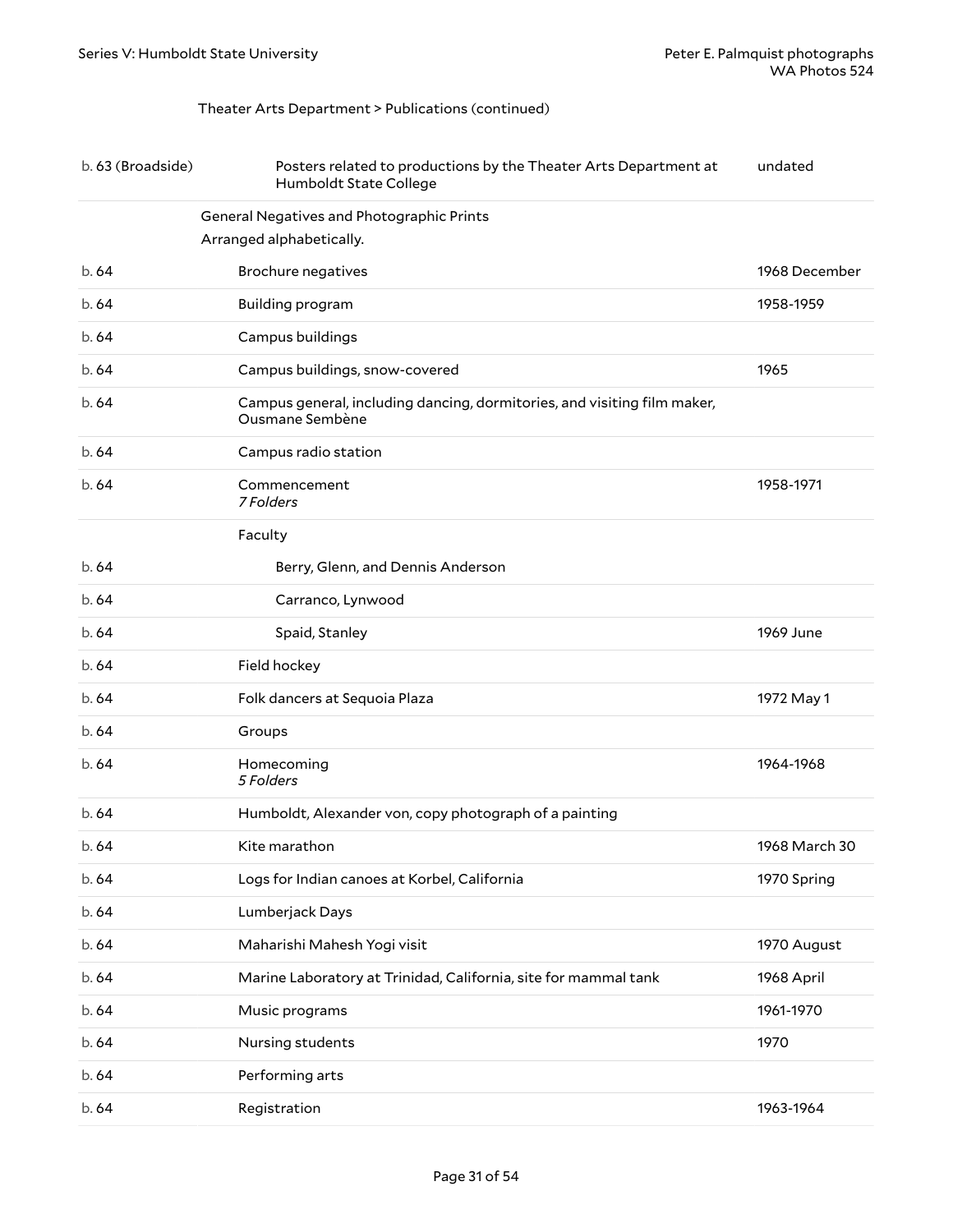#### General Negatives and Photographic Prints (continued)

<span id="page-31-0"></span>

| b. 64 | Sea Grant project led by George Allen                                                                         | 1971 February-<br>June |
|-------|---------------------------------------------------------------------------------------------------------------|------------------------|
| b.64  | Student organizations                                                                                         | 1961-1970              |
|       | Students                                                                                                      |                        |
| b. 64 | Hasper, Rich, at the campus radio station                                                                     | 1969 May               |
| b.64  | Huffman and Burnham                                                                                           |                        |
| b.64  | Richardson, Jim, student teacher with children                                                                | 1964 December          |
| b.64  | Students and classes                                                                                          |                        |
| b. 64 | Visual arts                                                                                                   |                        |
|       | General Photographic Prints<br>Arranged alphabetically.                                                       |                        |
| b. 64 | Basketball                                                                                                    |                        |
| b.64  | Campus buildings, interiors                                                                                   |                        |
| b. 64 | Century 21 Exposition in Seattle, Washington, classroom instruction, and<br>redwood forests (Job Number 3052) | 1962                   |
|       | Faculty                                                                                                       |                        |
| b. 64 | Display about distinguished faculty at Humboldt State College                                                 | circa 1970             |
| b.64  | Day, Richard C.                                                                                               |                        |
| b.64  | Householder, James E.                                                                                         |                        |
| b. 64 | Fish hatchery                                                                                                 |                        |
|       | Siemens, Cornelius Henry, president of Humboldt State College, 1950 to 1973 1962                              |                        |
| b.64  | Siemens at the dedication of the Forestry Building                                                            |                        |
| b.64  | Siemens with Governor Edmund Gerald Brown, Sr., and Homer<br><b>Balabanis</b>                                 |                        |
| b. 64 | Students and classes                                                                                          |                        |
| b. 64 | Track and field                                                                                               |                        |
|       | <b>General Color Slides and Transparencies</b><br>Arranged alphabetically.                                    |                        |
| b. 64 | Campus directory, copy photograph                                                                             | 1964                   |
| b. 64 | Fountain, Gene and Susie Baker                                                                                |                        |
|       | Oversize<br>Photographic prints larger than 8.5 by 14 inches and smaller than 14 by 18 inches.                |                        |

<span id="page-31-2"></span><span id="page-31-1"></span>Arranged alphabetically.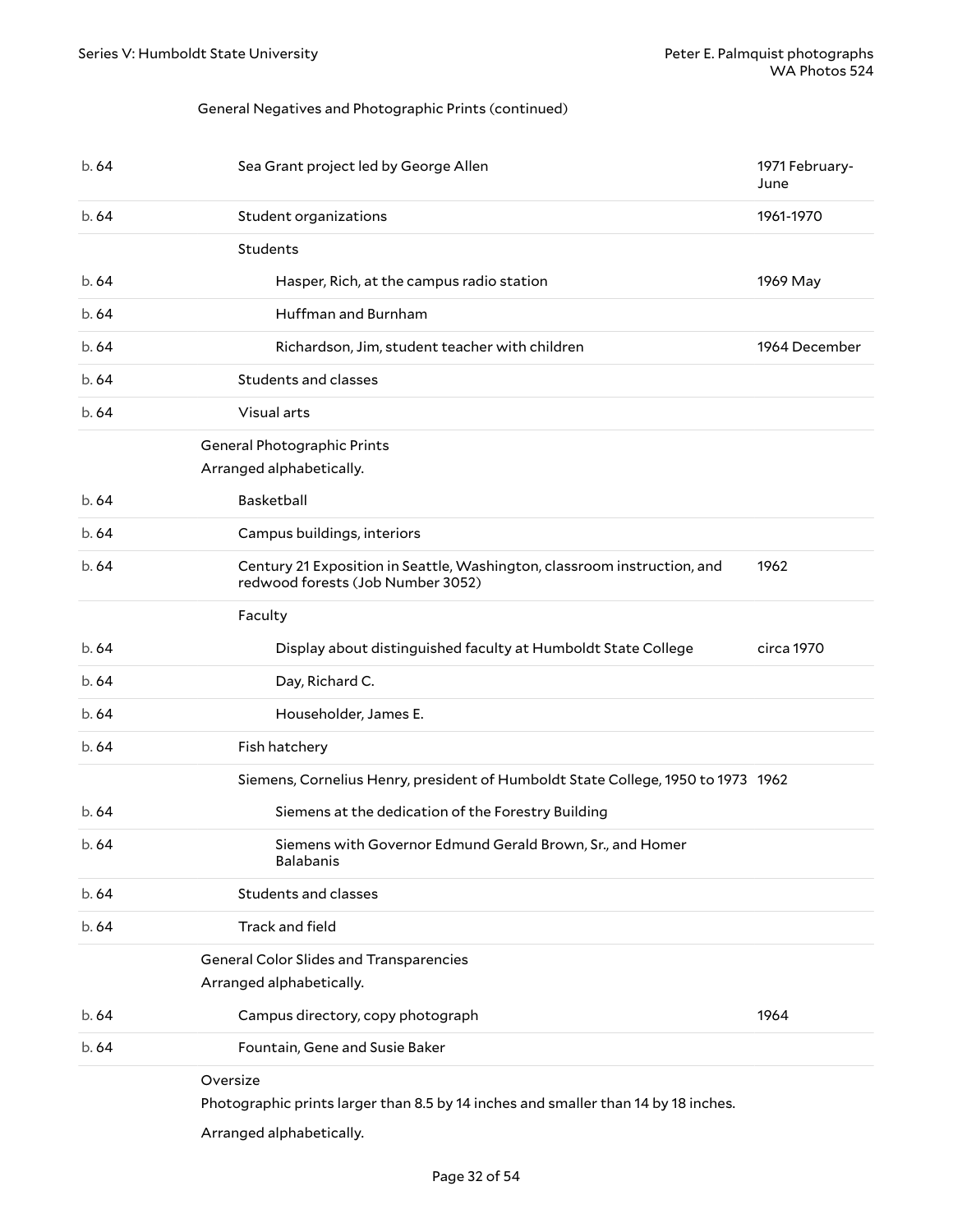#### Oversize (continued)

| b. 65 | Audiovisual equipment |
|-------|-----------------------|
| b. 65 | Campus radio station  |
| b. 65 | Performing arts       |
| b. 65 | Students and classes  |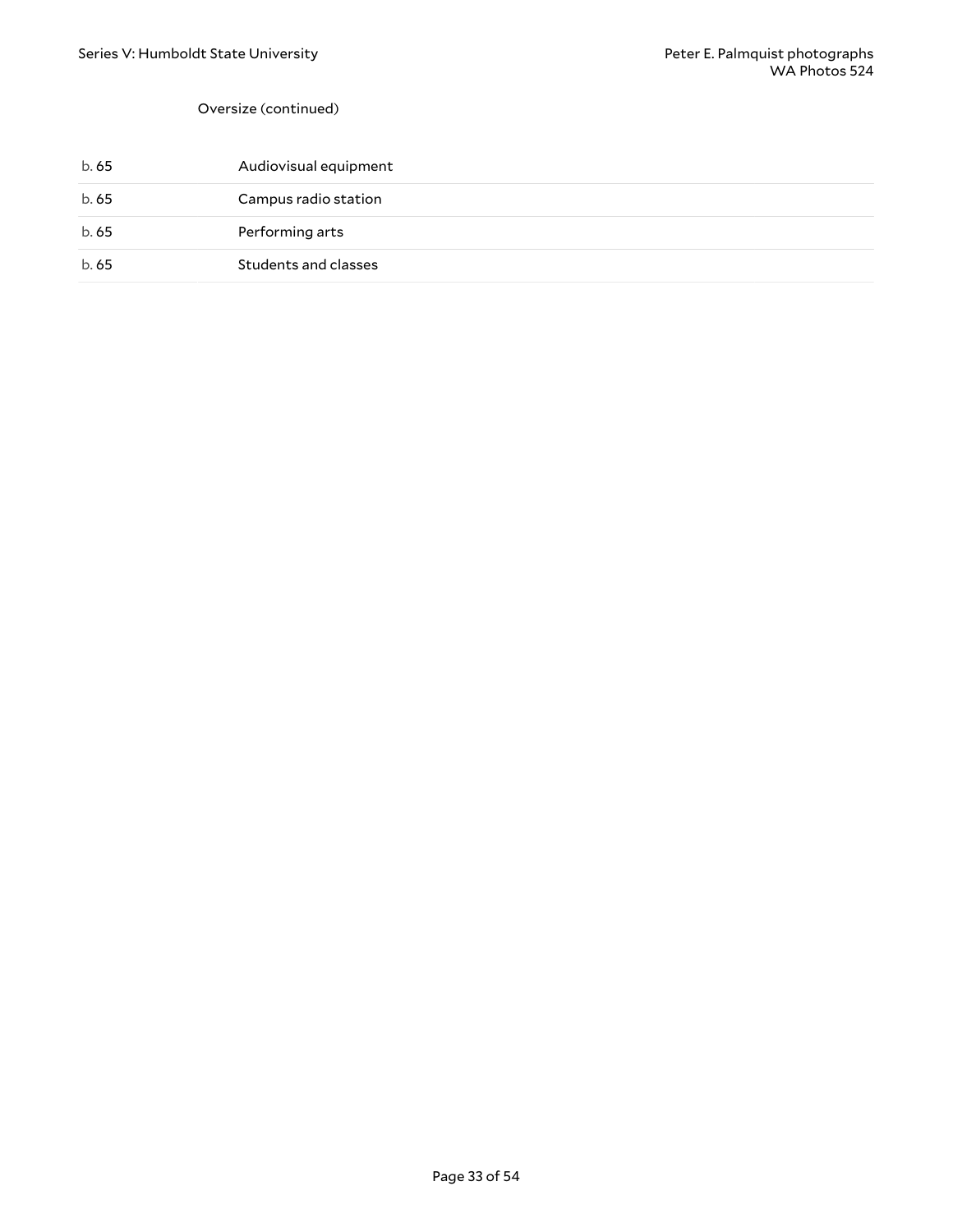## <span id="page-33-0"></span>**Series VI: Christmas Flood of 1964, 1964**

#### *0.79 linear feet (4 boxes)*

Photographs of the Christmas flood of 1964, a major flood that took place in the Pacific Northwest and California between December 18, 1964 and January 7, 1965. Palmquist created many of the newspaper photographs attributed to the Associated Press and United Press Syndicate.

| b.66 | News photographs<br>9 Folders<br>News photographs created by Palmquist and others for the Associated Press.                        | 1964 December             |
|------|------------------------------------------------------------------------------------------------------------------------------------|---------------------------|
| b.66 | Photographs attributed to Palmquist<br>3 Folders                                                                                   | 1964 December-<br>January |
|      | Oversize photographs attributed to Palmquist<br>Photographic prints larger than 8.5 by 14 inches and smaller than 14 by 18 inches. | 1964 December-<br>January |
| b.67 | <b>Buildings</b><br>21 Folders                                                                                                     | 1964 December-<br>January |
| b.68 | Landscapes<br>22 Folders                                                                                                           |                           |
| b.69 | Rescues and rebuilding<br>13 Folders                                                                                               | 1964 December-<br>January |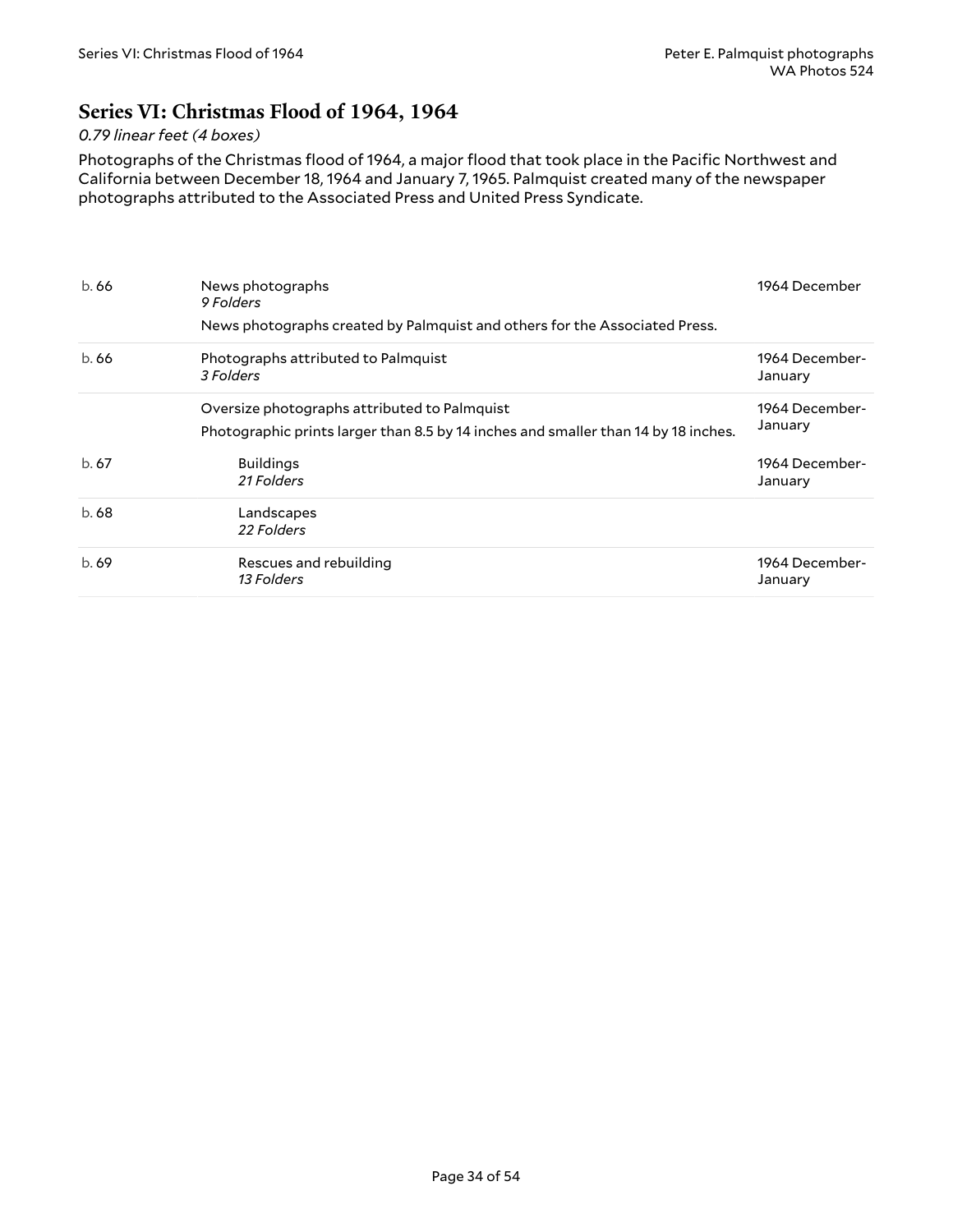## <span id="page-34-0"></span>**Series VII: Logging Road in the Jackson Demonstration State Forest, 1967**

#### *0.21 linear feet (1 box)*

Photographs created by Palmquist as part of a study by the California Department of Forestry and Fire Protection that document the construction of main and spur haul logging roads constructed in the South Fork Watershed of Caspar Creek in the Jackson Demonstration State Forest in Mendocino County, California, June-August 1967.

| b. 70 | <b>Notes</b>                  | 1967 June-<br>August |
|-------|-------------------------------|----------------------|
| b. 70 | Prints                        | 1967 June-<br>August |
| b. 70 | <b>Negatives</b>              | 1967 June-<br>August |
| b. 70 | Original Housing<br>2 Folders | 1967 June-<br>August |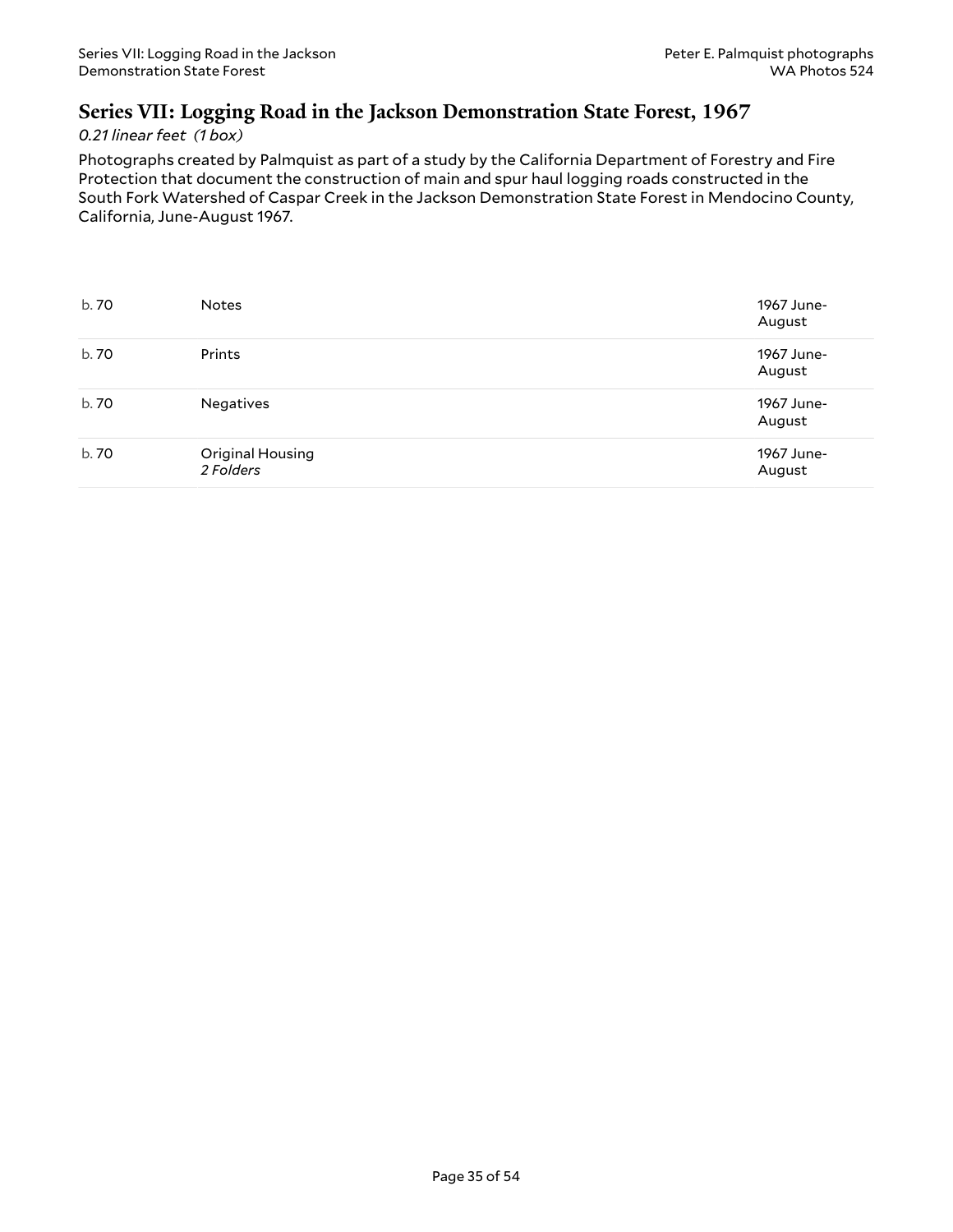## <span id="page-35-0"></span>**Series VIII: Nudes, circa 1973**

## *0.42 linear feet (1 box)*

Black-and-white negatives, contact prints, and photographic prints of female nudes created by Palmquist and possibly others. Many of these images apeared in an exhibition, *Toad Hill, Other Nonsense and Jennifer*, at Humboldt State University, probably in February 1974.

| b.71  | Negatives, 35 millimeters<br>170 negatives                   | circa 1973 |
|-------|--------------------------------------------------------------|------------|
| b.71  | Negatives, 120 millimeters<br>48 negatives                   | circa 1973 |
| b.71  | Negatives, 4 by 5 inches, and contact prints<br>68 negatives | circa 1973 |
| b.71  | Contact prints<br>4 folders                                  | circa 1973 |
| b. 71 | Photographic prints<br>3 Folders                             | circa 1973 |
| b.71  | <b>Nudes</b>                                                 |            |
| b.71  | Transparencies<br>3 Folders                                  | circa 1973 |
| b.71  | <b>Notes</b>                                                 | circa 1973 |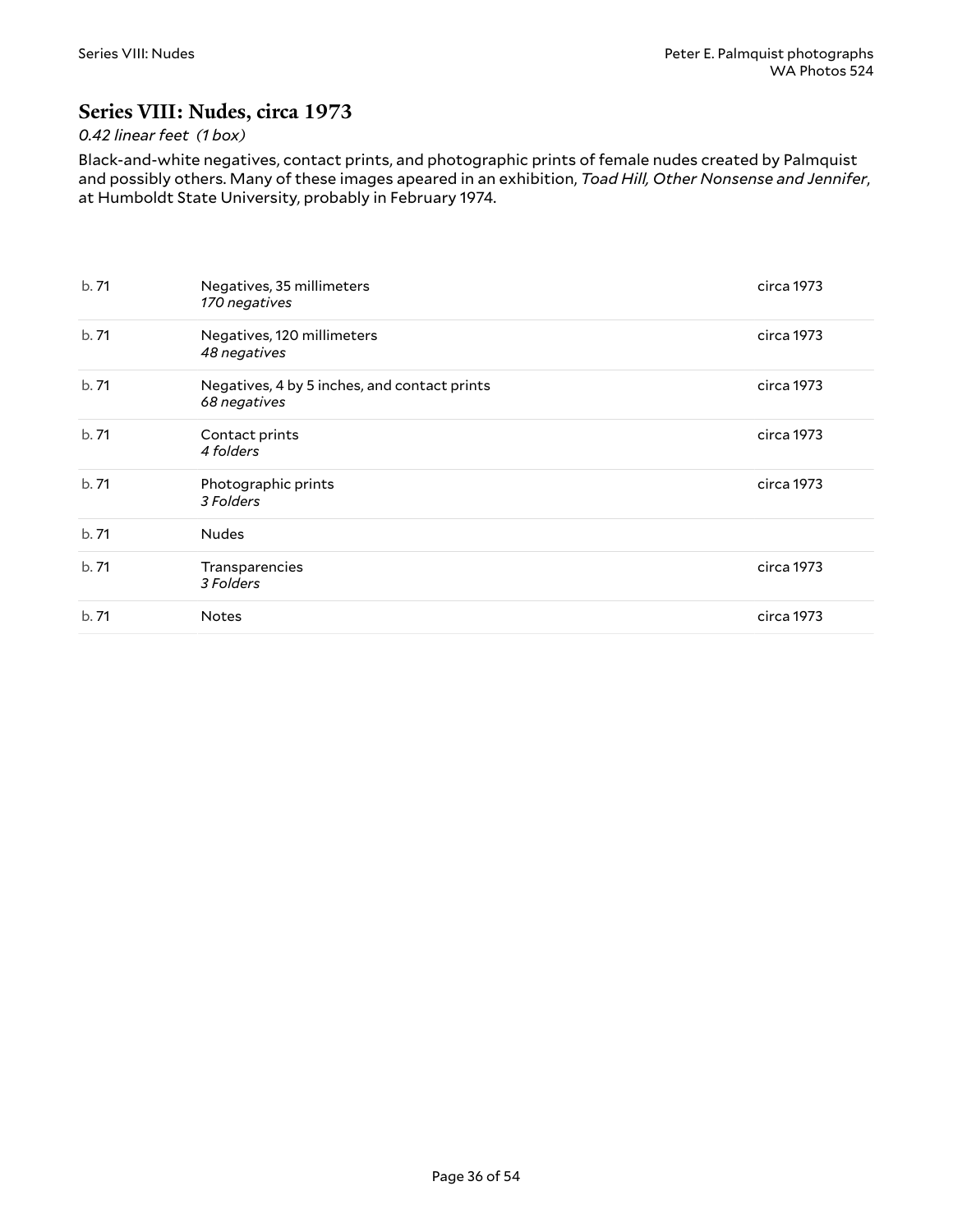## <span id="page-36-0"></span>**Series IX: Copy Photographs, undated**

## *8.1 linear feet (32 boxes)*

Copy photographs made by Palmquist and others of work by chiefly by unidentified photographers and repositories, except where noted. The copy photographs chiefly relate to research projects and presentations by Palmquist.

Series VIII is organized into three subseries: Negatives and Photographic Prints, Photographic Prints, Color Slides

<span id="page-36-2"></span><span id="page-36-1"></span>

|       | Negatives and Photographic Prints                                                               |
|-------|-------------------------------------------------------------------------------------------------|
|       | Arranged alphabetically.                                                                        |
| b.72  | Drawings                                                                                        |
| b.72  | Mixed subjects: studio portraits of men and newspaper clippings                                 |
| b.73  | Siskiyou County, California<br>147 negatives                                                    |
|       | Black-and-white negatives, 4 by 5 inches, probably copied from a repository in Siskiyou County. |
| b.72  | Stereographs, photographs of glass examples                                                     |
|       | Studio portraits                                                                                |
| b.72  | Children                                                                                        |
| b. 72 | Men                                                                                             |
| b. 72 | Men and women                                                                                   |
|       | Photographic Prints                                                                             |
|       | Arranged alphabetically.                                                                        |
|       | American Indians                                                                                |
| b.72  | Exterior portraits and scenes                                                                   |
| b.72  | Interiors                                                                                       |
| b.72  | Paintings                                                                                       |
| b.72  | Studio portraits                                                                                |
| b. 72 | Carleton Watkins photographs                                                                    |
| b.72  | Cased Photographs                                                                               |
| b.72  | Chinese immigrants in the United States                                                         |
| b.72  | Downieville, California                                                                         |
| b.72  | Drawings and prints                                                                             |
| b. 72 | <b>Exteriors</b>                                                                                |
|       |                                                                                                 |

Informal portraits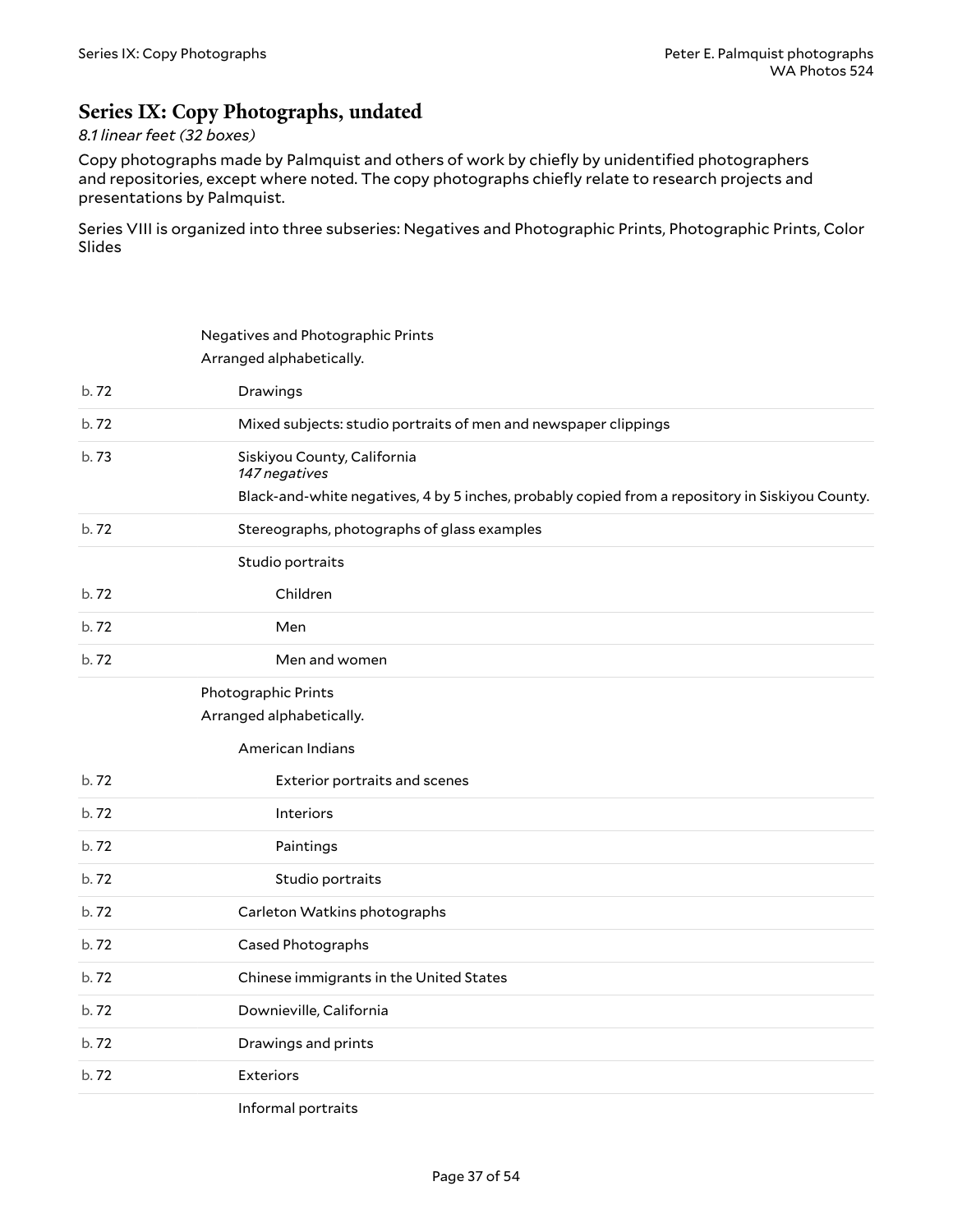#### Photographic Prints > Informal portraits (continued)

| b.72 | Animals and people                                                                                                                              |
|------|-------------------------------------------------------------------------------------------------------------------------------------------------|
| b.72 | Children                                                                                                                                        |
| b.72 | Men and women                                                                                                                                   |
| b.72 | Musicians                                                                                                                                       |
| b.72 | Women                                                                                                                                           |
| b.72 | Interiors                                                                                                                                       |
| b.72 | Mixed subjects: newspaper clippings and studio portraits                                                                                        |
| b.72 | Stereograph card verso for photographs by A.R. Treat                                                                                            |
|      | Studio portraits and informal portraits                                                                                                         |
| b.74 | Animals                                                                                                                                         |
| b.74 | Animals with people                                                                                                                             |
| b.74 | Children                                                                                                                                        |
| b.74 | Men                                                                                                                                             |
| b.74 | Men and Women                                                                                                                                   |
| b.74 | Musicians                                                                                                                                       |
| b.74 | Women                                                                                                                                           |
| b.74 | Trinity County Museum, Weaverville, California                                                                                                  |
|      | <b>Color Slides</b>                                                                                                                             |
|      | Color slides created and collected by Palmquist to illustrate presentations on the history of<br>photography and support his research projects. |

<span id="page-37-0"></span>The slides are housed in slide holder sheets in three-ring binders with dividers that designate groups established by Palmquist.

<span id="page-37-1"></span>Organized under eight headings: Male Photographers; Women Photographers; Stereograph Photographers and Publishers; Photographic Processes, Formats, and Equipment; California Sites and Subjects; Historical Subjects; General Research and Presentations; and Slides from Workspace

| Male Photographers |                 |
|--------------------|-----------------|
| b.75               | Anderson, G. E. |
| b.75               | Anderson, Hugh  |
| b.75               | Atget           |
| b.75               | Baker, R. J.    |
| b.75               | Bell, W.A.      |
| b.75               | Blum, Robert    |
| b.75               | Boysen, J. T.   |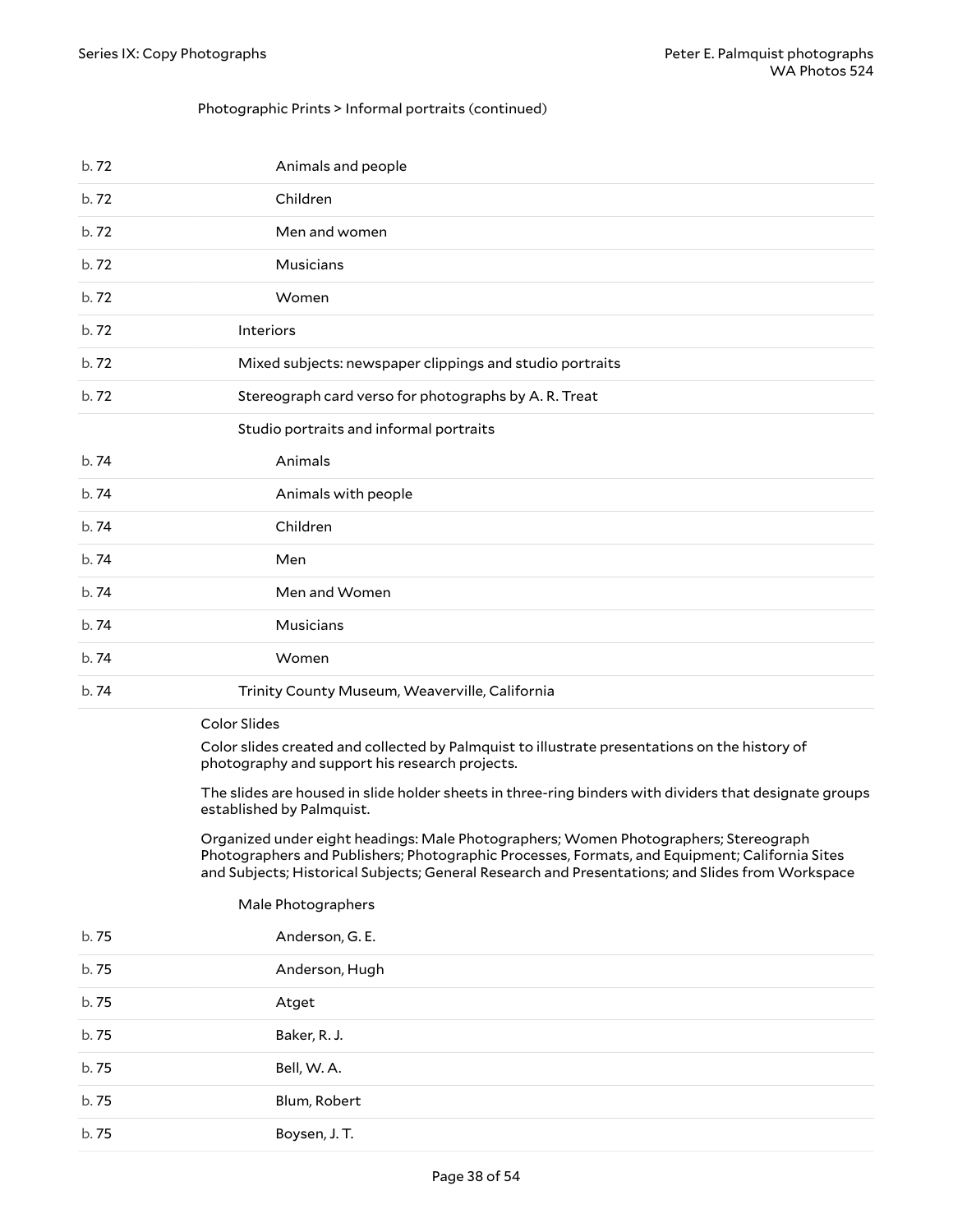### Color Slides > Male Photographers (continued)

| b. 75 | <b>Brady</b>           |
|-------|------------------------|
| b.75  | Britt, Peter           |
| b.75  | Bruff, J.G.            |
| b.75  | Carr, Richard          |
| b.75  | Chase, A.W.            |
| b.75  | Cherry, Edgar          |
| b.75  | Clayton, James A.      |
| b. 76 | Coombs, Fred           |
| b. 76 | Coon, Floyd            |
| b. 76 | Daguerre               |
| b. 76 | Fardon, G.R.           |
| b.76  | Fiske, George          |
| b. 76 | Ford, James M.         |
| b.76  | Frassanito, William A. |
| b. 76 | Frith, Francis         |
| b.76  | Genthe, Arnold         |
| b. 76 | Grant, M.H.            |
| b. 76 | Hart, A.A.             |
| b. 76 | Haynes, F. J.          |
| b.76  | Heller, Louis          |
| b.77  | Hillers, John K.       |
| b. 77 | Hime, H.L.             |
| b.77  | Hine, Lewis            |
| b. 77 | Holmes, Alex           |
| b. 77 | Houseworth, Thomas     |
| b.77  | Jackson, W.H.          |
| b. 77 | Kinsley                |
| b.77  | Kusel, E.A.            |
| b.77  | Lange, William         |
| b. 77 | Muybridge, Eadweard J. |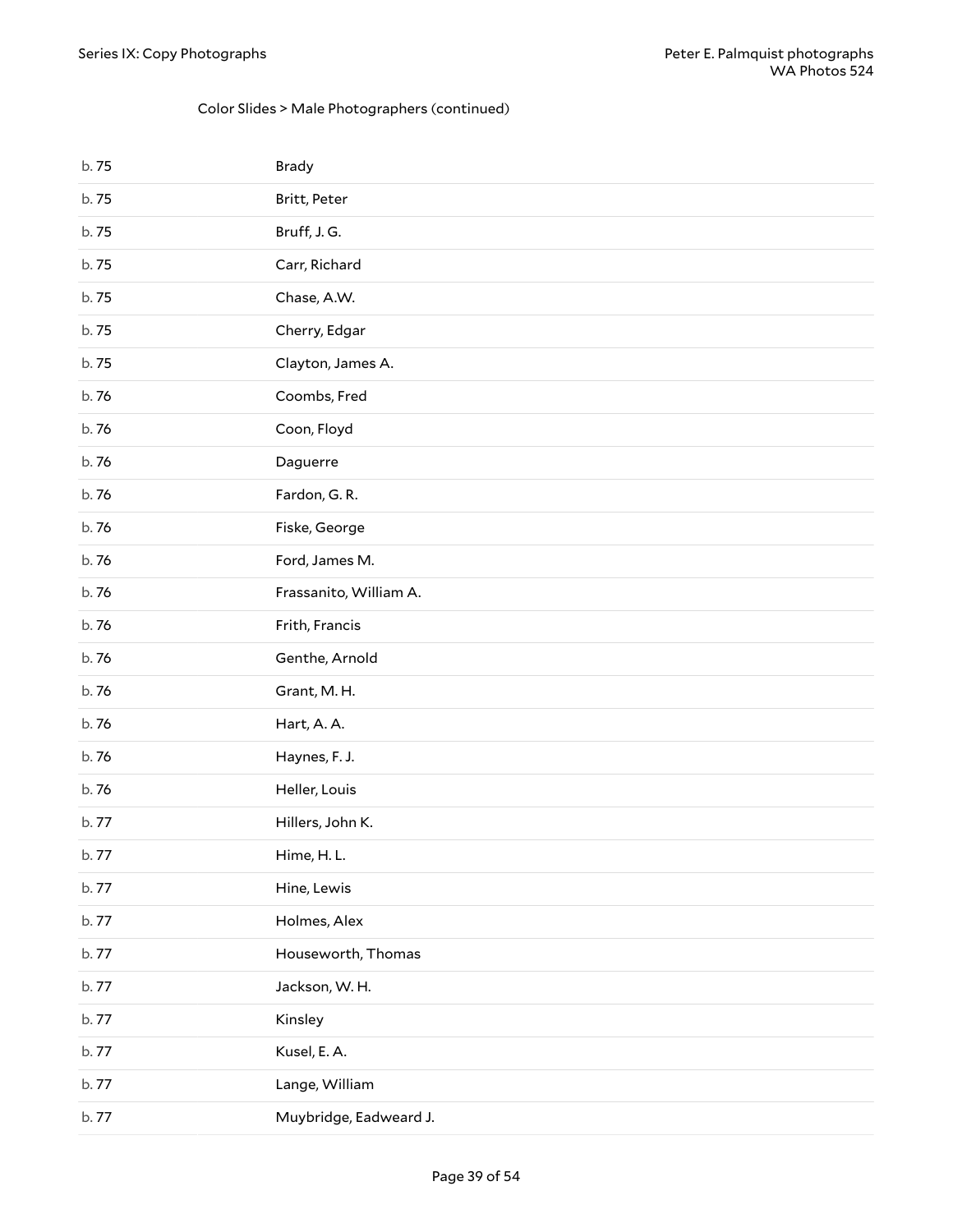## Color Slides > Male Photographers (continued)

<span id="page-39-0"></span>

| b. 77 | Nesemann, E.                                                    |
|-------|-----------------------------------------------------------------|
| b. 77 | O'Sullivan, Timothy                                             |
| b.77  | Pond, C.L.                                                      |
| b.77  | Reilly, J. J.                                                   |
| b.78  | Riis, Jacob and Hine                                            |
| b.78  | Russell, A. J.                                                  |
| b.78  | Seely Brothers                                                  |
| b.78  | Shlear, Robert                                                  |
| b.78  | Southworth, Nancy, and Josiah J. Hawes                          |
| b.78  | Steichen, Edward                                                |
| b.78  | Stieglitz, et. al.                                              |
| b.78  | Strand, Paul                                                    |
| b.78  | Talbot, William Fox                                             |
| b.78  | Towne, Paul                                                     |
| b.78  | Van Sant, J.                                                    |
| b.78  | Weed, Charles L.                                                |
| b.78  | White, Clarence                                                 |
|       | Male photographers, subjects                                    |
| b.79  | Directory of 19th Century California Photographers<br>2 Folders |
| b.79  | Advertisements for Humboldt County Photographers                |
| b.79  | Photographers and studios                                       |
| b.79  | Photographers, general                                          |
|       | Women Photographers                                             |
| b.80  | Abbott, Berenice                                                |
| b.80  | Armer, Laura Adams                                              |
| b.80  | Atkins, Anna                                                    |
| b.80  | Auger, Lina                                                     |
| b.80  | Austin, Alice                                                   |
| b.80  | Ayers, Lizzie                                                   |
| b.80  | Baldin, Maud                                                    |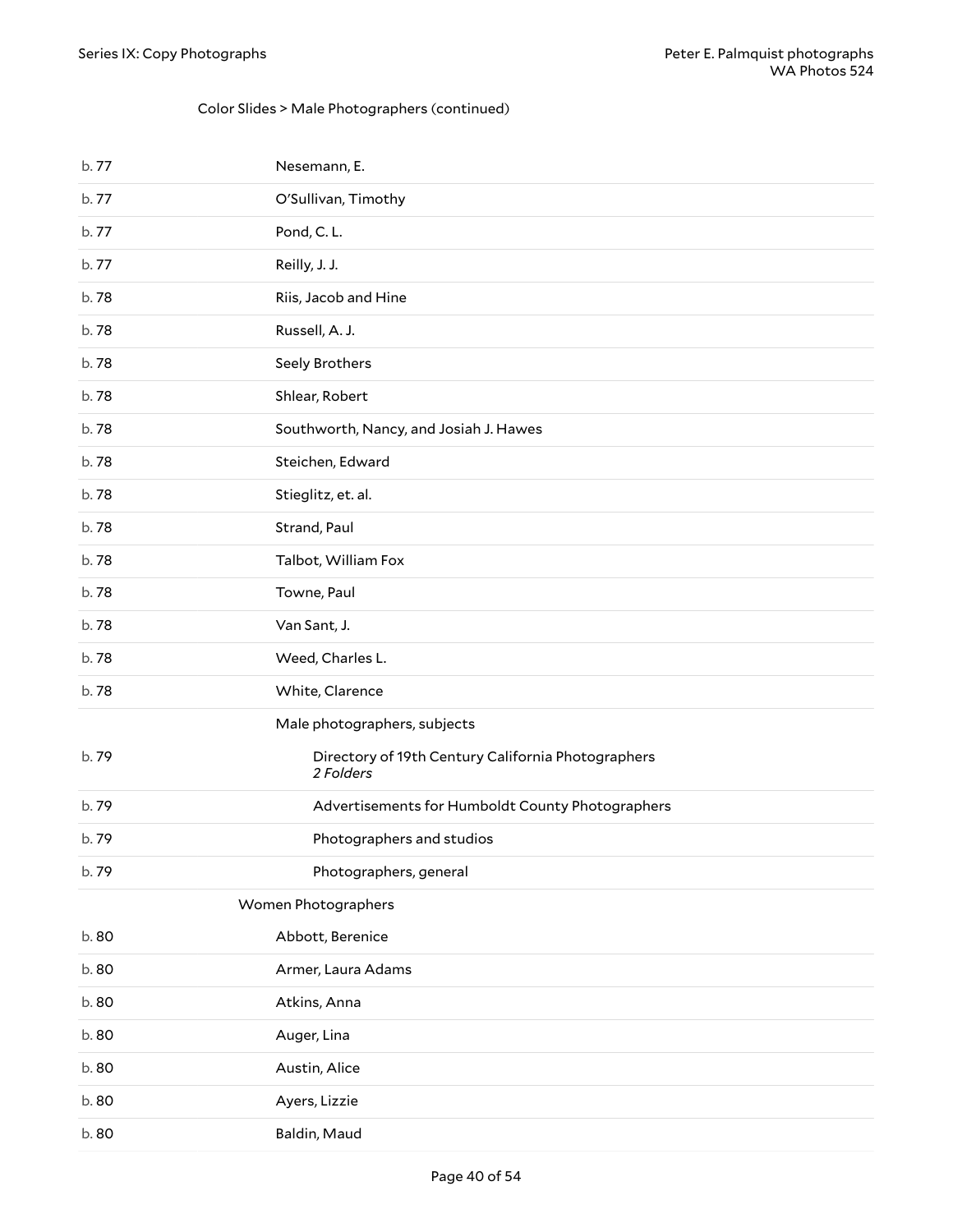### Color Slides > Women Photographers (continued)

| b.80  | Beals, Jessie Tarbox    |
|-------|-------------------------|
| b.80  | Boughtman, Alice        |
| b.80  | Bourke-White, Margaret  |
| b. 81 | Bowman, Ethel C.        |
| b. 81 | Brigman, Anne           |
| b. 81 | Broom, Mrs. Albert      |
| b. 81 | Cameron, Evelyn         |
| b. 81 | Cameron, Julia Margaret |
| b. 81 | Cardozo, Abbie          |
| b. 81 | Carpenter, Helen        |
| b. 81 | Consindas, Marie        |
| b. 81 | Cruikshank, Abigail     |
| b. 81 | Cunningham, Imogen      |
| b. 81 | Emmons, Chansonetta S.  |
| b. 81 | Freeman, Emma B.        |
|       |                         |
| b.82  | Freeman Art Co.         |
| b.82  | Garrett, Edna           |
| b. 82 | Gay, E. Jane            |
| b.82  | Gilpin, Laura           |
| b. 82 | Halsey, Louise          |
| b. 82 | Hanscom, Adelaide       |
| b. 82 | Hawarden, Clementina    |
| b. 82 | Hudson, Miss            |
| b. 82 | Johnston, Frances B.    |
| b. 82 | Kanaga, Consuelo        |
| b. 82 | Kasebier, Gertrude      |
| b. 82 | Kemmler, Florence B.    |
| b. 82 | Klute, Jeannette        |
| b. 82 | Lange, Dorothea         |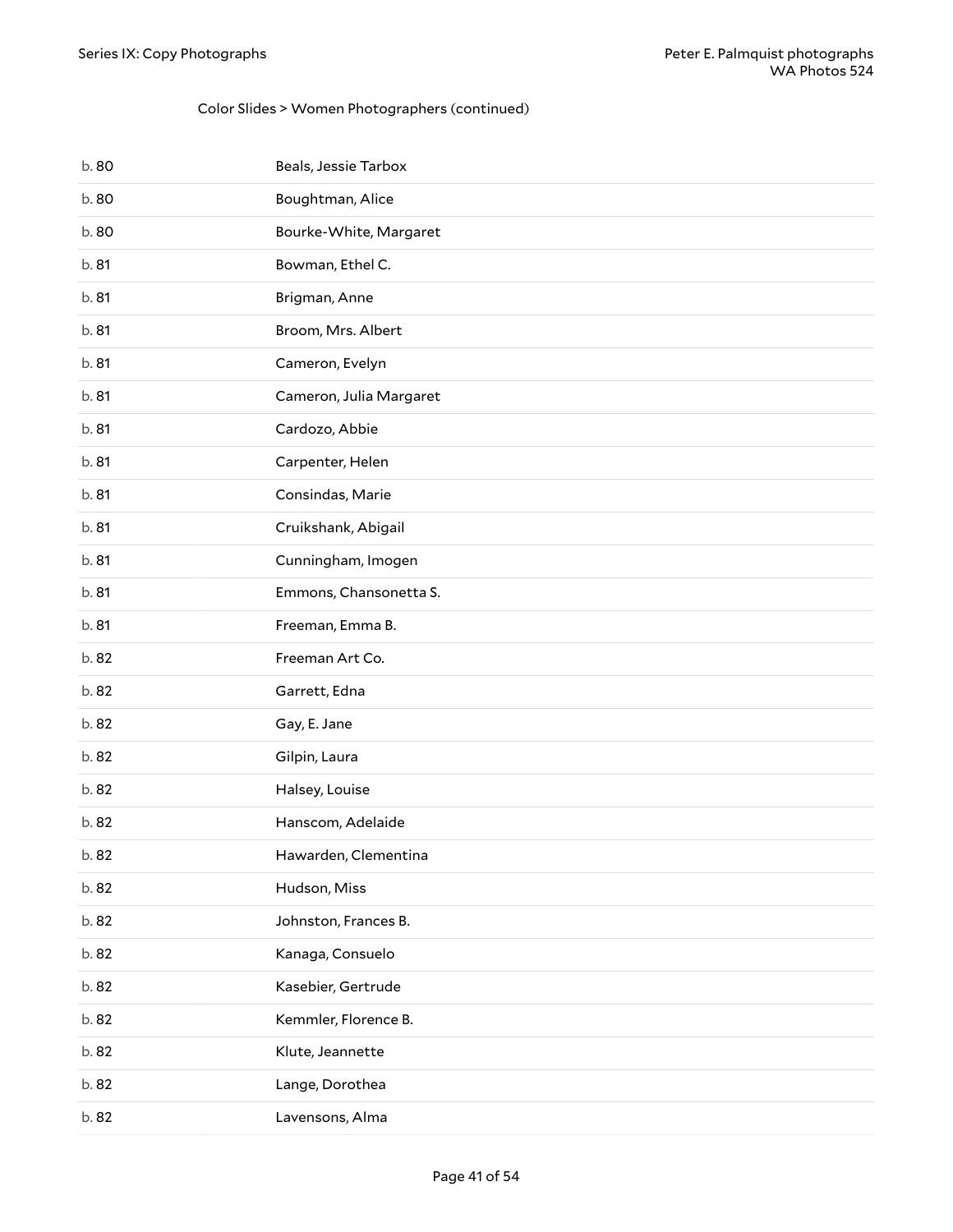### Color Slides > Women Photographers (continued)

| b. 82 | Jacobi, Lotte                       |
|-------|-------------------------------------|
| b. 82 | MacAdams, Cynthia                   |
| b. 82 | Mather, Margrethe                   |
| b.82  | Matthews, Kate                      |
| b.83  | Matson, Fannie                      |
| b.83  | Maynard, Hannah                     |
| b.83  | McGraw, Nellie                      |
| b.83  | Metzner, Sheila                     |
| b.83  | Mondotti, Tina                      |
| b.83  | Morris, Ella M.                     |
| b.83  | Noskowiah, Sonya                    |
| b.83  | O'Conner, Mrs. D. L.                |
| b.83  | Parker, Olivia                      |
| b.83  | Pitchford, Emily                    |
| b.83  | Ramsour, Malvina                    |
| b.83  | Resnick, Marcia                     |
| b.83  | Rudolph, Mrs. J. F.                 |
| b.83  | Shannon, Mrs. Julia                 |
| b.83  | Tate, Mrs. M. J.                    |
| b.83  | Tyler, Mrs. M. E.                   |
| b.83  | Winslow, Mary                       |
| b.83  | Withington, Mrs. E. W.              |
| b.83  | Wolcott, Marion Post                |
|       | Women photographers, subjects       |
| b. 84 | Women in Photography                |
| b.84  | Black women                         |
| b. 84 | Women with cameras                  |
| b.84  | Women photographers, logos          |
| b. 84 | Women, images of<br>2 Folders       |
| b. 84 | Women photographers, advertisements |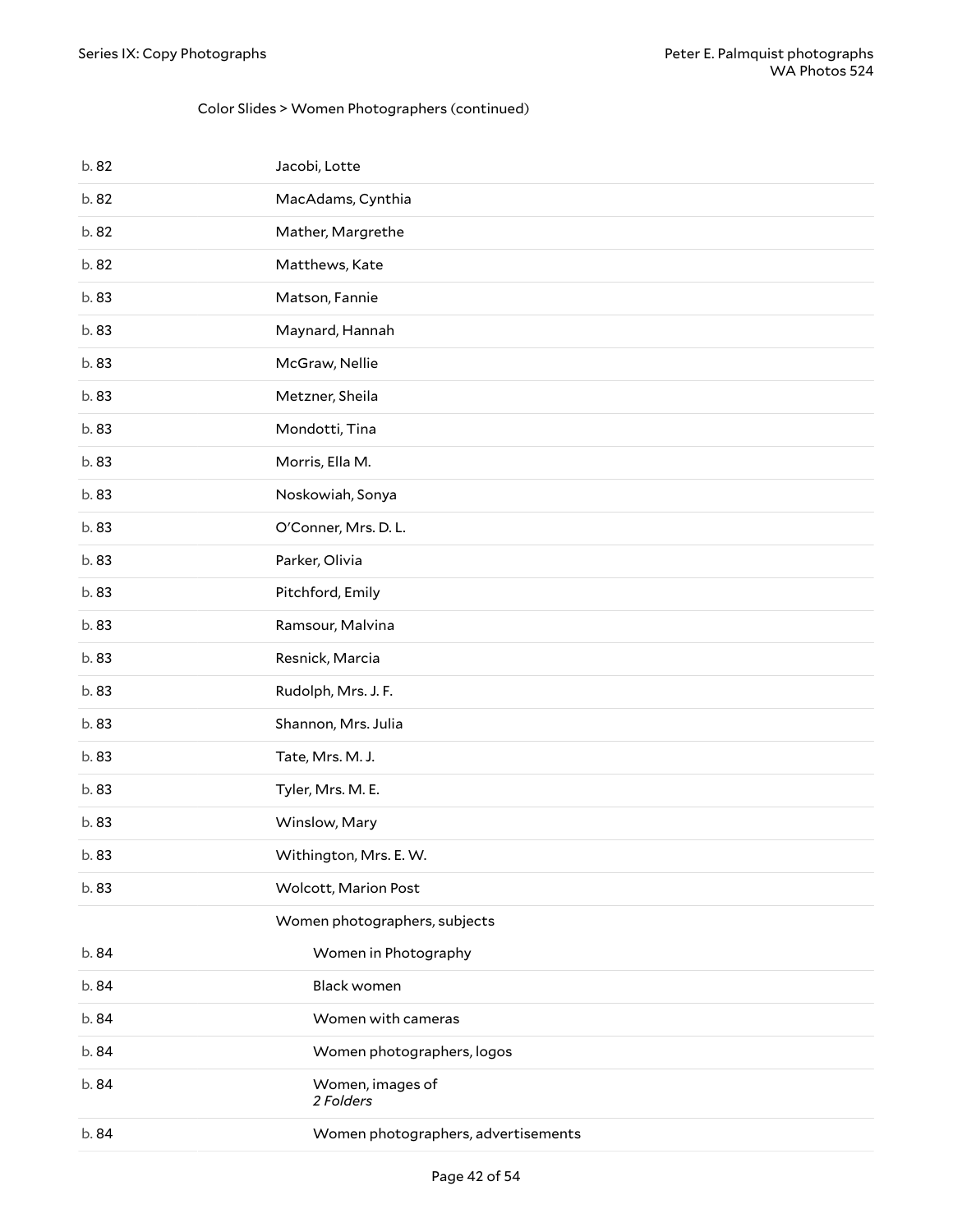### Color Slides > Women Photographers > Women photographers, subjects (continued)

<span id="page-42-2"></span><span id="page-42-1"></span><span id="page-42-0"></span>

| b.84  | Women photographers                                                |
|-------|--------------------------------------------------------------------|
| b.84  | Women retouchers                                                   |
| b.84  | Women photographers in the 1970s                                   |
| b.84  | Blatant Image, magazine of feminist photography                    |
|       | Stereograph Photographers and Publishers                           |
| b.85  | Abell to Mills                                                     |
| b.86  | Moulton to Yosemite Valley                                         |
|       | General stereographs                                               |
| b. 87 | 1860s                                                              |
| b.87  | 1870s-1880s                                                        |
| b.87  | 1890s                                                              |
| b.87  | 1900s-1930s                                                        |
| b.87  | California Stereo                                                  |
| b.87  | <b>Best Stereo</b>                                                 |
| b.87  | Misc. Stereographs                                                 |
|       | Photographic Processes, Formats, and Equipment                     |
|       | Organized under two headings: Processes and Formats, and Equipment |
|       | Processes and Formats                                              |
| b.88  | Pre-history                                                        |
| b.88  |                                                                    |
|       | Daguerreotypes                                                     |
| b.88  | Ambrotypes                                                         |
| b.88  | Tintypes                                                           |
| b.88  | Case Art                                                           |
| b.88  | Wet plates                                                         |
| b.88  | Frames and jewelry                                                 |
| b.88  | Photo-Jewelry                                                      |
| b.88  | Cartes-de-visite                                                   |
| b.89  | Stereographs                                                       |
| b.89  | Panoramas                                                          |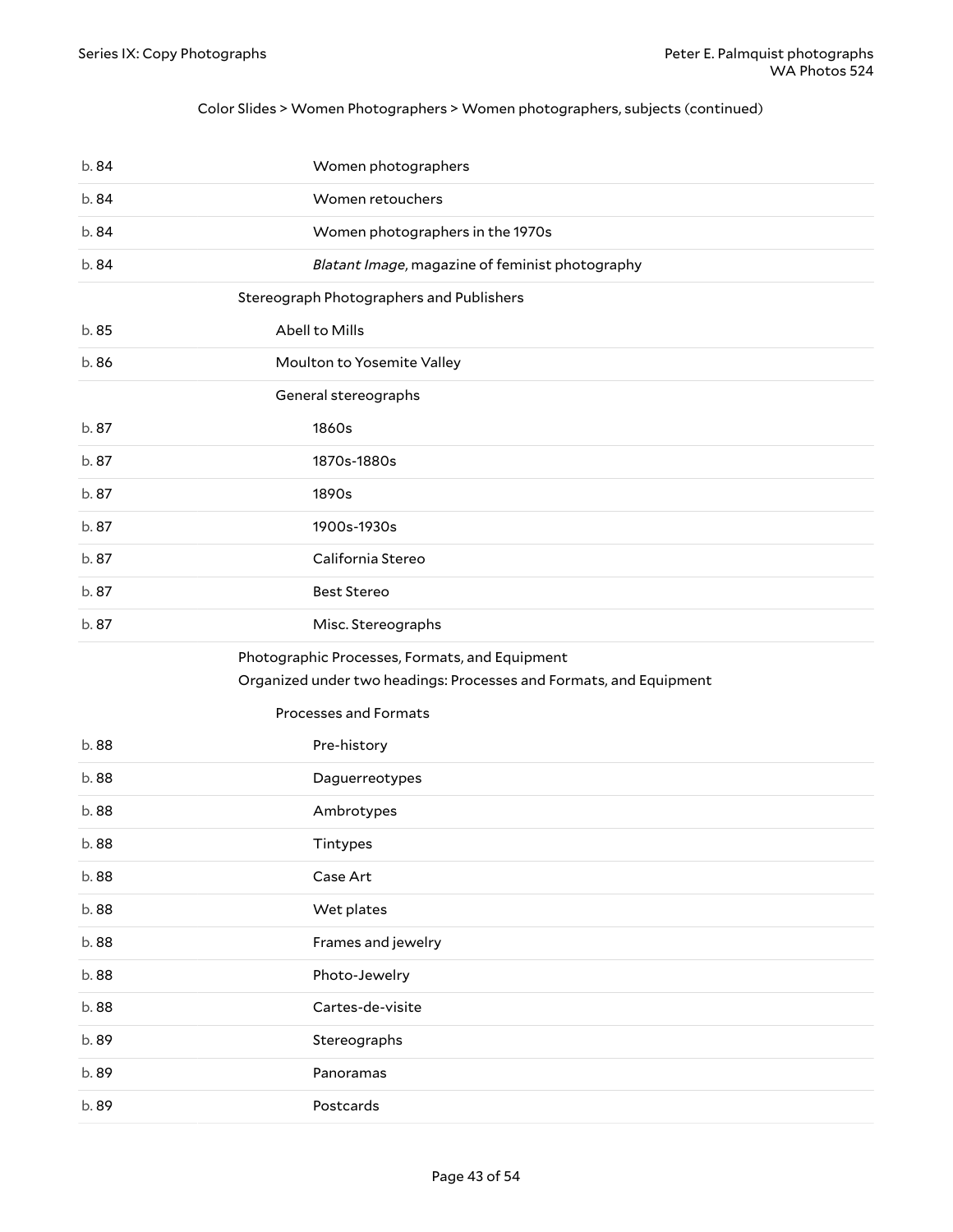### <span id="page-43-0"></span>Color Slides > Photographic Processes, Formats, and Equipment > Processes and Formats (continued)

<span id="page-43-1"></span>

| b.89  | Photographic prints with hand coloring<br>2 Folders           |
|-------|---------------------------------------------------------------|
| b.89  | Photograph buttons and Kit                                    |
|       | Equipment                                                     |
| b.89  | <b>Studios and Equipment</b>                                  |
| b.89  | Equipment                                                     |
| b.89  | Cameras, advertisements                                       |
| b.89  | Cameras, miscellaneous                                        |
|       | California Sites and Subjects                                 |
| b. 90 | Arcata                                                        |
| b. 90 | Arcata, depicted in a lithograph under its former name, Union |
| b. 90 | Humboldt County                                               |
| b. 90 | Humboldt County and Klamath                                   |
| b.90  | Humboldt County drawings                                      |
| b. 90 | Humboldt County early photographers                           |
| b. 90 | Humboldt County lithographs                                   |
| b. 90 | Humboldt County maps by Joseph Whidbey                        |
| b. 90 | Humboldt County postcards                                     |
| b. 90 | Lake County                                                   |
| b. 90 | Lithographs and art of sites in California                    |
| b.90  | Mendocino County                                              |
| b.90  | Monterey County                                               |
| b.90  | Northern California Indians                                   |
| b. 91 | Painting of Eureka, California, 1854                          |
| b. 91 | Paintings of sites in California                              |
| b. 91 | Painting of Fort Humboldt, Eureka, California                 |
| b. 91 | Paintings of the Yosemite Valley, California                  |
| b. 91 | San Francisco advertisements for photographers                |
| b. 91 | Santa Barbara Museum of Art collection photographs            |
| b. 91 | Siskiyou County                                               |
| b. 91 | Southern California                                           |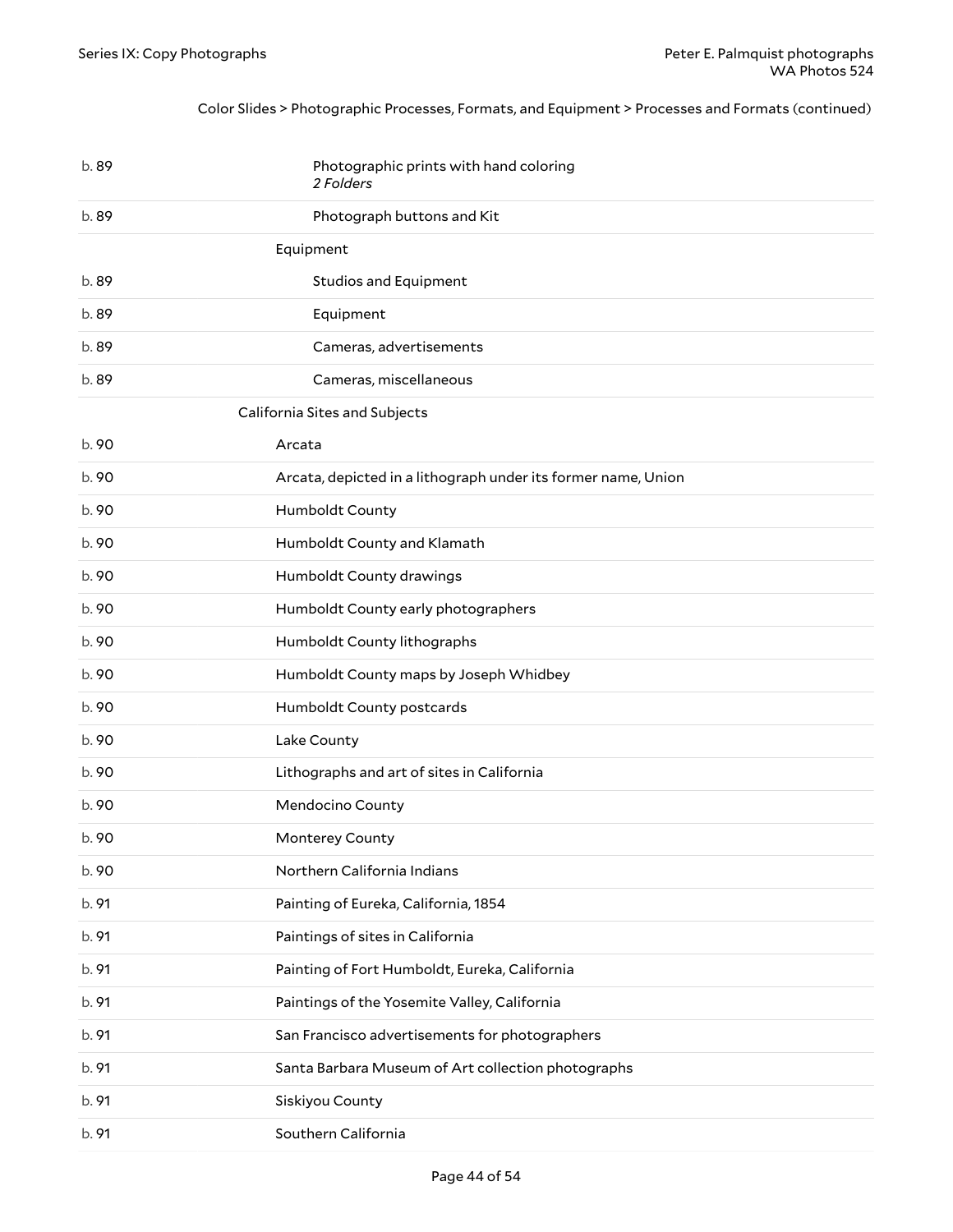### <span id="page-44-0"></span>Color Slides > California Sites and Subjects (continued)

<span id="page-44-2"></span><span id="page-44-1"></span>

| b. 91 | Yuba County                                                                                                                                                                                                                                                                                                                                                                                                                                                                                                                              |
|-------|------------------------------------------------------------------------------------------------------------------------------------------------------------------------------------------------------------------------------------------------------------------------------------------------------------------------------------------------------------------------------------------------------------------------------------------------------------------------------------------------------------------------------------------|
|       | <b>Historical Subjects</b>                                                                                                                                                                                                                                                                                                                                                                                                                                                                                                               |
| b. 92 | California Gold Rush                                                                                                                                                                                                                                                                                                                                                                                                                                                                                                                     |
| b. 92 | Chief Counshin, also known as Ki-we-lat-tah or Kiwelattah, Wiyot Indian leader                                                                                                                                                                                                                                                                                                                                                                                                                                                           |
| b. 92 | Civil War                                                                                                                                                                                                                                                                                                                                                                                                                                                                                                                                |
| b. 92 | Coast Survey                                                                                                                                                                                                                                                                                                                                                                                                                                                                                                                             |
| b. 92 | Early American photographs                                                                                                                                                                                                                                                                                                                                                                                                                                                                                                               |
| b.92  | Early European photographs                                                                                                                                                                                                                                                                                                                                                                                                                                                                                                               |
| b.92  | George Gibbs and American Indians                                                                                                                                                                                                                                                                                                                                                                                                                                                                                                        |
|       | <b>General Research and Presentations</b>                                                                                                                                                                                                                                                                                                                                                                                                                                                                                                |
| b. 93 | History of photography                                                                                                                                                                                                                                                                                                                                                                                                                                                                                                                   |
| b. 93 | Photojournalism                                                                                                                                                                                                                                                                                                                                                                                                                                                                                                                          |
| b. 93 | Photographs of children                                                                                                                                                                                                                                                                                                                                                                                                                                                                                                                  |
| b. 93 | Photographs of gravestones with photographic portraits                                                                                                                                                                                                                                                                                                                                                                                                                                                                                   |
| b. 93 | Research                                                                                                                                                                                                                                                                                                                                                                                                                                                                                                                                 |
|       | Slides for presentations                                                                                                                                                                                                                                                                                                                                                                                                                                                                                                                 |
| b. 94 | American Indians                                                                                                                                                                                                                                                                                                                                                                                                                                                                                                                         |
| b. 94 | Augustus William Ericson                                                                                                                                                                                                                                                                                                                                                                                                                                                                                                                 |
| b. 94 | <b>Carleton Watkins</b>                                                                                                                                                                                                                                                                                                                                                                                                                                                                                                                  |
| b. 94 | Promotion of railways by photographers: A. J. Russell, William Henry Jackson, and<br>Emma Freeman                                                                                                                                                                                                                                                                                                                                                                                                                                        |
| b. 94 | Research and teaching materials documenting Palmquist's work                                                                                                                                                                                                                                                                                                                                                                                                                                                                             |
| b. 94 | Women in photography                                                                                                                                                                                                                                                                                                                                                                                                                                                                                                                     |
| b. 94 | Title slides for presentations                                                                                                                                                                                                                                                                                                                                                                                                                                                                                                           |
|       | Slides from Workspace<br>Slides in this component were originally on a light stand, and on top of a desk and in its<br>drawers, as well as in slide carousels in Palmquist's workspace at the time of his death. The<br>slides chiefly consist of copy photographs of material in his collection.<br>Library staff initially housed the slides from the light stand and desk into boxes, which staff<br>then rehoused in three-ring binders with dividers that designate those boxes.<br>Organized by location in Palmquist's workspace. |
| b. 95 | No.1 - Slides from light stand, desk and first drawer                                                                                                                                                                                                                                                                                                                                                                                                                                                                                    |
| b. 95 | No. 2 - Slides from second drawer                                                                                                                                                                                                                                                                                                                                                                                                                                                                                                        |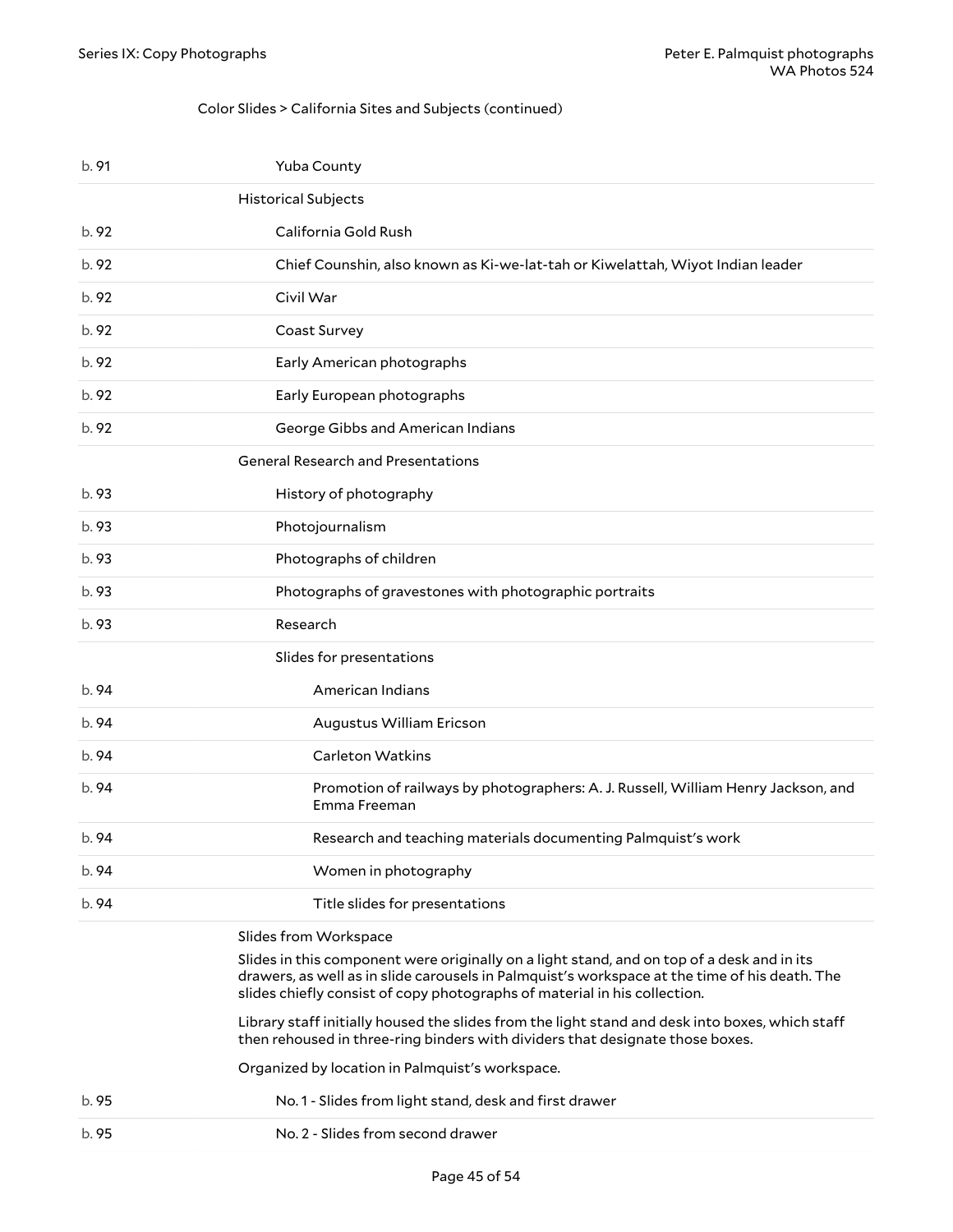### Color Slides > Slides from Workspace (continued)

| b. 95  | No. 3 - Slides from second drawer            |
|--------|----------------------------------------------|
| b.96   | No. 4 - Slides from second and third drawers |
| b.96   | No. 5 - Slides from third drawer             |
| b. 97  | No. 6 - Slides from third drawer             |
| b. 97  | No. 7 - Slides from third drawer             |
| b. 98  | No. 8 - Slides from fourth drawer            |
| b.98   | No. 9 - Slides from fourth drawer            |
| b.99   | No. 10 - Slides from fourth drawer           |
| b.99   | No. 11 - Slides from fourth drawer           |
| b. 100 | No. 12 - Slides from fourth drawer           |
| b.100  | No. 13 - Slides from fourth drawer           |
| b.101  | Slides from carousels<br>7 Folders           |
| b.102  | Slides from carousels<br>7 Folders           |
| b. 103 | Slides from a carousel                       |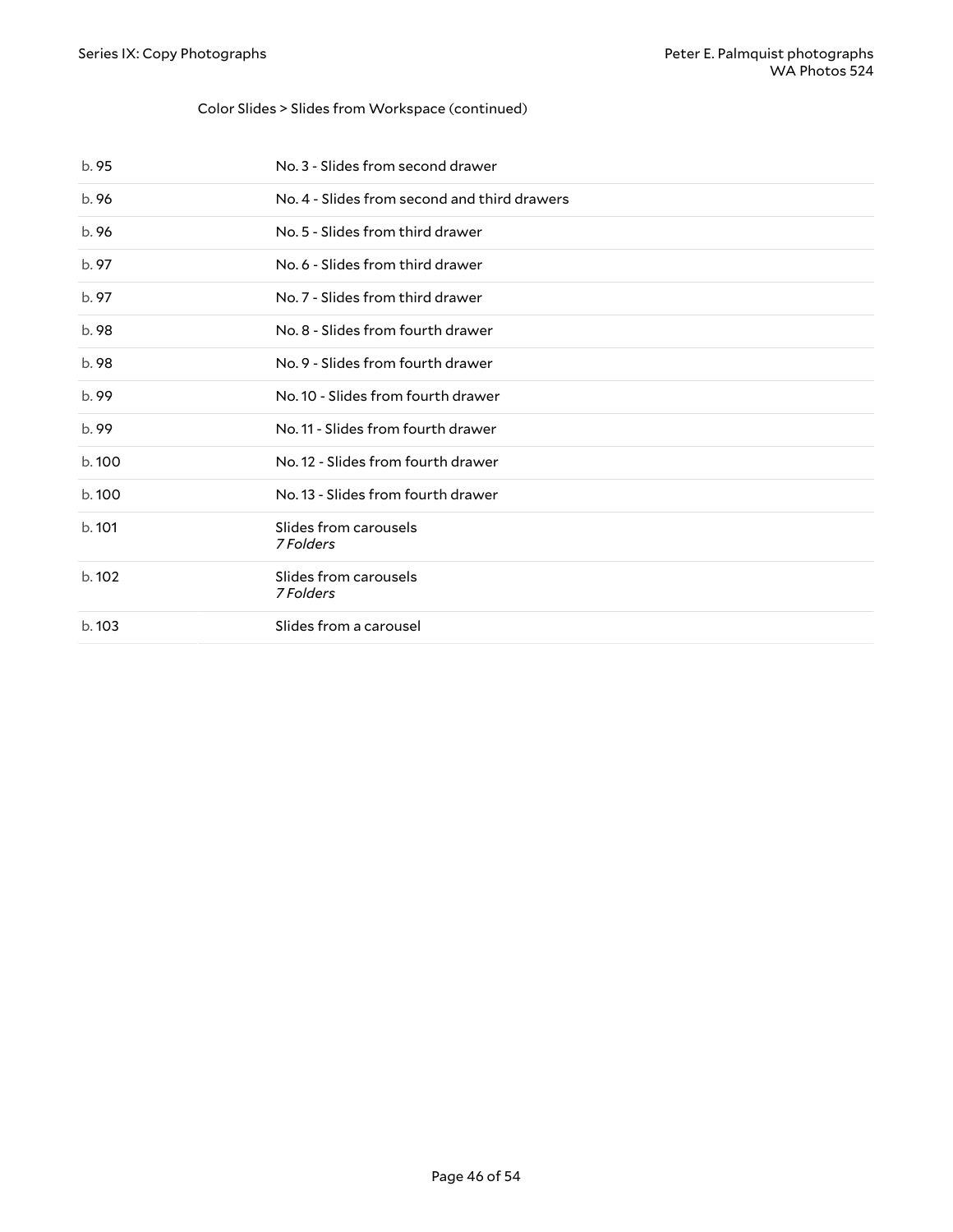## <span id="page-46-0"></span>**Series X: Peter Palmquist Retrospective, circa 1950-2002**

## *1.6 linear feet (4 boxes)*

Material selected by Rebekah Burgess and Lucy Hilmer in May 2003 for a retrospective project about photography by Palmquist.

Series I is organized generally chronologically followed by printed material, photograph albums of the Marble Mountain Wilderness, and oversize material.

| b. 104 | Portraits of Peter Palmquist                 |
|--------|----------------------------------------------|
| b.104  | United States Army Photographs               |
|        | Personal photographs during military service |
| b.104  | England                                      |
|        | France                                       |
| b.104  | Alone in Paris                               |
| b.104  | Captured human exchanges                     |
| b.104  | Evocative scenes with and without people     |
| b. 104 | Flea markets                                 |
| b. 104 | The Louvre                                   |
| b.104  | Passing portraits                            |
| b.104  | Readers                                      |
| b. 104 | Street artists                               |
| b. 104 | Italy                                        |
| b. 104 | Malta                                        |
| b. 104 | Morocco                                      |
| b. 104 | Portugal                                     |
| b. 104 | Spain                                        |
| b. 104 | Switzerland                                  |
|        | Subjects                                     |
| b.104  | Animals                                      |
| b. 104 | Art and artists                              |
| b. 104 | Children                                     |
| b. 104 | Color prints                                 |
| b. 104 | Exteriors                                    |
| b. 104 | Human exchanges                              |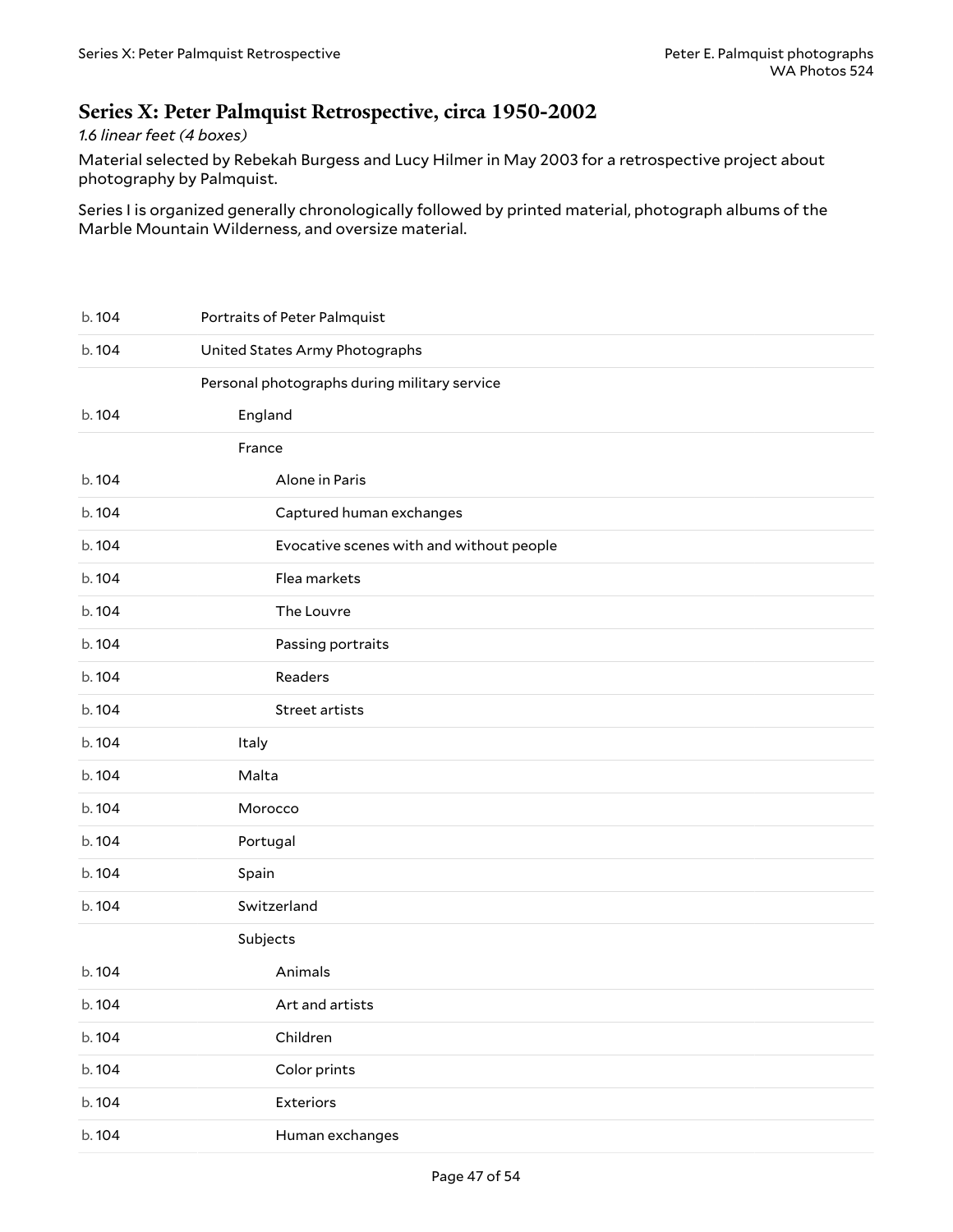### Personal photographs during military service > Subjects (continued)

| b.104  | Interiors                                                                                                                         |                |
|--------|-----------------------------------------------------------------------------------------------------------------------------------|----------------|
| b.104  | Landscapes                                                                                                                        |                |
| b.104  | Portraits                                                                                                                         |                |
| b.104  | Seascapes                                                                                                                         |                |
| b. 104 | <b>Street scenes</b>                                                                                                              |                |
|        | General photographs                                                                                                               |                |
| b.104  | Arcata, California                                                                                                                |                |
| b. 104 | Christmas Flood of 1964                                                                                                           | 1964           |
| b. 104 | Color prints                                                                                                                      |                |
| b. 104 | <b>Exterior details</b>                                                                                                           |                |
| b.104  | Forests                                                                                                                           |                |
| b.104  | Humboldt State College, Theater Arts Department                                                                                   |                |
| b. 104 | Japan                                                                                                                             |                |
| b. 104 | Lumber mill                                                                                                                       |                |
| b.104  | <b>Nudes</b><br>3 Folders                                                                                                         |                |
| b.104  | Portrait of a woman                                                                                                               |                |
| b. 104 | Pottery                                                                                                                           |                |
| b. 104 | Seascapes                                                                                                                         |                |
|        | <b>Printed Material</b>                                                                                                           |                |
| b. 104 | Magazines                                                                                                                         |                |
| b. 104 | Newspaper clippings                                                                                                               |                |
|        | Photograph Albums of the Marble Mountain Wilderness                                                                               |                |
|        | Photographs albums that document hiking excursions into the Marble Mountain<br>Wilderness in Klamath National Forest, California. |                |
| b. 105 | Photograph album                                                                                                                  | circa 1950     |
| b. 105 | Photograph album, "Peter Palmquist's Marble Mountain AFS Wilderness<br>Hike"                                                      | 2002 May 25-27 |
|        | Palmquist and others led a group of foreign exchange high school students<br>involved in the American Field Service programs.     |                |
|        | Oversize                                                                                                                          |                |
|        | Photographic prints larger than 8.5 by 14 inches and smaller than 14 by 18 inches.                                                |                |
| b.106  | Portraits of Peter Palmquist                                                                                                      |                |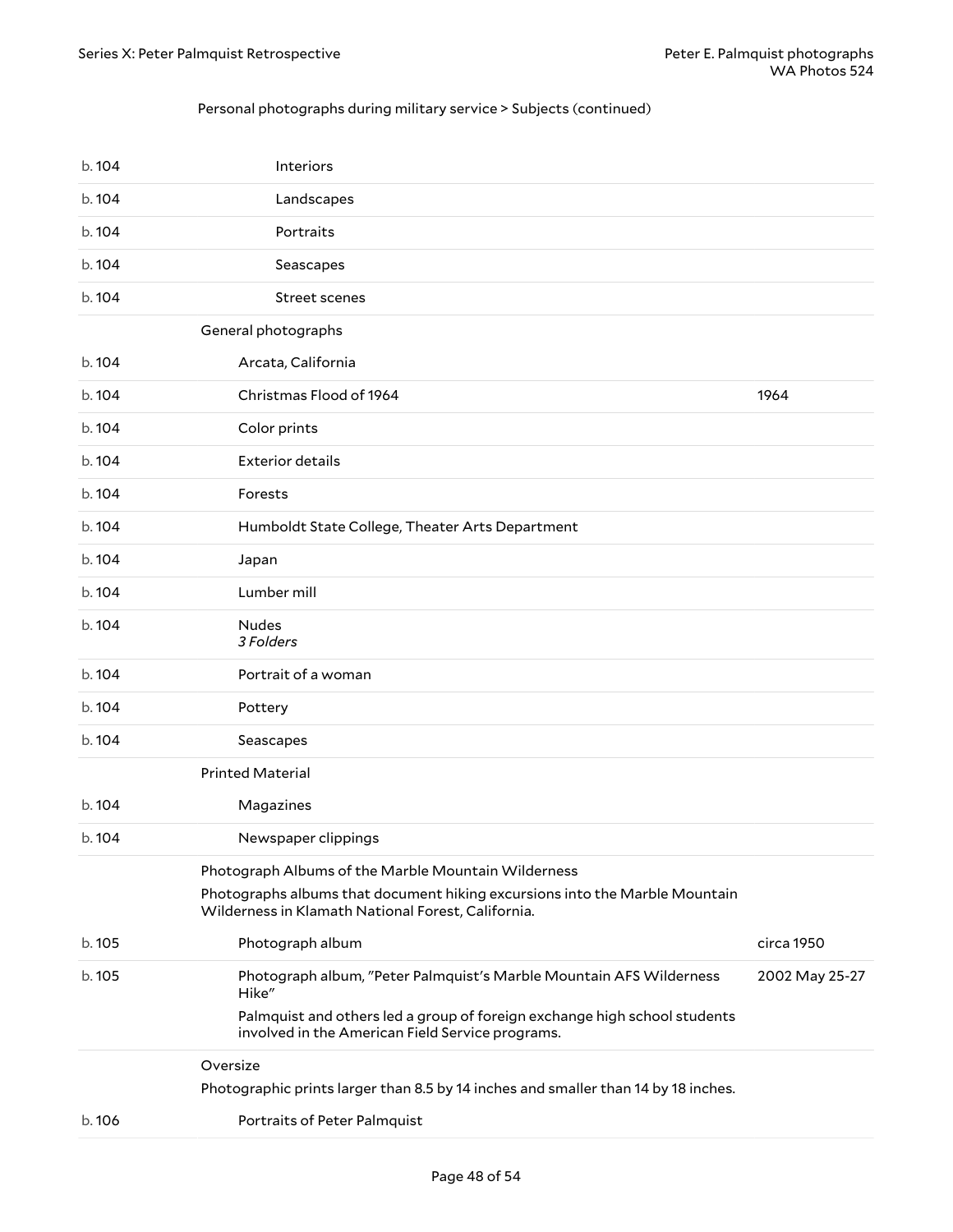#### Oversize (continued)

### Personal photographs during military service

| b.106  | England<br>3 Folders |                                                                                                            |                |
|--------|----------------------|------------------------------------------------------------------------------------------------------------|----------------|
| b. 106 | France<br>2 Folders  |                                                                                                            |                |
| b.106  | Malta<br>2 Folders   |                                                                                                            |                |
|        |                      | General photographs                                                                                        |                |
| b. 107 |                      | Arcata, California                                                                                         |                |
| b. 107 |                      | Camping                                                                                                    |                |
| b. 107 |                      | Christmas flood of 1964<br>12 Folders                                                                      |                |
| b. 107 |                      | <b>Exterior details</b><br>3 Folders                                                                       |                |
| b. 107 |                      | Hilltopper page mock-ups for an unidentified story<br>7 Folders                                            | circa 1966     |
|        |                      | Hilltopper was a publication of Humboldt State College,<br>1959-1993.                                      |                |
| b. 107 |                      | Humboldt State College football player                                                                     | 1963           |
| b. 107 |                      | Johnson, Claudia "Lady Bird," at the dedication of the Lady<br>Bird Johnson Grove in Redwood National Park | 1969 August 27 |
| b. 107 |                      | <b>Nudes</b><br>2 Folders                                                                                  |                |
| b.107  |                      | Portrait of a fortune teller                                                                               |                |
| b. 107 |                      | Portraits of women                                                                                         |                |
| b. 107 |                      | Redwood forests<br>2 Folders                                                                               |                |
| b. 107 |                      | Seascapes<br>2 Folders                                                                                     |                |
| b.106  | Switzerland          |                                                                                                            |                |
|        | Subjects             |                                                                                                            |                |
| b. 106 | Animals              |                                                                                                            |                |
| b.106  | Children             | 4 Folders                                                                                                  |                |
| b.106  |                      | Cloudscapes                                                                                                |                |
| b.106  | Interiors            | 2 Folders                                                                                                  |                |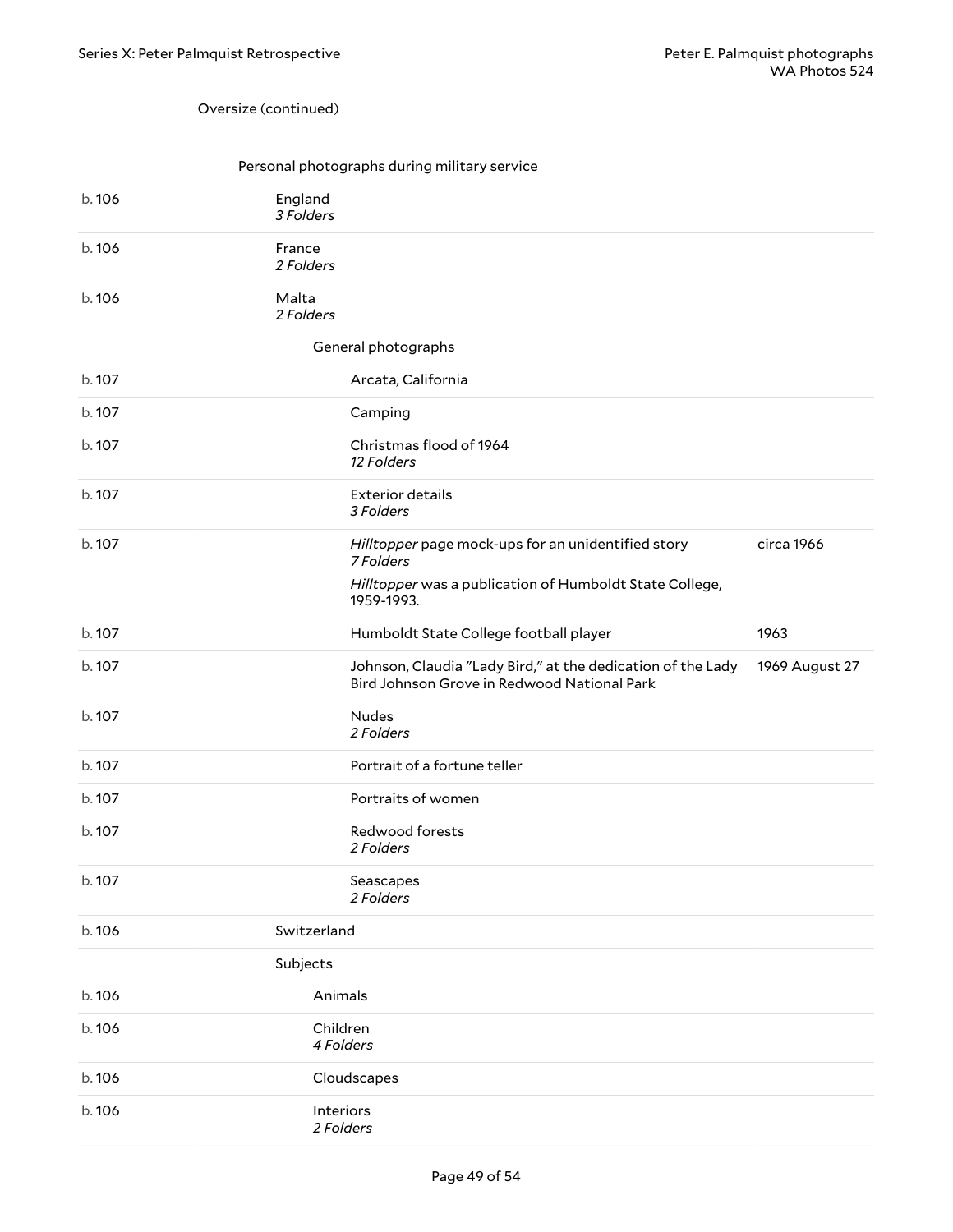### Oversize > Personal photographs during military service > Subjects (continued)

| b. 106 | Pottery                    |
|--------|----------------------------|
| b. 106 | Street scenes<br>4 Folders |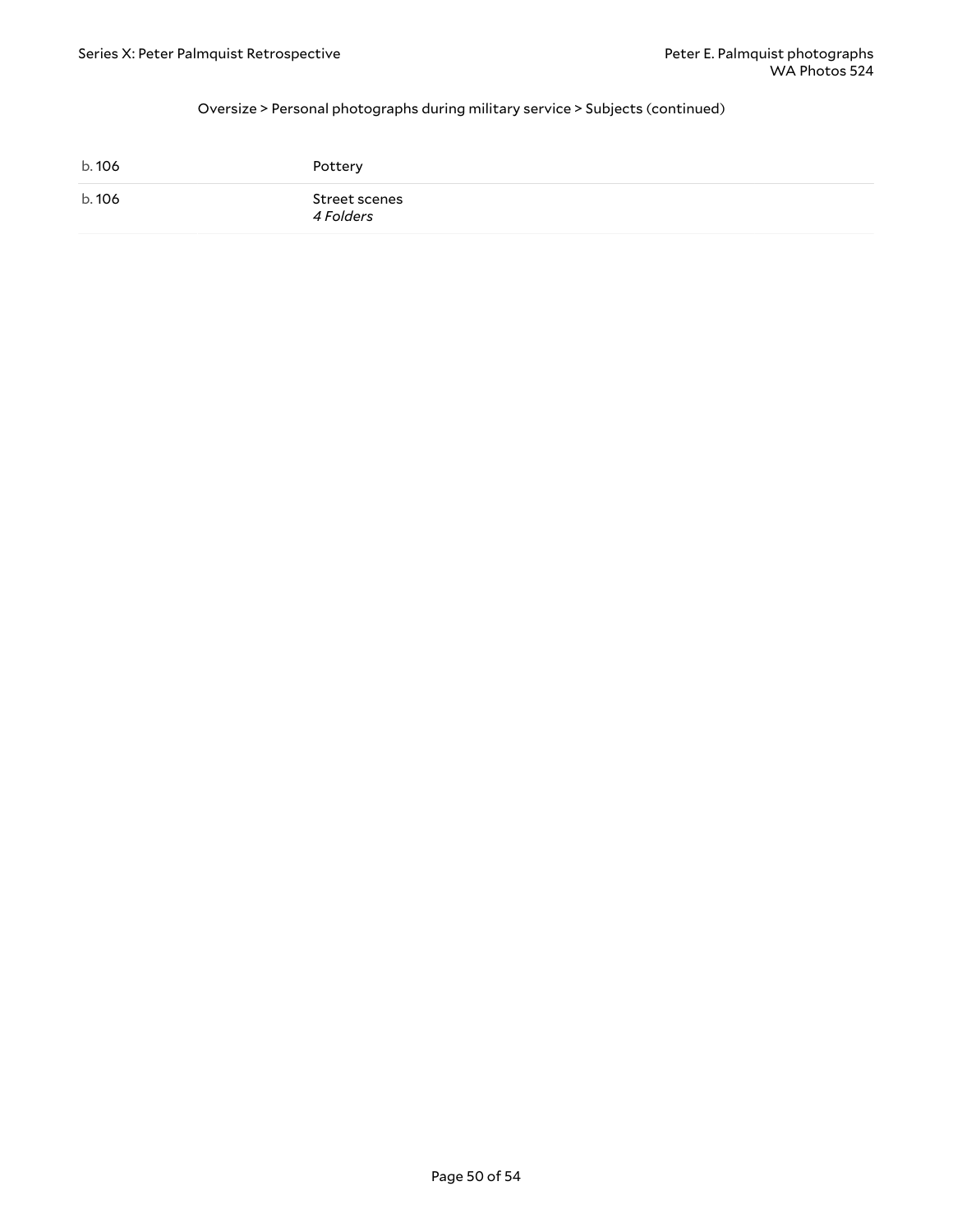## <span id="page-50-0"></span>**Series XI: Oversize Photographs, 1957-1995**

## *0.5 linear feet (4 boxes)*

Oversize photographic material larger than 18 inches in size and smaller than 24 inches, which document photography created and collected by Palmquist, as well as exhibitions.

Series XI is organized into six subseries: United States Army Photographs, Personal Photographs During Military Service, General Photographs, Collected Photographs, and Peter Palmquist Retrospective.

<span id="page-50-3"></span><span id="page-50-2"></span><span id="page-50-1"></span>

|                       | United States Army Photographs                                                                                                                                                                                                                                                                   |            |
|-----------------------|--------------------------------------------------------------------------------------------------------------------------------------------------------------------------------------------------------------------------------------------------------------------------------------------------|------------|
| b. 108 (Oversize)     | Baseball                                                                                                                                                                                                                                                                                         |            |
| b. 108 (Oversize)     | Military installation                                                                                                                                                                                                                                                                            |            |
| b. 108 (Oversize)     | North Atlantic Treaty Organization leaders                                                                                                                                                                                                                                                       | circa 1957 |
| b. 108 (Oversize)     | Royal Navy aircraft carrier                                                                                                                                                                                                                                                                      |            |
|                       | Personal Photographs During Military Service                                                                                                                                                                                                                                                     |            |
| b. 108 (Oversize)     | Desert landscape, probably Morocco                                                                                                                                                                                                                                                               |            |
| b. 108 (Oversize)     | Switzerland                                                                                                                                                                                                                                                                                      |            |
|                       | General Photographs                                                                                                                                                                                                                                                                              |            |
| b. 109 (Oversize)     | Portrait of Peter Palmquist                                                                                                                                                                                                                                                                      |            |
| b. 109 (Oversize)     | Ferndale, California; Ferndale Cemetery                                                                                                                                                                                                                                                          |            |
| b.110<br>(Broadside)  | Flock of sheep, probably in Malta                                                                                                                                                                                                                                                                |            |
| b. 111<br>(Broadside) | Humboldt State University, Theater Arts Department, Images for a brochure                                                                                                                                                                                                                        |            |
| b. 109 (Oversize)     | Humboldt State College Theater Arts Department<br>19 Folders                                                                                                                                                                                                                                     | 1962-1972  |
| b. 109 (Oversize)     | <b>Nudes</b><br>5 Folders                                                                                                                                                                                                                                                                        |            |
| b. 109 (Oversize)     | Portraits of women                                                                                                                                                                                                                                                                               |            |
| b. 112<br>(Broadside) | San Francisco, California, rephotograph of a panoramic view from Rincon Hill circa 1985<br>Image created from nearly the same location as a view of San Francisco from<br>Rincon Hill, circa 1851, from a copy photograph of a daguerreotype panorama<br>that Martin Behrman created circa 1910. |            |
| b. 109 (Oversize)     | Still lifes                                                                                                                                                                                                                                                                                      |            |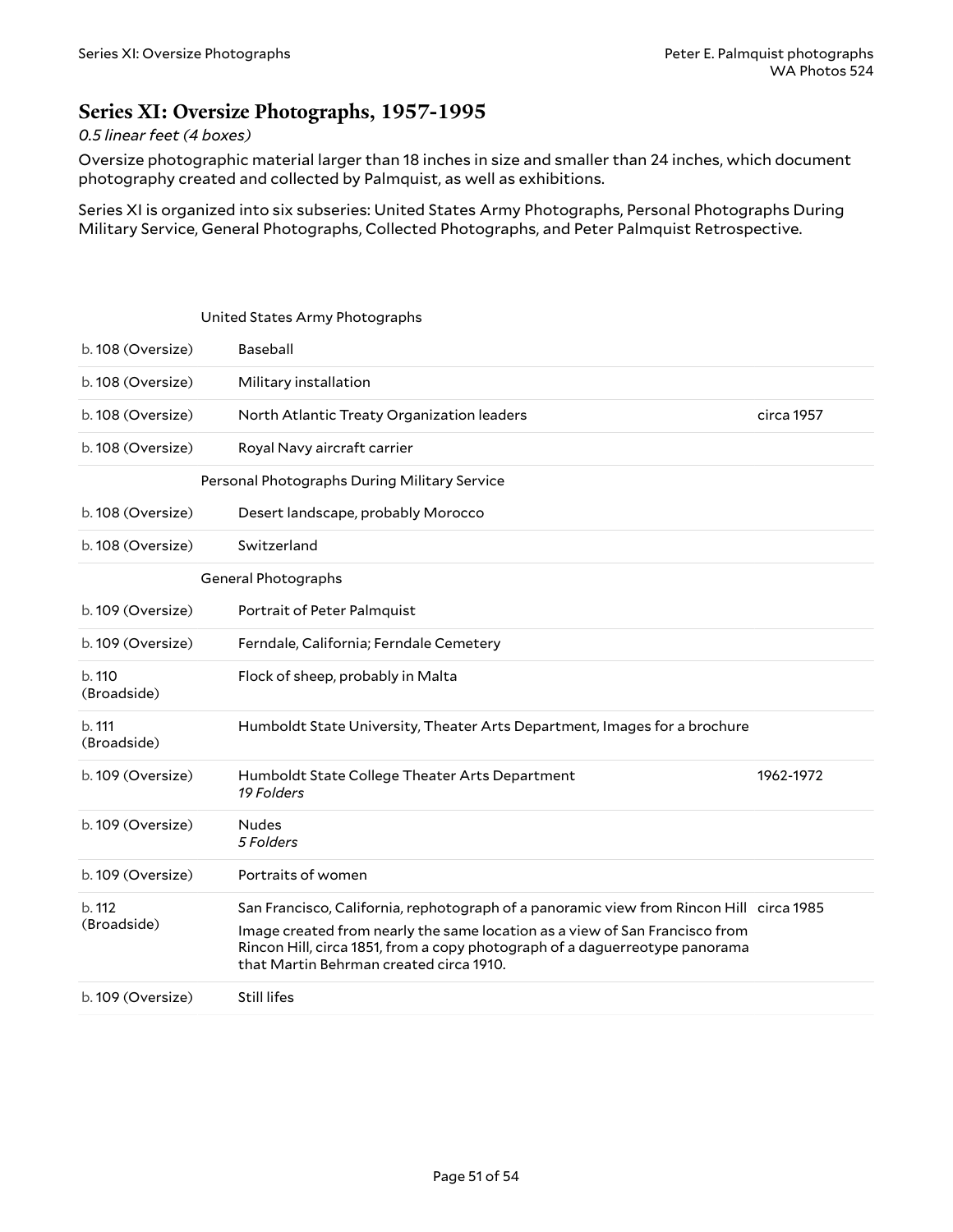<span id="page-51-1"></span><span id="page-51-0"></span>General Photographs (continued)

| b. 113 (Oversize)     | Studio of Elmo Seely<br>8 Folders                                                                                                                                                                                                                                                                                                                                                                                                  | circa 1983 |
|-----------------------|------------------------------------------------------------------------------------------------------------------------------------------------------------------------------------------------------------------------------------------------------------------------------------------------------------------------------------------------------------------------------------------------------------------------------------|------------|
|                       | Chiefly photographs by Palmquist that document the studio of Elmo Seely<br>in Arcata, California, that formed part of an exhibition, Seely Studio: The<br>Tradition Continues at Humboldt State University, Arcata, California, in<br>1984 with fellow photographer Dar Spain, which commemorated Seely's<br>fifty years as a commercial photographer. This component also includes the<br>artists' statements for the exhibition. |            |
|                       | <b>Collected Photographs</b>                                                                                                                                                                                                                                                                                                                                                                                                       |            |
| b. 114<br>(Broadside) | Bob Erickson, Panoramic photographic of attendees of the International 3D<br>Festival, Atlanta, Georgia                                                                                                                                                                                                                                                                                                                            | 1995       |
| b. 115<br>(Broadside) | Copy of a panoramic view of San Francisco from Rincon Hill, circa 1851                                                                                                                                                                                                                                                                                                                                                             |            |
|                       | Peter Palmquist Retrospective                                                                                                                                                                                                                                                                                                                                                                                                      |            |
|                       | Oversize material selected by Rebekah Burgess and Lucy Hilmer in May 2003 for a<br>retrospective project about photography by Palmquist.                                                                                                                                                                                                                                                                                           |            |
| b. 116 (Oversize)     | Portraits of Peter Palmquist<br>2 Folders                                                                                                                                                                                                                                                                                                                                                                                          |            |
|                       | Personal photographs during military service                                                                                                                                                                                                                                                                                                                                                                                       |            |
| b. 116 (Oversize)     | England                                                                                                                                                                                                                                                                                                                                                                                                                            |            |
| b. 116 (Oversize)     | France                                                                                                                                                                                                                                                                                                                                                                                                                             |            |
|                       | General photographs                                                                                                                                                                                                                                                                                                                                                                                                                |            |
| b. 116 (Oversize)     | Exterior details<br>3 Folders                                                                                                                                                                                                                                                                                                                                                                                                      |            |
|                       | Hilltopper page mock-ups                                                                                                                                                                                                                                                                                                                                                                                                           |            |
| b. 116 (Oversize)     | Dan Bryant and Peter E. Palmquist. "Palmquist Meets Paris." Hilltopper<br>6, no. 1                                                                                                                                                                                                                                                                                                                                                 | 1961       |
| b. 116 (Oversize)     | Peter E. Palmquist and Terry Aitken. "Pamplona." Hilltopper 6, no. 2                                                                                                                                                                                                                                                                                                                                                               | 1962       |
| b. 116 (Oversize)     | Unrealized article on L'Abbaye, Switzerland                                                                                                                                                                                                                                                                                                                                                                                        |            |
| b. 116 (Oversize)     | Unrealized article on The Louvre                                                                                                                                                                                                                                                                                                                                                                                                   |            |
| b. 116 (Oversize)     | Unrealized article on Malta                                                                                                                                                                                                                                                                                                                                                                                                        |            |
| b. 116 (Oversize)     | Unrealized article on Yves Klein                                                                                                                                                                                                                                                                                                                                                                                                   |            |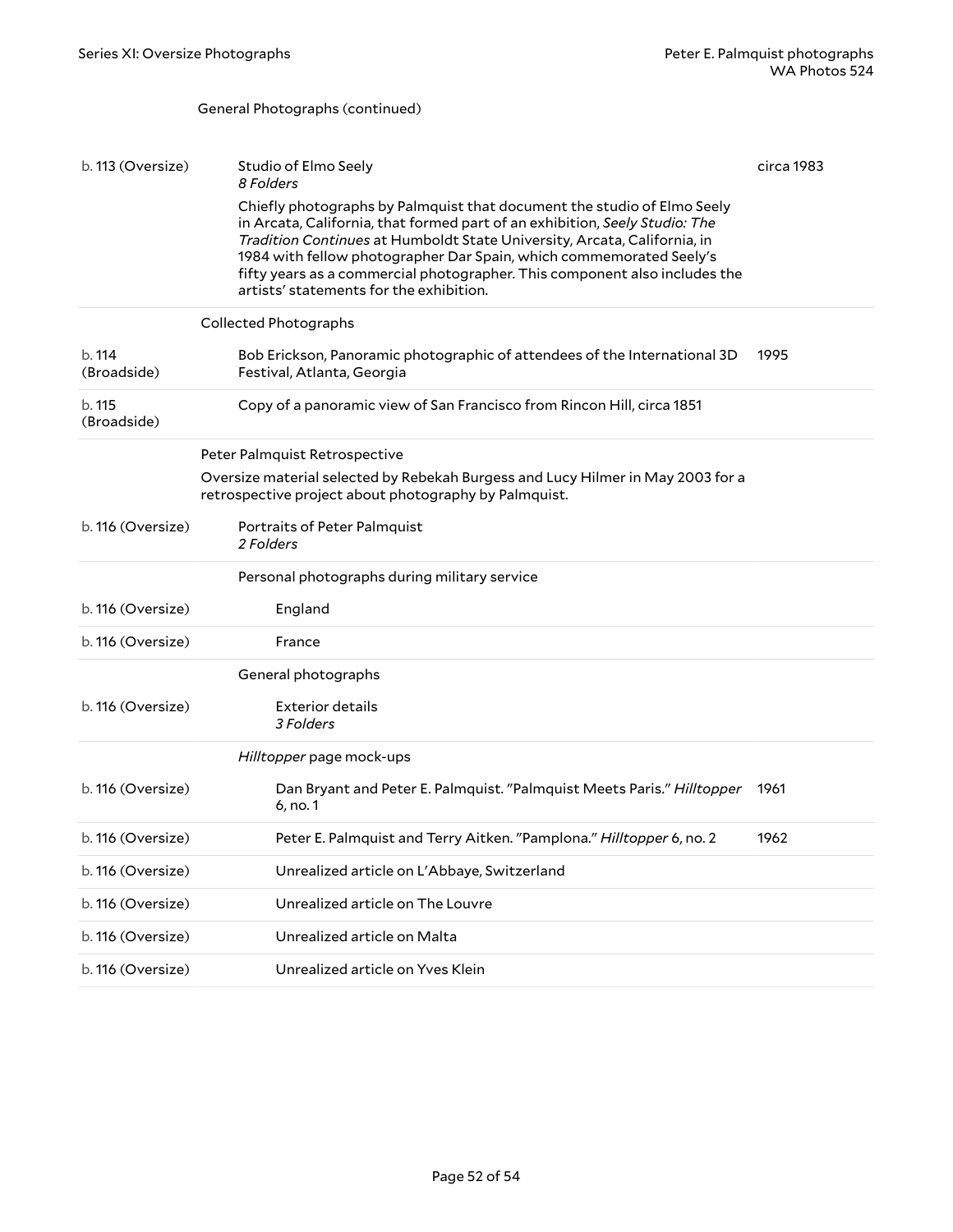## <span id="page-52-0"></span>**Series XII: Additions from Other Collections**

#### Humboldt State University Theater Arts Department

| b. 117 | Departmental brochure mock-up                                                                    | circa 1960      |
|--------|--------------------------------------------------------------------------------------------------|-----------------|
| b. 117 | Department brochure                                                                              | 1965            |
| b. 117 | Department season schedule, 1965-1966                                                            | 1965            |
| b. 117 | Brochure                                                                                         | 1968            |
| b. 117 | Creative dramatics and puppetry program                                                          | circa 1968-1969 |
| b. 117 | Mime and experimental theater                                                                    | circa 1969-1970 |
| b. 117 | Program, Animal, The Witchery of the Butterfly, and Bedtime Story                                | 1971 March      |
|        | General Photographs                                                                              |                 |
| b. 117 | Photographic prints, Portraits in children, women, and men wearing<br>nineteenth century costume | circa 1976      |
| b. 118 | Photographic prints, Interior portraits of women                                                 |                 |
|        | Transparencies                                                                                   |                 |
| b. 117 | Guitar player on railroad tracks                                                                 |                 |
| b. 117 | Metalsmithing                                                                                    |                 |
| b. 117 | Paintings by Helen Dora Lemprière                                                                |                 |
| b. 117 | Paris, France, street scenes                                                                     |                 |
| b. 117 | Potter                                                                                           |                 |
| b. 117 | Sierra Nevada region, California                                                                 |                 |
| b. 117 | Negative, street scene                                                                           |                 |